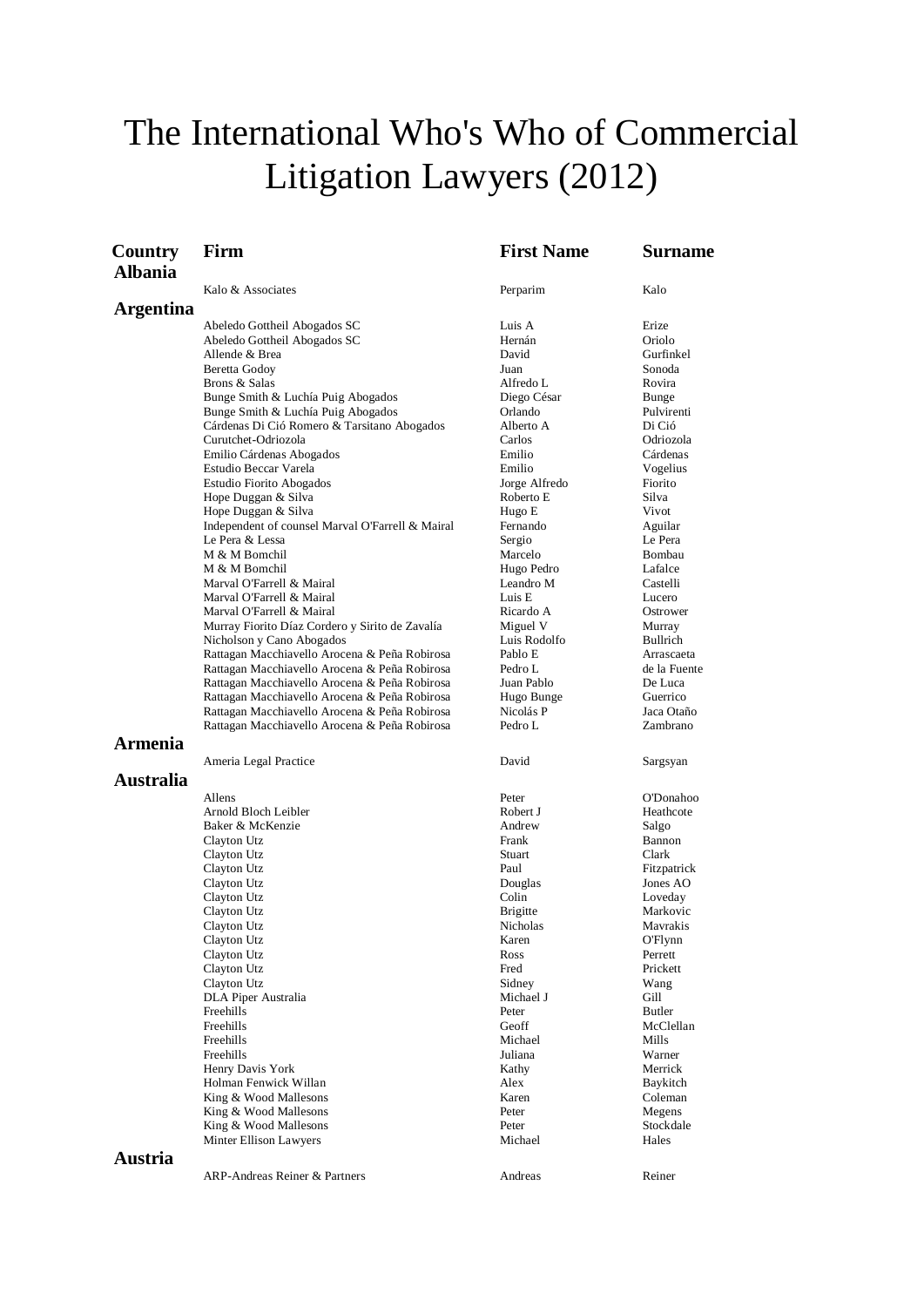| Baier Böhm Rechtsanwälte                                    | Erhard          | <b>Böhm</b>      |
|-------------------------------------------------------------|-----------------|------------------|
| Baier Böhm Rechtsanwälte                                    | Gregor          | Grubhofer        |
| Baker & McKenzie - Diwok Hermann Petsche Rechtsanwälte GmbH |                 | Alexander        |
| Binder Grösswang Rechtsanwälte                              | Christian       | Klausegge        |
| Binder Grösswang Rechtsanwälte                              | Michael         | Kutschera        |
| Brauneis Klauser Prändl Rechtsanwälte GmbH                  | Alexander       | Klauser          |
| Brauneis Klauser Prändl Rechtsanwälte GmbH                  | Barbara Helene  | Steindl          |
| CHSH Cerha Hempel Spiegelfeld Hlawati                       | Peter           | Vcelouch         |
| CHSH Cerha Hempel Spiegelfeld Hlawati                       | <b>I</b> rene   | Welser           |
| CMS Reich-Rohrwig Hainz Rechtsanwälte GmbH                  | Johannes        | Reich-Rol        |
| Dorda Brugger Jordis                                        | Thomas          | Angermai         |
| Dorda Brugger Jordis                                        | Christian       | Dorda            |
| Dorda Brugger Jordis                                        | Felix           | Hörlsberg        |
| Dorda Brugger Jordis                                        | Florian         | Kremslehi        |
| Freshfields Bruckhaus Deringer LLP                          | Thomas          | Kustor           |
| Graf & Pitkowitz                                            | <b>Nikolaus</b> | <b>Pitkowitz</b> |
| Karasek Wietrzyk Rechtsanwälte GmbH                         | <b>Thomas</b>   | Frad             |
| Kerres Partners                                             | Christoph       | <b>Kerres</b>    |
| Petsch Frosch Klein Arturo Rechtsanwälte                    | Peter           | Klein            |
| Schoenherr Attorneys at Law                                 | Stephan         | Frotz.           |
| Schoenherr Attorneys at Law                                 | Peter           | Konwitsch        |
| Schoenherr Attorneys at Law                                 | Andreas         | Natterer         |
| Schoenherr Attorneys at Law                                 | Gerold          | <b>Zeiler</b>    |
| Schuppich Sporn & Winischofer                               | Werner          | Sporn            |
| Torggler Attorneys At Law                                   | Hellwig         | Torggler         |
| Wolf Theiss                                                 | <b>Bettina</b>  | Knoetzl          |
| <b>Wolf Theiss</b>                                          | Christoph       | Liebscher        |
|                                                             |                 |                  |

#### **Bahamas**

Graham Thompson<br>
Michael L<br/>
Michael L<br/>
Michael L<br/>
Michael L<br/>
Michael L<br/>
More<br/>e OC<br>
More<br/>e OC<br>
More<br/>e OC<br>
More<br/>e OC<br>
More<br/>e OC<br>
More OC<br>
More OC McKinney Bancroft  $&$  Hughes

## **Belarus**

bnt legal & tax Alexander A Ließem Businessconsult Eugeny Malinovsky Businessconsult Igor Verkhovodko JurZnak Maxim Znak Law Firm TRUST Eugene V Lazarenkov Sorainen Alexey Anischenko Stepanovski Papakul and Partners Katerina Makarenko Stepanovski Papakul and Partners Andrey Vashkevich Sysouev, Bondar, Khrapoutsky Timour Vlasova Mikhel & Partners Olga Grechko

## **Belgium**

Allen & Overy LLP Koen Van den Broeck contrast-law Luc<br>
Dal & Veldekens Law Firm Georges-Albert Dal & Veldekens Law Firm Georges-Albert Dal Dal & Veldekens Law Firm Patrick Van Leynseele Eubelius Claeys **Ignace** Claeys Eubelius Ludo Cornelis Hanotiau & van den Berg and den Berg Pascal Pascal Hollander<br>
Hanotiau & van den Berg and Paul Paul Paul Lefebvre Hanotiau & van den Berg<br>Liedekerke Wolters Waelbroeck Kirkpatrick Paul Hakim Liedekerke Wolters Waelbroeck Kirkpatrick Hakim Hakim Boularbah Liedekerke Wolters Waelbroeck Kirkpatrick Joe Sepulchre Linklaters LLP Françoise Lefèvre Linklaters LLP Johan Verbist Linklaters LLP<br>
I ovens & I oeff Peter Loyens & Loeff **Peter** Peter Callens Callens Callens **Callens**<br>
Lydian Peter Hugo Keulers Lydian Hugo Keulers Matray Matray & Hallet **Didier** Didier Matray NautaDutilh Brijs Simont Braun **Paul Alain** Paul Alain Poriers<br>
Simont Braun **Paul Alain** Poriers<br>
Sandrine Hirsch Simont Braun Sandrine Sandrine Hirsch Hirsch Stibbe 1981 and Hirsch Jean-Pierre Fierens Stibbe Jean-Pierre Jean-Pierre Stibbe Vera VWEW Advocaten Piet Everaert VWEW Advocaten Alain Willkie Farr & Gallagher LLP Xavier Xavier Dieux

# **Bermuda**

Appleby (Bermuda) Ltd John John Riihiluoma Attride-Stirling & Woloniecki Victor Lyon QC Attride-Stirling & Woloniecki Jan W Jan W Woloniecki Jan W Woloniecki<br>
Convers Dill & Pearman Limited Jeffrey P Elkinson Conyers Dill & Pearman Limited<br>
Conyers Dill & Pearman Limited<br>
Conyers Dill & Pearman Limited<br>
Narinder K Conyers Dill & Pearman Limited Narinder K Hargun Conyers Dill & Pearman Limited Christian R Luthi

Ehristian Klausegger<br>Binder Klausegger<br>Kutschera Barbara Helene Steindl<br>Peter Vcelouch Johannes Reich-Rohrwig<br>Thomas Angermair Dorda Brugger Jordis Felix Hörlsberger Florian Kremslehner<br>Thomas Kustor Kerres Partners Christoph Kerres Peter Konwitschka<br>Andreas Natterer Wolf Theiss Christoph Liebscher

nwälte GmbH Alexander - Petsche - Christian<br>Christian - Klausegger Angermair Van Houtte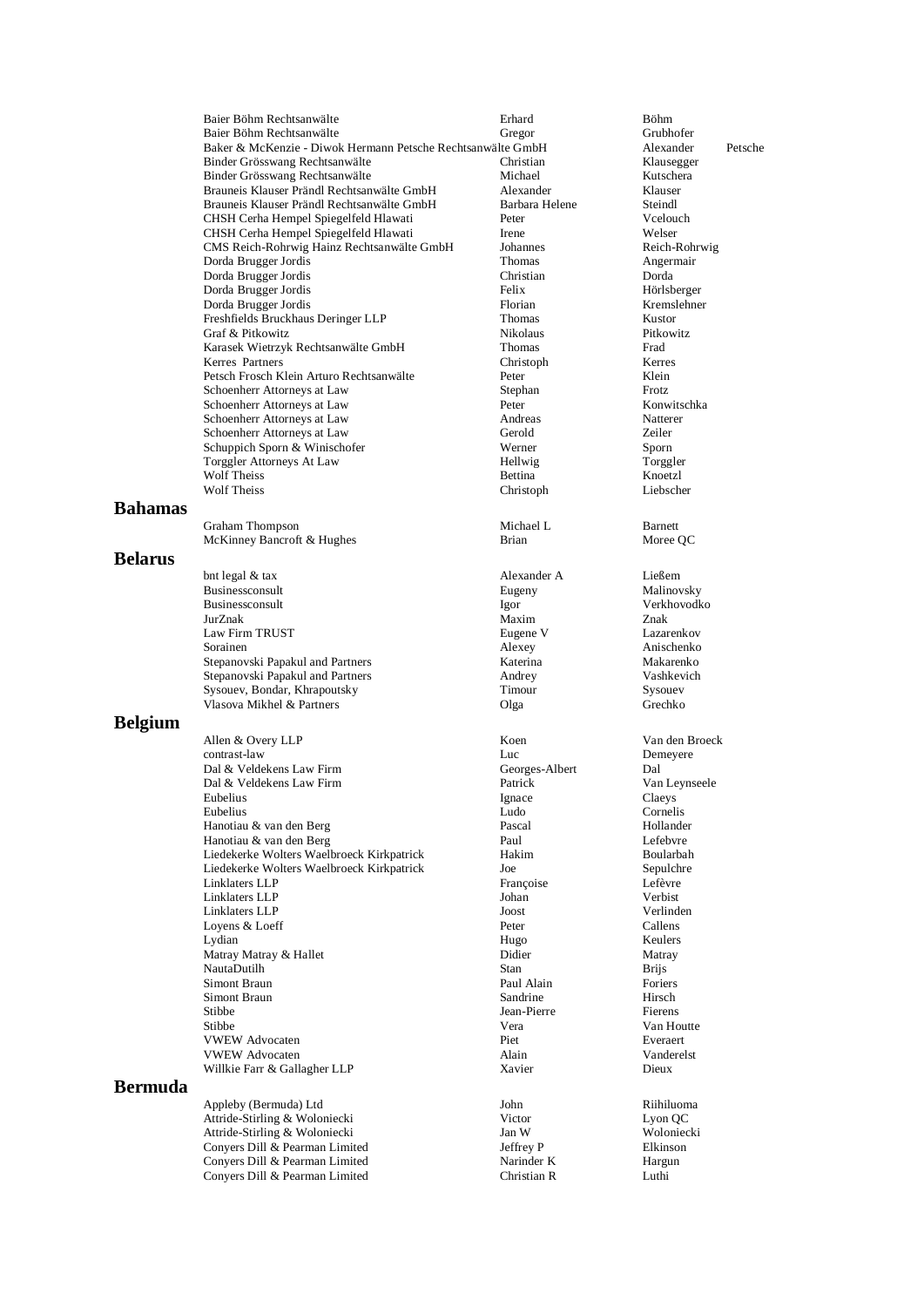|                 | Conyers Dill & Pearman Limited                                             | Paul                             | Smith                          |
|-----------------|----------------------------------------------------------------------------|----------------------------------|--------------------------------|
|                 | Mello Jones & Martin                                                       | Andrew A                         | Martin                         |
| <b>Bolivia</b>  |                                                                            |                                  |                                |
|                 | Bufete Aguirre Soc Civ                                                     | Fernando                         | Aguirre B                      |
|                 | Estudio Jurídico Gerke, Sociedad Civil                                     | Carlos                           | Gerke Mendieta                 |
|                 | Guevara & Gutierrez SC                                                     | Ramiro                           | Guevara                        |
|                 | Lima y Asociados Consultores                                               | Iván                             | Lima                           |
|                 | Lima y Asociados Consultores                                               | Juan José                        | Lima Magne                     |
|                 | Rigoberto Paredes                                                          | Rigoberto                        | Paredes Ayllon                 |
|                 | <b>Bosnia And Herzegovina</b>                                              |                                  |                                |
|                 | Advokatska Firma Sajic                                                     | Aleksandar                       | Sajic                          |
| <b>Botswana</b> |                                                                            |                                  |                                |
|                 | Luke & Associates                                                          | Edward W                         | Fashole-Luke II                |
| <b>Brazil</b>   |                                                                            |                                  |                                |
|                 | Andrade & Fichtner Advogados                                               | José Antonio                     | Fichtner                       |
|                 | Araujo e Policastro Advogados                                              | Décio                            | Policastro                     |
|                 | Arruda Alvim & Thereza Alvim Advocacia e Consultoria Jurídica              |                                  | José Manoel<br>de Arruda Alvim |
| Netto           |                                                                            |                                  |                                |
|                 | Atem & Remer                                                               | Bernardo                         | Francischeti                   |
|                 | Azevedo Sette Advogados SC                                                 | Ricardo                          | Azevedo Sette                  |
|                 | Barbosa Müssnich & Aragão                                                  | Paulo Cezar                      | Aragão                         |
|                 | Barbosa Müssnich & Aragão                                                  | André de Albuquerque             | Cavalcanti Abbud               |
|                 | Barbosa Müssnich & Aragão                                                  | Pedro Oliveira                   | da Costa                       |
|                 | Barbosa Müssnich & Aragão                                                  | Luiz Fernando                    | Fraga                          |
|                 | Barbosa Müssnich & Aragão                                                  | Marcelo<br>Xavier                | Gandelman                      |
|                 | Barbosa Müssnich & Aragão<br>Demarest e Almeida Advogados                  | Geraldo                          | Torres Vouga<br>Baraldi Jr     |
|                 | Dias Carneiro Advogados                                                    | Valeria                          | Galíndez                       |
|                 | Dinamarco Rossi Beraldo & Bedaque                                          | Cândido Rangel                   | Dinamarco                      |
|                 | Escritório de Advocacia Sergio Bermudes                                    | Sergio                           | <b>Bermudes</b>                |
|                 | Escritório de Advocacia Sergio Bermudes                                    | Marcelo Lamego                   | Carpenter                      |
|                 | Ferro Castro Neves Daltro & Gomide Advogados                               | Daltro de Campos                 | Borges Filho                   |
|                 | Ferro Castro Neves Daltro & Gomide Advogados                               | José Roberto                     | de Castro Neves                |
|                 | Ferro Castro Neves Daltro & Gomide Advogados                               | Marcelo Roberto                  | Ferro                          |
|                 | Fleury Malheiros, Gasparini, De Cresci e Nogueira de Lima Advogados        |                                  | Pedro Paulo<br>Wendel          |
| Gasparini       |                                                                            |                                  |                                |
|                 | Hapner & Kroetz, Advogados                                                 | Fabíola Polatti Cordeiro         | Fleischfresser                 |
|                 | Hapner & Kroetz, Advogados                                                 | Carlos Eduardo Manfredini Hapner |                                |
|                 | Hapner & Kroetz, Advogados                                                 | Adriana Aranha                   | Hapner                         |
|                 | Hapner & Kroetz, Advogados                                                 | Tarcísio Araújo                  | Kroetz                         |
|                 | Lautenschleger Romeiro e Iwamizu Advogados                                 | Antonio U<br>João Bosco          | Penna Jr<br>Lee                |
|                 | Lee Taube Gabardo<br>Leite Tosto e Barros Advogados                        | Paulo Guilherme                  | de Mendonça Lopes              |
|                 | Leite Tosto e Barros Advogados                                             | Rodrigo                          | Eduardo Quadrante              |
|                 | Leite Tosto e Barros Advogados                                             | Charles Isidoro                  | Gruenberg                      |
|                 | Leite Tosto e Barros Advogados                                             | Ricardo                          | Tosto                          |
|                 | Lobo & Ibeas Advogados                                                     | Hugo                             | <b>Ibeas</b>                   |
|                 | Machado Meyer Sendacz e Opice Advogados                                    | Domingos Fernando                | Refinetti                      |
|                 | Mattos Filho Veiga Filho Marrey Jr e Quiroga Advogados Eduardo             |                                  | Damião Gonçalves               |
|                 | Mattos Muriel Kestener Advogados                                           | Ubiratan                         | Mattos                         |
|                 | Mattos Muriel Kestener Advogados                                           | Marcelo Antonio                  | Muriel                         |
|                 | Pinheiro Neto Advogados                                                    | Celso                            | Cintra Mori                    |
|                 | Pinheiro Neto Advogados                                                    | André Zonaro                     | Giacchetta                     |
|                 | Pinheiro Neto Advogados                                                    | Gilberto                         | Giusti                         |
|                 | Selma Lemes - Advogados Associados                                         | Selma Maria<br><b>Bruno</b>      | Ferreira Lemes                 |
|                 | Tepedino Migliore e Rocha Advogados<br>Tepedino Migliore e Rocha Advogados | Ricardo                          | Poppa<br>Tepedino              |
|                 | TozziniFreire Advogados                                                    | José Augusto Caleiro             | Regazzini                      |
|                 | TozziniFreire Advogados                                                    | Fernando Eduardo                 | Serec                          |
|                 | Trench Rossi e Watanabe Advogados                                          | Paulo R                          | Sehn                           |
|                 | Veirano Advogados                                                          | Luiz Guilherme                   | Migliora                       |
|                 | Wald e Associados Advogados                                                | André de Luizi                   | Correia                        |
|                 | Wald e Associados Advogados                                                | Rodrigo Garcia                   | da Fonseca                     |
|                 | Wald e Associados Advogados                                                | Arnoldo                          | Wald                           |
|                 | Wongtschowski & Zanotta Advogados                                          | Rubens                           | Opice Filho                    |
|                 | Yarshell Mateucci e Camargo Advogados                                      | Flávio Luiz                      | Yarshell                       |
|                 | <b>British Virgin Islands</b>                                              |                                  |                                |
|                 | Conyers Dill & Pearman                                                     | Richard G                        | Evans                          |
|                 | Convers Dill & Pearman                                                     | Mark J                           | Forté                          |
|                 | J S Archibald & Co                                                         | J S                              | Archibald QC                   |
|                 | Maples and Calder                                                          | Arabella                         | Di Iorio                       |
|                 | Walkers                                                                    | Sandie                           | Corbett                        |
|                 | Walkers                                                                    | Jack                             | Husbands                       |
|                 |                                                                            |                                  |                                |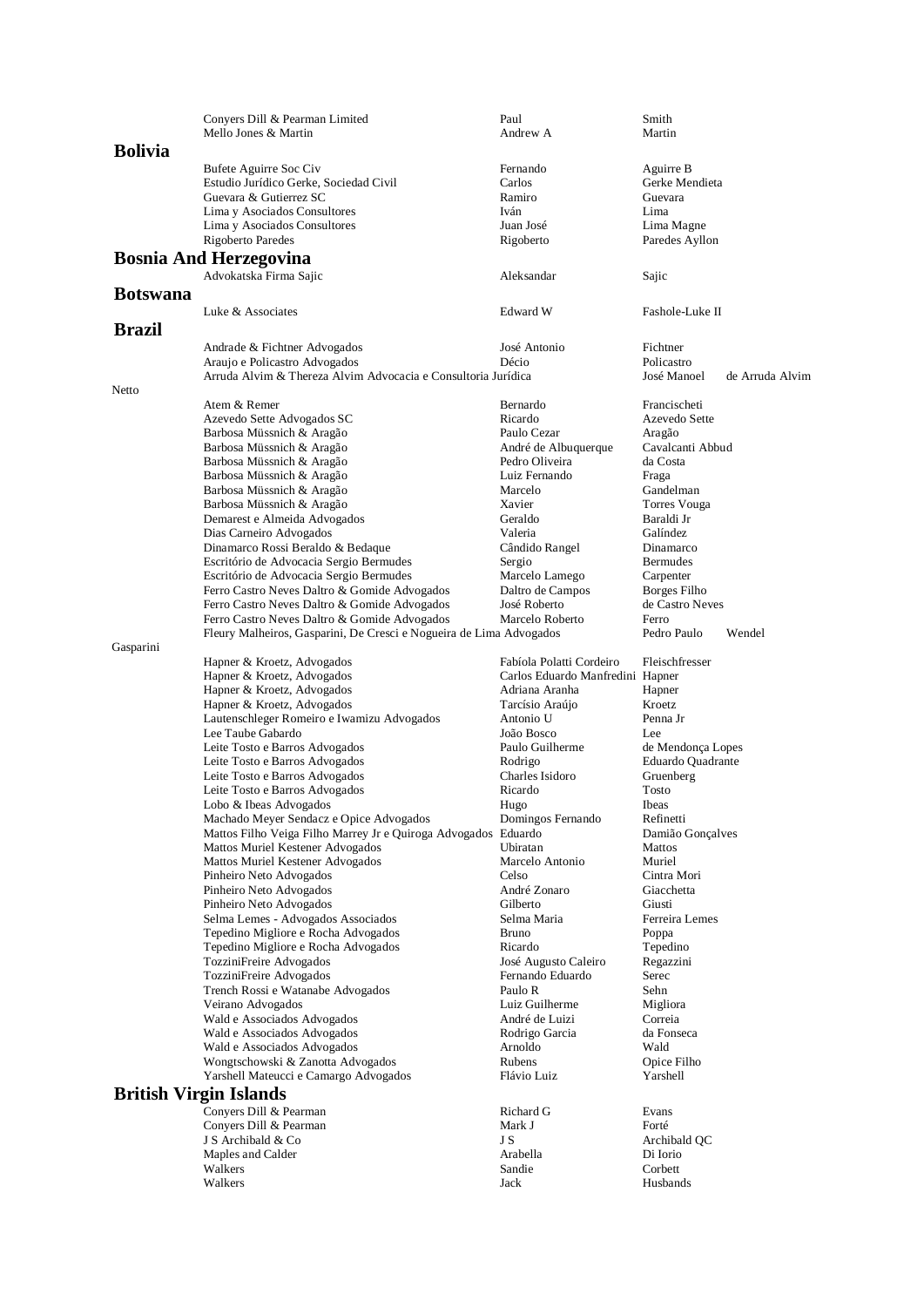| <b>Brunei</b>   |                                                                                    | Colin               |                          |
|-----------------|------------------------------------------------------------------------------------|---------------------|--------------------------|
| <b>Bulgaria</b> | Dr Colin Ong Legal Services                                                        |                     | Ong                      |
| Canada          | Ilieva Voutcheva & Co                                                              | Diliana             | Ilieva                   |
| AB              | Borden Ladner Gervais LLP                                                          | Frank R             | Foran QC                 |
| AВ              | Fraser Milner Casgrain LLP                                                         | Frank C             | Alexander Jr             |
| AВ              | Fraser Milner Casgrain LLP                                                         | E David D           | Tavender QC              |
| AB              | John J. Marshall, QC Professional Corporation                                      | John J              | Marshall QC              |
| AВ              | McLennan Ross LLP                                                                  | Roderick A          | McLennan QC              |
| AВ              | McLennan Ross LLP                                                                  | Graham              | McLennan QC              |
| AB              | Miller Thomson LLP                                                                 | William J           | Kenny QC                 |
| AB              | Osler Hoskin & Harcourt LLP                                                        | Tristram J          | Mallett                  |
| ВC              | Farris Vaughan Wills & Murphy LLP                                                  | George K            | Macintosh QC             |
| BC<br>BС        | Fasken Martineau DuMoulin LLP<br>Fasken Martineau DuMoulin LLP                     | Henri<br>Geoffrey   | Alvarez QC<br>Cowper QC  |
| BC              | <b>Hunter Litigation Chambers</b>                                                  | William S           | Berardino QC             |
| BC              | Hunter Litigation Chambers                                                         | John J L            | Hunter QC                |
| BC              | McMillan LLP                                                                       | Mark                | Skwarok                  |
| BС              | Nathanson Schachter & Thompson LLP                                                 | Murray A            | Clemens QC               |
| BС              | Nathanson Schachter & Thompson LLP                                                 | Irwin G             | Nathanson QC             |
| BС              | Nathanson Schachter & Thompson LLP                                                 | Stephen R           | Schachter QC             |
| BС              | Robert Samuel Fleming Law Corp                                                     | Robert Samuel       | Fleming                  |
| ON              | Amsterdam & Peroff                                                                 | Robert              | Amsterdam                |
| ON              | <b>Babin Barristers LLP</b>                                                        | Edward J            | Babin                    |
| ON              | Baker & McKenzie LLP                                                               | J Brian             | Casey                    |
| ON              | <b>Bennett Jones LLP</b>                                                           | Jeffrey S           | Leon LSM                 |
| ON              | <b>Bennett Jones LLP</b>                                                           | John F              | Rook QC                  |
| ON<br>ON        | Bereskin & Parr LLP<br>Bersenas Jacobsen Chouest Thomson Blackburn LLP             | Donald H<br>Peter M | MacOdrum<br>Jacobsen     |
| ON              | Blake Cassels & Graydon LLP                                                        | Jeff W              | Galway                   |
| ON              | Blake Cassels & Graydon LLP                                                        | Joel                | Richler                  |
| ON              | Blake Cassels & Graydon LLP                                                        | Paul                | <b>Schabas</b>           |
| ON              | Borden Ladner Gervais LLP                                                          | Guy J               | Pratte                   |
| ON              | Borden Ladner Gervais LLP                                                          | David W             | Scott QC                 |
| OΝ              | Cassels Brock & Blackwell LLP                                                      | Stephen             | Morrison                 |
| ON              | Davies Ward Phillips & Vineberg LLP                                                | James W E           | Doris                    |
| ON              | Davies Ward Phillips & Vineberg LLP                                                | Sandra A            | Forbes                   |
| ON              | Davies Ward Phillips & Vineberg LLP                                                | Matthew P           | Gottlieb                 |
| ON              | Davies Ward Phillips & Vineberg LLP                                                | Kent E              | Thomson                  |
| ON              | Fasken Martineau DuMoulin LLP<br>Fasken Martineau DuMoulin LLP                     | Paul F              | Monahan                  |
| ON<br>ON        | Fraser Milner Casgrain LLP                                                         | John T<br>John Lorn | Morin QC<br>McDougall QC |
| ON              | Goodmans LLP                                                                       | John                | Keefe                    |
| ON              | Goodmans LLP                                                                       | Benjamin            | Zarnett                  |
| OΝ              | Gowling Lafleur Henderson LLP                                                      | R Scott             | Jolliffe                 |
| ΟN              | Heenan Blaikie LLP                                                                 | L David             | Roebuck                  |
| <b>ON</b>       | Lax O'Sullivan Scott LLP                                                           | C Clifford          | Lax QC                   |
| ON              | Lax O'Sullivan Scott LLP                                                           | Jonathan            | Lisus                    |
| 0N              | Lax O'Sullivan Scott LLP                                                           | Terrence            | O'Sullivan               |
| ON              | Lax O'Sullivan Scott LLP                                                           | Charles F           | Scott                    |
| ON<br>ON        | Lenczner Slaght Royce Smith Griffin LLP<br>Lenczner Slaght Royce Smith Griffin LLP | Tom<br>Linda        | Curry<br>Fuerst          |
| ON              | Lenczner Slaght Royce Smith Griffin LLP                                            | Peter               | Griffin                  |
| ON              | Lenczner Slaght Royce Smith Griffin LLP                                            | Alan J              | Lenczner QC              |
| ON              | Lenczner Slaght Royce Smith Griffin LLP                                            | William             | McDowell                 |
| ON              | Lenczner Slaght Royce Smith Griffin LLP                                            | Ronald G            | Slaght OC                |
| ON              | Lerners LLP                                                                        | Earl A              | Cherniak QC              |
| ON              | McCarthy Tétrault LLP                                                              | Neil                | Finkelstein              |
| ON              | McCarthy Tétrault LLP                                                              | David IW            | Hamer                    |
| ON              | McCarthy Tétrault LLP                                                              | Thomas G            | Heintzman OC, QC         |
| ON              | McCarthy Tétrault LLP                                                              | F Paul              | Morrison                 |
| ON              | McCarthy Tétrault LLP                                                              | R Paul              | Steep                    |
| ON<br>ON        | McMillan LLP<br>McMillan LLP                                                       | David W<br>Markus   | Kent<br>Koehnen          |
| ON              | McMillan LLP                                                                       | R Nairn             | Waterman                 |
| ON              | Norton Rose Canada LLP                                                             | James A             | Hodgson                  |
| ON              | Norton Rose Canada LLP                                                             | Alan                | Mark                     |
| ON              | Norton Rose Canada LLP                                                             | William             | McNamara                 |
| ON              | Osler Hoskin & Harcourt LLP                                                        | Mark                | Gelowitz                 |
| ON              | Osler Hoskin & Harcourt LLP                                                        | J Brett             | Ledger                   |
| ON              | Osler Hoskin & Harcourt LLP                                                        | Larry P             | Lowenstein               |
| ON              | Paliare Roland Rosenberg Rothstein LLP                                             | Chris G             | Paliare O ONT LSM        |
| $\mathbf{ON}$   | Paliare Roland Rosenberg Rothstein LLP                                             | Linda               | Rothstein LSM            |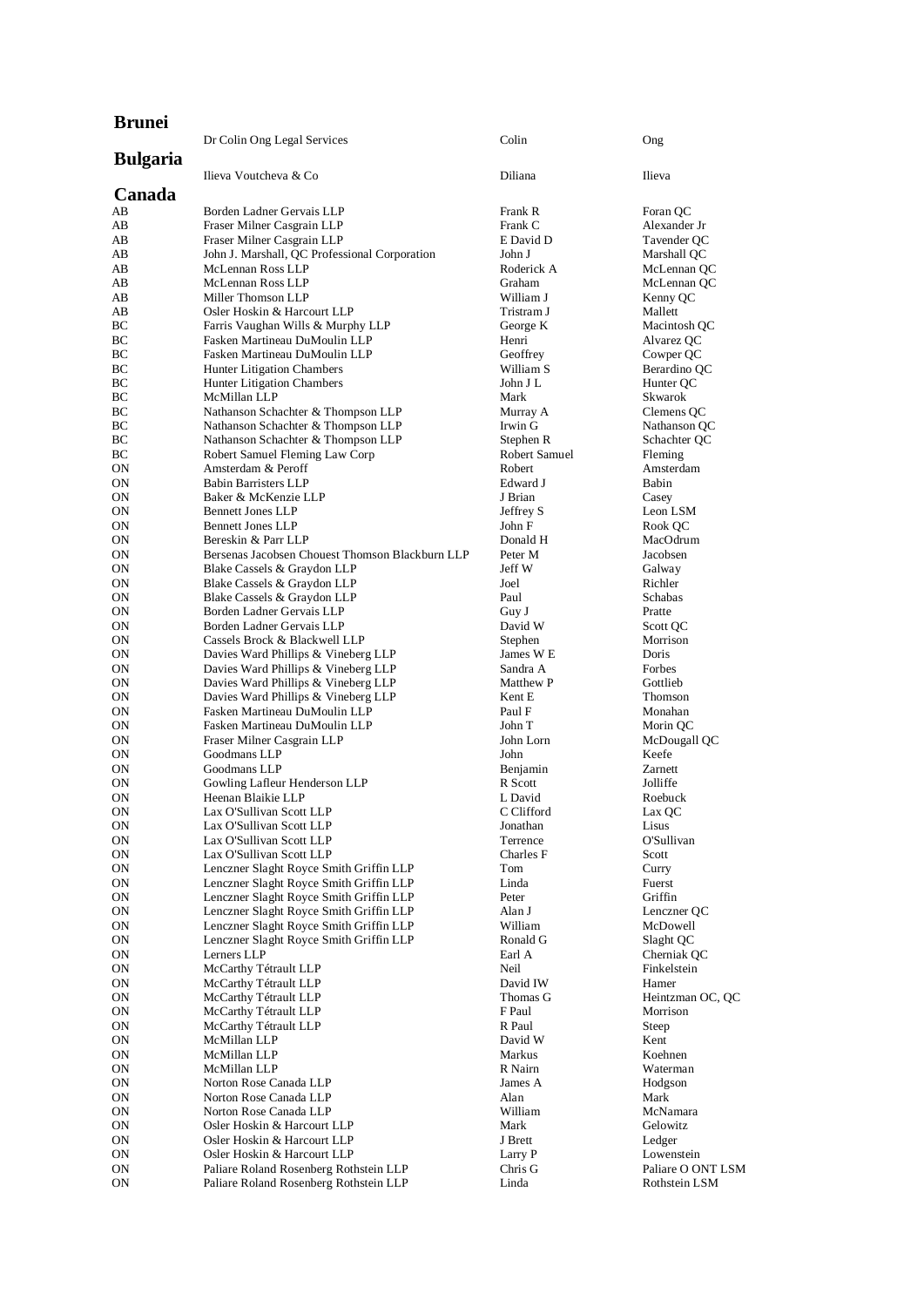| 0N           | Patrick Schindler                            | Patrick        | Schindler          |
|--------------|----------------------------------------------|----------------|--------------------|
| ON           | Perley-Robertson Hill & McDougall LLP/s.r.l. | Barry          | Leon               |
| ON           | Perley-Robertson Hill & McDougall LLP/s.r.l. | Barry          | Leon               |
| ON           | Ross & McBride LLP                           | Jon-David      | Giacomelli         |
| ON           | Roy Elliott O'Connor LLP                     | Peter L        | Roy                |
| ON           | Stikeman Elliott LLP                         | David R        | <b>Byers</b>       |
| ON           | Stikeman Elliott LLP                         | Peter F C      | Howard             |
| ON           | Stikeman Elliott LLP                         | John A M       | Judge              |
| ON           | Stikeman Elliott LLP                         | Katherine L    | Kay                |
| ON           | Thornton Grout Finnigan LLP                  | Michael E      | <b>Barrack</b>     |
| ON           | <b>Torys LLP</b>                             | Sheila R       | <b>Block</b>       |
| ON           | <b>Torys LLP</b>                             | Richard A      | Conway             |
| ON           | <b>Torys LLP</b>                             | James C        | Tory               |
| ON           | WeirFoulds LLP                               | <b>Bryan</b>   | Finlay QC          |
|              |                                              |                |                    |
| ON           | WeirFoulds LLP                               | J Gregory      | Richards           |
| ON           | WeirFoulds LLP                               | David R        | Wingfield          |
| ON           | William G Horton Professional Corporation    | William G      | Horton             |
| QC           | Blake Cassels & Graydon LLP                  | Robert         | Torralbo           |
| QC           | Borden Ladner Gervais LLP                    | Robert E       | Charbonne          |
| QC           | Independent Arbitrator                       | L Yves         | Fortier CC         |
| QC           | McCarthy Tétrault LLP                        | Gérald R       | Tremblay (         |
| QC           | Norton Rose Canada LLP                       | Pierre         | Bienvenu           |
| QC           | Roy Larochelle Avocats Inc                   | Philippe       | Larochelle         |
| QC           | Stikeman Elliott LLP                         | Michel         | Décary QC          |
| QC           | Woods & Partners                             | James A        | Woods              |
|              | Cayman Islands                               |                |                    |
|              | Charles Adams Ritchie & Duckworth            | Graham         | Ritchie QC         |
|              | Convers Dill & Pearman                       | Sara           | Collins            |
|              | Convers Dill & Pearman                       | Nigel K        | Meeson Q           |
|              | Maples and Calder                            | Aristos        | Galatopoul         |
|              | Maples and Calder                            | Andrew         | Jones QC           |
|              | <b>Mourant Ozannes</b>                       | Peter          | Hayden             |
|              | <b>Mourant Ozannes</b>                       | Morven         | McMillan           |
|              | <b>Mourant Ozannes</b>                       | Ziva           | Robertson          |
|              | <b>Mourant Ozannes</b>                       | Hector         | Robinson           |
| <b>Chile</b> |                                              |                |                    |
|              |                                              |                |                    |
|              | AlbagliZaliasnik                             | Gabriel        | Zaliasnik          |
|              | Alcaíno Rodriguez Sahli                      | Alfredo        | Alcaíno            |
|              | Alcaíno Rodriguez Sahli                      | Eduardo        | Rodríguez          |
|              | Alcaíno Rodriguez Sahli                      | Hugo           | Rosende            |
|              | Bofill Mir & Alvarez Jana Abogados           | Andrés         | Jana               |
|              | Carey & Allende                              | Luis           | Vidal H            |
|              | Carey y Cía Ltda                             | Gonzalo        | Fernandez          |
|              | Claro y Cia                                  | Cristóbal      | Eyzaguirre         |
|              | Claro y Cia                                  | José Maria     | Eyzaguirre         |
|              | Claro y Cia                                  | Felipe         | Ossa G             |
|              | Dyalá Jiménez Figueres                       | Dyalá          | Jiménez Fi         |
|              | García Magliona y Cía Abogados               | Esteban        | García Nac         |
|              | Grasty Quintana Majlis & Cia                 | Eduardo        | Marchi             |
|              | Grupo Vial Abogados                          | Rodrigo        | Guzmán K           |
|              | Gutiérrez Waugh Jimeno & Asenjo Abogados     | Pedro Pablo    | Gutiérrez F        |
|              | Homein + Lénes Abonder                       | D <sub>0</sub> | $Hone$ $\sim$ $V1$ |

Harasiæ y López Abogados Davor Harasiæ Yaksiæ Ortuzar Aguila & Concha Abogados Alvaro Ortuzar Pellegrini & Urrutia Julio Pellegrini Vialue I and Allie Pellegrini Vialue I and Allie Pellegrini Vialue I and A Pellegrini & Urrutia **Enrique** Enrique **Enrique** Urrutia Perez Rodríguez Vergara & Compania Abogados Pablo Rodríguez Grez Vergara, Labarca & Cia

## **China**

Baker & McKenzie LLP Stanley D Jia Dechert LLP Beijing Representative Office US Jingzhou Tao DLA Piper Sammy Fang<br>
Hogan Lovells International LLP Eugene Eugene Chen Hogan Lovells International LLP Eugene Chei<br>
Jun He Law Offices County County County County County County County County County County County County County Jun He Law Offices King & Wood Mallesons Wu Wei King & Wood Mallesons Qian Yaozhi King & Wood Mallesons **Ariel** Ye

# **Colombia**

Baker & McKenzie Colombia SA Olga Georgette Otero Rojas Brigard & Urrutia Abogados Luis-Alfredo Barragán Arango Estudios Palacios Lleras SAS Hugo Palacios Palacios en Estudios Palacios en Estudios Palacios en Estudios Palacios en Estudios Palacios en Estudios en Estudios en Estudios en Estudios en Estudios en Estudios en Estudios en Gamboa & Chalela **Micolás**<br>Gómez-Pinzón Zuleta Abogados **Milliam** Gómez-Pinzón Zuleta Abogados William Araque Gómez-Pinzón Zuleta Abogados Eduardo Zuleta

Robert E<br>
Ladis Ladis Ladis Ladis Ladis Rotter CC OC<br>
Ladis Rotter CC OC Gérald R Tremblay QC<br>Pierre Bienvenu Graham Ritchie QC<br>Sara Collins Nigel K Meeson QC<br>Aristos Galatopoulc Aristos Galatopoulos<br>
Andrew Jones OC Cristóbal Eyzaguirre B José Maria  $\qquad \qquad$  Eyzaguirre Sr<br>Felipe Ossa G Esteban García Nadal Rodrigo Guzmán K<br>Pedro Pablo Gutiérrez P

Fortier CC QC Dyalá Jiménez Figueres Dyalá Jiménez Figueres Gutiérrez Philippi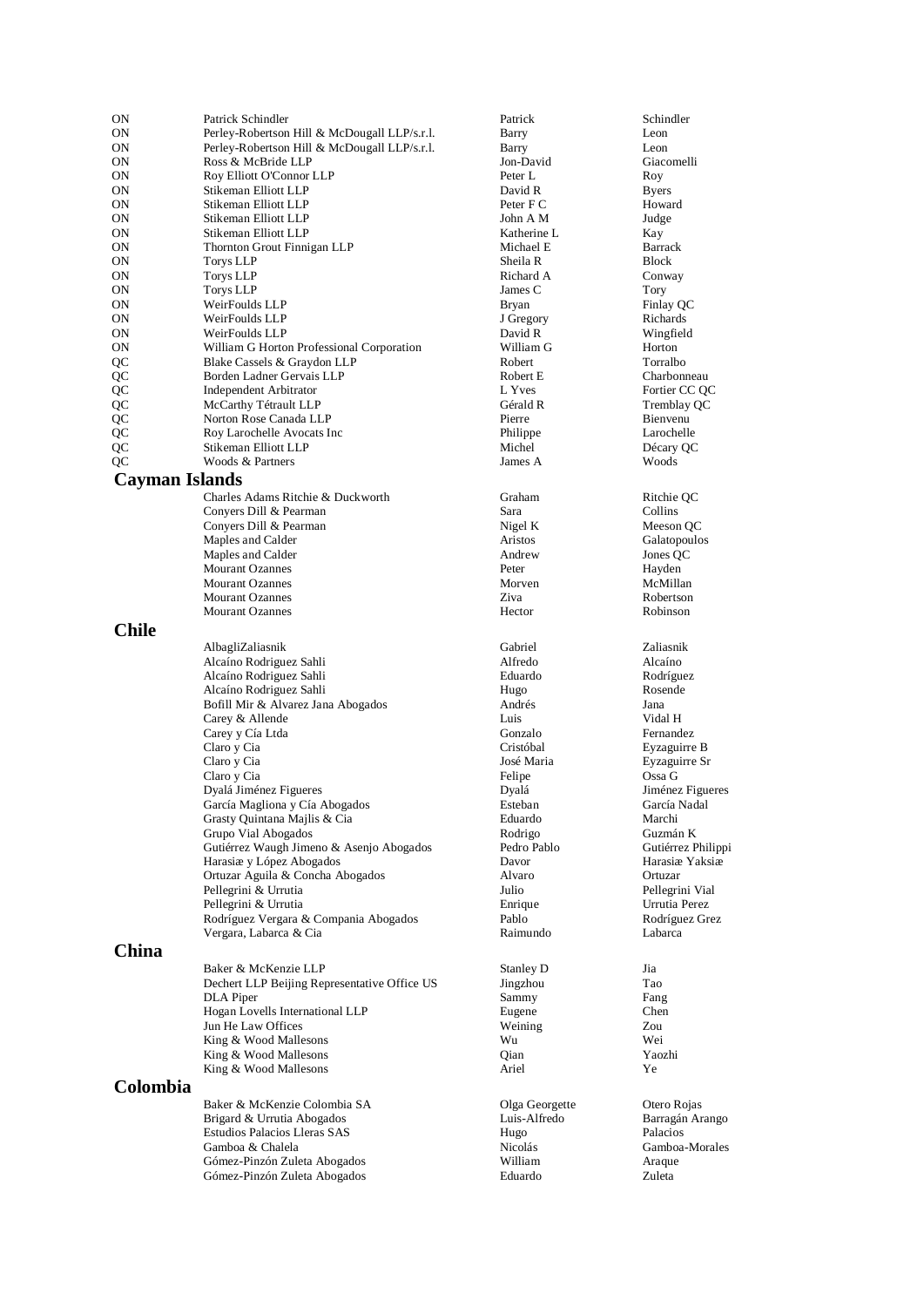| Juan Pablo Cardenas Mejia<br>Juan Pablo<br>Posse Herrera & Ruiz<br>Daniel<br>Suescún & De Brigard Abogados<br>Jorge | Guillén Gómez        |
|---------------------------------------------------------------------------------------------------------------------|----------------------|
|                                                                                                                     | Cardenas Mejia       |
|                                                                                                                     | Posse                |
|                                                                                                                     | Suescún Melo         |
| Jaime Humberto<br>Tobar Romero & Trejos                                                                             | Tobar                |
| <b>Costa Rica</b>                                                                                                   |                      |
| <b>BLP</b> Abogados<br>Andres                                                                                       | Lopez                |
| Victor ML<br>Facio & Canas                                                                                          | Garita               |
| Lexincorp - André Tinoco Abogados<br>Arnoldo                                                                        | André                |
| Pacheco Coto<br>Marvin                                                                                              | Céspedes M           |
| <b>Cyprus</b>                                                                                                       |                      |
| Chryssafinis & Polyviou LLC<br>Polyvios G                                                                           | Polyviou             |
| George Z Georgiou & Associates LLC.<br>George Z                                                                     | Georgiou             |
| Harris Kyriakides LLC<br>Michalis                                                                                   | Kyriakides           |
|                                                                                                                     |                      |
| <b>Czech Republic</b>                                                                                               |                      |
| Bohuslav Klein Independant Arbitrator<br>Bohuslav                                                                   | Klein                |
| Gerhardt<br>Bubník Myslil & Partners                                                                                | Bubník               |
| Josef<br>Josef Doucha Attorney-at-Law                                                                               | Doucha               |
| Vítek & Mrázek<br>Petr                                                                                              | Mrázek               |
| Milan<br>Weinhold Legal, v.o.s                                                                                      | Polák                |
| Weinhold Legal, v.o.s<br>Daniel                                                                                     | Weinhold             |
| <b>Denmark</b>                                                                                                      |                      |
| Bech-Bruun<br>Jacob C                                                                                               | Jørgensen            |
| Carsten<br>Bech-Bruun                                                                                               | Pedersen             |
| Bruun & Hjejle<br>Per                                                                                               | Magid                |
| Copenhagen Chambers<br>Arne                                                                                         | Bierfreund           |
| Copenhagen Chambers<br>Mogens                                                                                       | Skipper-Pedersen     |
| Danders & More<br>Dan                                                                                               | Terkildsen           |
| Hafnia Law Firm<br>Alex                                                                                             | Laudrup              |
| Kromann Reumert<br>Frank                                                                                            | Bøggild              |
| Kromann Reumert<br>John                                                                                             | Jakobsen             |
| Kromann Reumert<br>Jens                                                                                             | Rostock-Jensen       |
| Lassen Ricard<br>Steen                                                                                              | Lassen               |
| Lundsgaard & Partnere<br>Søren                                                                                      | Lundsgaard           |
| Lundsgaard & Partnere<br>Lotte                                                                                      | Noer                 |
| Plesner Law Firm<br>Frants                                                                                          | Dalgaard-Knudsen     |
| Plesner Law Firm<br>Mikael                                                                                          | Rosenmejer           |
| <b>El Salvador</b>                                                                                                  |                      |
| Consortium Centro America Abogados<br>Ricardo A                                                                     | Cevallos             |
|                                                                                                                     |                      |
| Sáenz & Asociados<br>Mario Enrique                                                                                  | Sáenz                |
| Sáenz & Asociados<br>Humberto                                                                                       | Sáenz Maninero       |
|                                                                                                                     |                      |
| <b>England</b>                                                                                                      |                      |
| Adrian<br>3 Serjeants' Inn<br>Judith                                                                                | Hopkins              |
| Allen & Overy LLP                                                                                                   | Gill QC<br>Henderson |
| Allen & Overy LLP<br>Guy                                                                                            | Hitchin              |
| Allen & Overy LLP<br>Jonathan<br>Allen & Overy LLP<br>Tim                                                           | House                |
| Allen & Overy LLP<br>John                                                                                           | O'Conor              |
| Arnold & Porter (UK) LLP<br>Ian                                                                                     | Dodds-Smith          |
| Ashurst LLP<br>Ronnie                                                                                               | King                 |
| <b>Ashurst LLP</b><br>Edward C A                                                                                    | Sparrow              |
| <b>Ashurst LLP</b><br>Ben                                                                                           | Tidswell             |
| Baker & McKenzie LLP<br>Thomas                                                                                      | Cassels              |
| Baker & McKenzie LLP<br>Nick                                                                                        | Pearson              |
| Berwin Leighton Paisner LLP<br>Michael S                                                                            | Polonsky             |
| <b>Burges Salmon LLP</b><br>David                                                                                   | Hall                 |
| Chartered Institute of Arbitrators<br>Tony                                                                          | Marks                |
| Cleary Gottlieb Steen & Hamilton LLP<br>Jonathan P                                                                  | Kelly                |
| Clifford Chance LLP<br>Roger                                                                                        | Best                 |
| Clifford Chance LLP<br>Simon                                                                                        | Davis                |
| Clifford Chance LLP<br>Vanessa                                                                                      | Marsland             |
| Clifford Chance LLP<br>Jeremy                                                                                       | Sandelson            |
| Clifford Chance LLP<br>Audley                                                                                       | Sheppard             |
| Clyde & Co LLP<br>John                                                                                              | Balfour              |
| Covington & Burling LLP<br>Gaetan                                                                                   | Verhoosel            |
| Cripps Harries Hall LLP<br>Peter                                                                                    | Ashford              |
| Debevoise & Plimpton LLP<br>Lord                                                                                    | Goldsmith QC         |
| Dechert LLP<br>Neil                                                                                                 | Gerrard              |
| Edwin Coe LLP<br>David                                                                                              | Greene               |
| <b>Essex Court Chambers</b><br>Joe                                                                                  | Smouha QC            |
| Eversheds LLP<br>John<br>Eversheds LLP<br>Andrew                                                                    | Heaps<br>Legg        |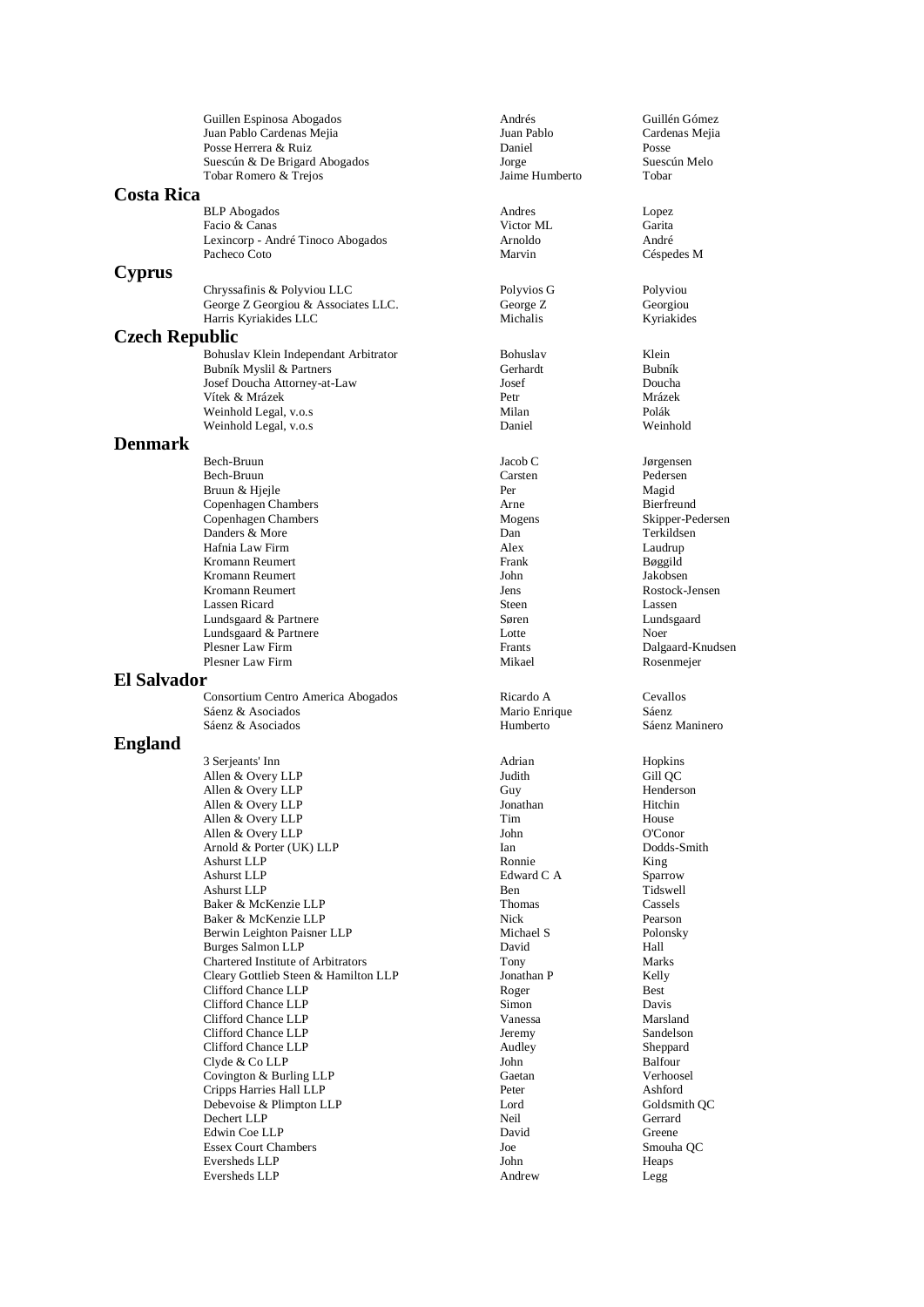Eversheds LL Freshfields Bruckhaus Deringer LLP Paul Paul Bowden Freshfields Bruckhaus Deringer LLP Philip Croall Freshfields Bruckhaus Deringer LLP John<br>Freshfields Bruckhaus Deringer LLP Andrew Freshfields Bruckhaus Deringer LLP Andrew Hart Freshfields Bruckhaus Deringer LLP Jon Lawrence Freshfields Bruckhaus Deringer LLP Freshfields Bruckhaus Deringer LLP Simon Orton Freshfields Bruckhaus Deringer LLP Raj Parker Freshfields Bruckhaus Deringer LLP Constantine Partasides Freshfields Bruckhaus Deringer LLP Freshfields Bruckhaus Deringer LLP William Robinson Freshfields Bruckhaus Deringer LLP Sally Roe Freshfields Bruckhaus Deringer LLP Freshfields Bruckhaus Deringer LLP Ian Ian Terry Fulbright & Jaworski International LLP Lista M Cannon Fulbright & Jaworski International LLP John Byans<br>
Gibson Dunn & Crutcher LLP Philip Philip Rocher Gibson Dunn & Crutcher LLP Philip Rocher Hailsham Chambers Bernard Herbert Smith LLP Simon Bushell Herbert Smith LLP<br>
Herbert Smith LLP<br>
Herbert Smith LLP<br>
Herbert Smith LLP<br>
Herbert Smith LLP<br>
Herbert Smith LLP Herbert Smith LLP Herbert Smith LLP Ted Ted Greeno Herbert Smith LLP<br>
Herbert Smith LLP<br>
Herbert Smith LLP<br>
Adam

Adam

Paula Adam Herbert Smith LLP Adam Johnson Herbert Smith LLP Graeme Johnston Herbert Smith LLP<br>
Herbert Smith LLP<br>
Lloyd Kevin<br>
Lloyd Kevin Herbert Smith LLP<br>
Herbert Smith LLP<br>
Gary Herbert Smith LLP Gary Milner Herbert Smith LLP Hogan Lovells International LLP<br>
Hogan Lovells International LLP<br>
Ruth Grant Grant Hogan Lovells International LLP<br>
Hogan Lovells International LLP<br>
Chris Grant Grant Grant Hardman Hogan Lovells International LLP Hogan Lovells International LLP 5 and Jon Jon Holland Hogan Lovells International LLP John Meltzer Hogan Lovells International LLP Latham & Watkins LLP Charles Crompton Charles Crompton Latham & Watkins LLP Christopher S Yates Linklaters LLP Christa Band<br>
Linklaters LLP Michael Bennett Linklaters LLP Linklaters LLP Patrick Robinson Linklaters LLP Christopher Style QC Linklaters LLP John Turnbullet and Turnbullet and Turnbullet and Turnbullet and Turnbullet and Turnbullet and Turnbullet and Turnbullet and Turnbullet and Turnbullet and Turnbullet and Turnbullet and Turnbullet and Turnbul Linklaters LLP London Legal International Burcu Orhan Michelmores LLP<br>
Morgan Lewis & Bockius<br>
Morgan Lewis & Bockius<br>
Peter A<br>
Robert A<br>
Robert A<br>
Goldspink Morgan Lewis & Bockius Nabarro LLP Neal Gibson Gibson Nabarro LLP George Maling Nabarro LLP **Ionathan** Warne Norton Rose LLP Valerie Valerie Davies Reynolds Porter Chamberlain LLP Jonathan Wood Sherrards Solicitors **Paul Marmor** Shook Hardy & Bacon International LLP Simon J Castley<br>Sidley Austin LLP Dorothy Cory-W Sidley Austin LLP Signature Litigation LLP Graham Graham Huntley SJ Berwin LLP SJ Berwin LLP **Justin** Justin Michaelson SJ Berwin LLP Craig Pollack Slaughter and May **Nick Archer**<br>
Slaughter and May **Nick Archer**<br>
Elizabeth **Barrett** Slaughter and May **Elizabeth** Barrett Blaughter and May **Elizabeth** Barrett Blaughter and May **Barret** Slaughter and May Slaughter and May **Deborah** Finkler Slaughter and May Slaughter and May Slaughter and May Sarah Sarah Creater and May Sarah Sarah Creater and May Sarah Sarah Creater and May Sarah Sarah Creater and May Sarah Sarah Sarah Sarah Sarah Sarah Sarah Sarah Sarah Sa Slaughter and May Sarah Sarah Lee Lee Slaughter and May Sarah Lee Slaughter and May Sarah Lee Slaughter and May Sarah Lee Slaughter and May Sarah Lee Slaughter and May Sarah Lee Slaughter and May Sarah Lee Slaughter and Ma Slaughter and May SNR Denton UK LLP<br>
Stephenson Harwood<br>
Stephenson Harwood<br>
Stephenson Harwood<br>
Stephenson Harwood<br>
Stephenson Harwood<br>
Stephenson Harwood<br>
Stephenson Harwood<br>
Stephenson Harwood<br>
Stephenson Harwood<br>
Stephenson Harwood<br>
Ste Stephenson Harwood John M Fordham Stephenson Harwood Taylor Wessing LLP Anthony Menzies Thirty Nine Essex Street Chambers **David** Brynmor Thomas **Catching Community** Catchnole OC **C** David Brynmor Thomas **Catchnole OC** Thirty Nine Essex Street Chambers Stuart Stuart Catch<sub>p</sub> Catch<sub>p</sub> Catch<sub>p</sub> Catch<sub>p</sub> Catch<sub>p</sub> Catch<sub>p</sub> Catch<sub>p</sub> Catch<sub>p</sub> Catch<sub>p</sub> Catch<sub>p</sub> Catch<sub>p</sub> Catch<sub>p</sub> Catch<sub>p</sub> Catch<sub>p</sub> Catch<sub>p</sub> Catts Catts Catts Catts Catts Catts Cat Vinson & Elkins RLLP White & Case LLP Alistair Graham White & Case LLP John S Reynolds

P Paul Smith Hilton Mervis

Milner-Moore Cory-Wright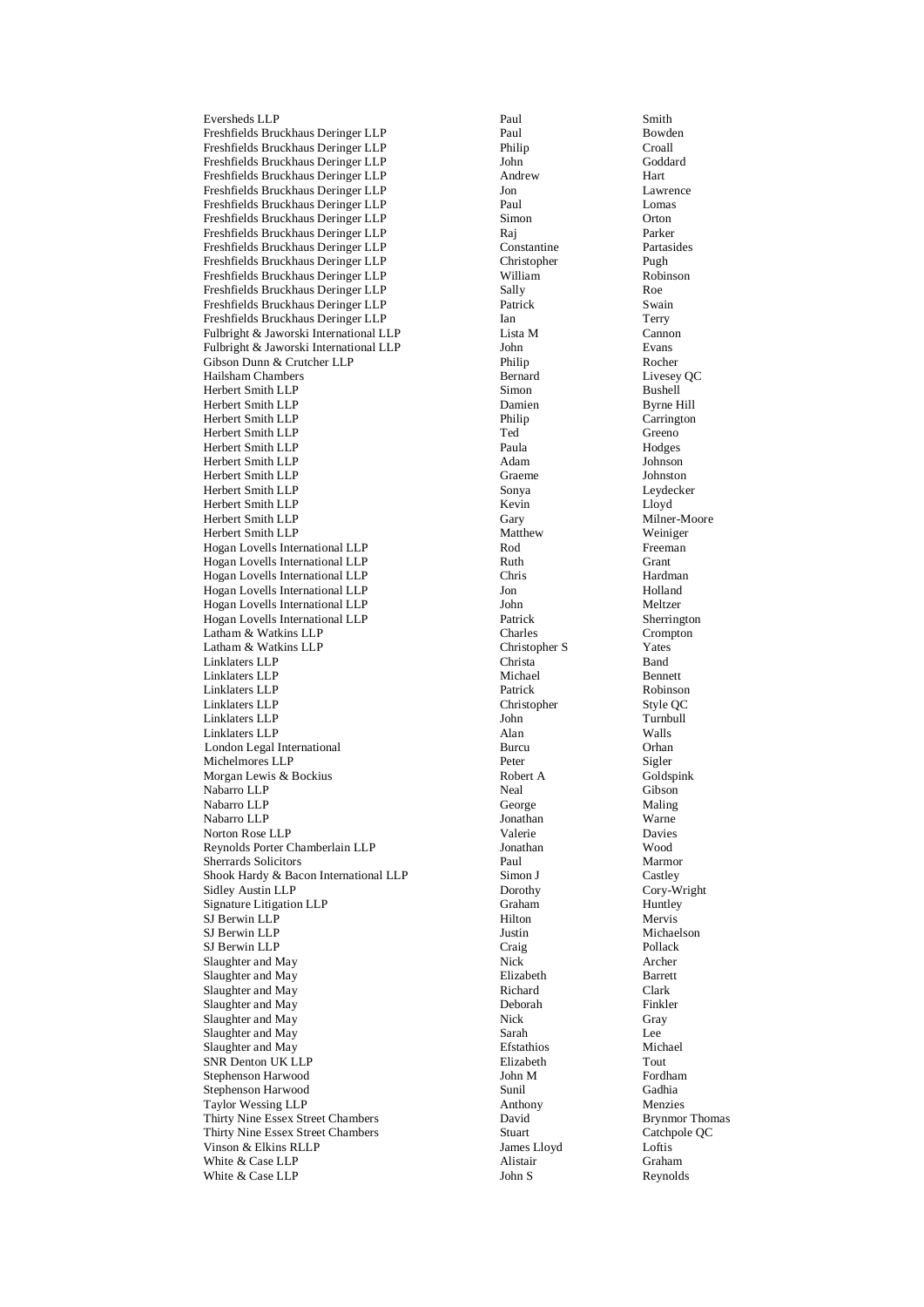Wragge & Co LLP Nicola Mumford

Castrén & Snellman Attorneys Ltd Marko Hentunen Castrén & Snellman Attorneys Ltd Jouko Huhtala Castrén & Snellman Attorneys Ltd Tuomas Lehtinen Dittmar & Indrenius Jussi Lehtinen Hannes Snellman Attorneys Ltd Hannes Snellman Attorneys Ltd Mika Savola Kotiranta & Co Attorney at Law Ltd Kai Kotiranta Lindfors & Co Attorneys at Law Ltd<br>
Lindfors & Co Attorneys at Law Ltd<br>
Patrik Bindfors & Co Attorneys at Law Ltd<br>
Patrik Bindfors Lindfors & Co Attorneys at Law Ltd Patrik Lindfors Lindfors<br>
Lindholm Wallgren. Attorneys Ltd Tomas Lindholm Vallgren. Attorneys Ltd Lindholm Wallgren, Attorneys Ltd Tomas Lindholm Lindholm Wallgren, Attorneys Ltd Carita Carita Wallgren-Lindholm Wallgren-Lindholm Wallgren-Lindholm Carita Carita Wallgren-Lindholm Roschier Attorneys Ltd Petri Taivalkoski Roschier, Attorneys Ltd Waselius & Wist **Mathematic Contract Contract Contract Contract Contract Contract Contract Contract Contract Contract Contract Contract Contract Contract Contract Contract Contract Contract Contract Contract Contract Contr** 

### **France**

Allen & Overy LLP Denis Chemla Barbé Carpentier Thibault Groener & Associés Marc Barbé Bernard-Hertz-Béjot **Blumrosen** Alexander B Blumrosen Bouckaert Ormen Passemard Sportes Christian Christian Bouckaert Bredin Prat Bouckaert Bredin Prat Bouckaert Bredin Bretzner Bredin Prat **Louis Christophe Delanoy** Cabinet Pascal Wilhelm & Associes Arnaud Péricard Péricard Péricard Péricard Péricard Péricard Péricard Péricard Péricard Péricard Péricard Péricard Péricard Péricard Péricard Péricard Péricard Péricard Péricard Péricard P Clifford Chance Thomas Baudesson Clifford Chance Europe LLP<br>
Derrois Villey Maillot Brochier<br>
Jean-Michel Darrois Villey Maillot Brochier Jean-Michel Darrois Darrois Villey Maillot Brochier Matthieu de Boissé (au America) de Boissées (au America) de Boissées (au America) de Boissées (au America) de Boissées (au America) de Boissées (au America) de Maillot Brochier (au America) Darrois Villey Maillot Brochier Davis Polk & Wardwell LLP Georges Terrier De Pardieu Brocas Maffei Thierry Brocas Delsol Avocats<br>
Dolfi Missika Minchella Sicsic et Associés<br>
Dolfi Missika Minchella Sicsic et Associés<br>
Laurent Laurent Dolfi Dolfi Missika Minchella Sicsic et Associés Laurent Dolfi Dubarry Le Douarin Veil Farthouat Asselineau & Associés Jean-René Farthouat Freshfields Bruckhaus Deringer LLP Freshfields Bruckhaus Deringer LLP Elie Kleiman Gide Loyrette Nouel AARPI Christian Christian Camboulive Gide Loyrette Nouel AARPI Carole Malinvaud Gide Loyrette Nouel AARPI<br>Gide Loyrette Nouel AARPI Philippe Gide Loyrette Nouel AARPI Michel Pitron Gide Loyrette Nouel AARPI Pierre Raoul-Duval Gide Loyrette Nouel AARPI Philippe Xavier-Bender HMN  $&$  Partners Hogan Lovells (Paris) LLP Thomas Rouhette K&L Gates LLP Louis Degos Orrick Herrington & Sutcliffe LLP Jean-Pierre Martel Orrick Rambaud Martel Paul Hastings LLP Dominique Borde Shearman & Sterling LLP Emmanuel Gaillard Shearman & Sterling LLP Philippe Pinsolle Shearman & Sterling LLP Todd Wetmore Simmons & Simmons<br>
Teynier Pic & Associés<br>
Teynier Pic & Associés<br>
Particular Pic & Associés<br>
Particular Pic & Associés Teynier Pic & Associés and Eric Eric Teynier Pic & Associés and Eric Eric Teynier Premier Premier Premier Premier Premier Premier Premier Premier Premier Premier Premier Premier Premier Premier Premier Premier Premier Prem UGGC Avocats Bernard Grelon Vatier & Associés Bernard Vatier Veil Jourde Jean Veil Weil Gotshal & Manges Didier Didier Malka White & Case LLP Andrew de Lotbinière McDougall Willkie Farr & Gallagher LLP Dominique

## **Germany**

Baker & McKenzie Guenter Guenter Pickrahn<br>Baker & McKenzie Guenter Baker Baker & McKenzie Baker & McKenzie Clifford Chance **1986** Uwe Hornung<br>Clifford Chance **1986** Sebastian Rakob Clifford Chance Sebastian Rakob (Clifford Chance Sebastian Rakob (Clifford Chance Schneider Rakob (Clifford Chance Rakob (Clifford Chance Rakob (Clifford Chance Rakob (Clifford Chance Rakob (Clifford Chance Rakob (Clifford Clifford Chance<br>Clifford Chance CMS Hasche Sigle **CMS** Hasche Sigle Anton Maurer CMS Hasche Sigle Anton Maurer CMS Hasche Sigle Anton Maurer CMS Hasche Sigle Anton Maurer CMS Hasche Sigle Anton Maurer CMS Hasche Sigle Anton Maurer CMS Hasche Sigle Anton CMS Hasche Sigle **CMS** Hasche Sigle **CMS** Hasche Sigle **Rush School School CMS** Hasche Sigle CMS Hasche Sigle Klaus Michael Sachs DLA Piper UK LLP Wolfgang Jäger Freshfields Bruckhaus Deringer LLP<br>Freshfields Bruckhaus Deringer LLP Rolf A Freshfields Bruckhaus Deringer LLP Rolf A Trittmann GÖRG Partnerschaft von Rechtsanwälten Christian Pabst

Jean-Daniel Jean-François Canat Fabian von Schlabrendorff<br>Anton Maurer

## **Finland**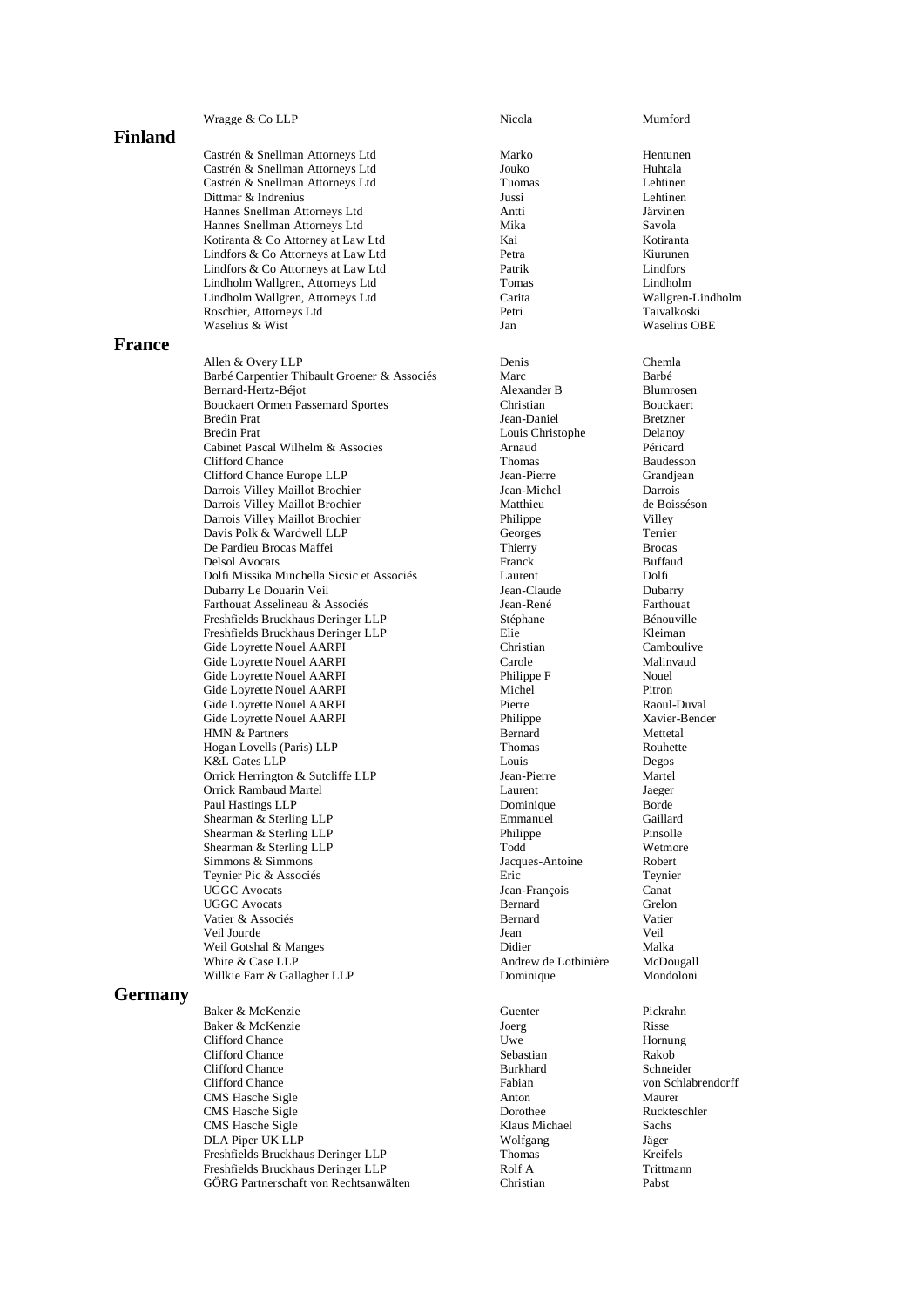GÖRG Partnerschaft von Rechtsanwälten Christof Siefarth Gleiss Lutz Stefan Rützel Gleiss Lutz **Wolf H** von Bernuth Gleiss Lutz Stephan Wilske Hanefeld Rechtsanwälte Inka Hanefeld Haver & Mailänder Klaus-Albrecht Gerstenmaier Haver & Mailänder Rolf M Winkler LLM Hengeler Mueller **Peter** Peter Hengeler Mueller Markus Markus Meier Meier Heuking Kühn Lüer Wojtek Meier Markus Meier Meier Meier Markus Meier Heuking Kühn Lüer Wojtek Daniel Froesch Heuking Kühn Lüer Wojtek Heuking Kühn Lüer Wojtek Wolfgang Kühn Hogan Lovells International LLP<br>
Hogan Lovells International LLP<br>
Detlef Hass Hogan Lovells International LLP<br>
Hogan Lovells International LLP<br>
Hogan Lovells International LLP<br>
Alexander

Doos Hogan Lovells International LLP Luther Rechtsanwaltsgesellschaft mbH Richard Richard Happ Luther Rechtsanwaltsgesellschaft mbH Ulrich Theune Martens Rechtsanwälte aus der Birk-Reiner Michael Dirk-Reiner Michael (1989)<br>Network Michael Michael (1989) Noerr LLP Michael Molitoris Noerr LLP Sieg Noerr LLP<br>
Oppenhoff & Partner<br>
Oppenhoff & Partner<br>
Oppenhoff & Partner Oppenhoff & Partner Oppenhoff & Partner Klaus Günther Klaus Günther Oppenhoff & Partner<br>
Oppenhoff & Partner<br>
Orrick Hölters & Elsing<br>
Georg Maier-Reimer<br>
Siegfried H<br>
Elsing<br>
Elsing Orrick Hölters & Elsing<br>
Schmitz & Part-ner Rechts-an-wälte<br>
Schmitz & Part-ner Rechts-an-wälte<br>
Bernd-Wilhelm Schmitz Schmitz & Part-ner Rechts-an-wälte Taylor Wessing Moelle<br>
Thümmel Schütze & Partner Moelle Thomas R Klötzel Thümmel Schütze & Partner Thomas R Klötzel<br>
Thümmel Schütze & Partner Thümmel Schütze & Partner Thümmel Schütze & Partner Thummel Schütze & Partner Thomas R Thümmel Schütze & Partner **Roderich C** Roderich C Thümmel Schütze & Partner Roderich C Thümmel Chromatschky Dangel Borst & Partner **Roderich C** Refer Urwantschky Dangel Borst & Partner Peter

# **Gibraltar**

Triay & Triay

# **Greece**

#### **Guatemala**

Rodriguez Archila Castellanos Solares & Aguilar SC Mario Rene Archila Cruz Rodriguez Archila Castellanos Solares & Aguilar SC Alvaro Rodrigo Castellanos Howell

## **Guernsey, Channel Islands**

Collas Crill Mourant Ozannes Peter Mourant Ozannes Jeremy

#### **Hong Kong**

Clifford Chance **Brian W** Gilchrist Glimes Brian W Gilchrist Clifford Chance **Brian W** Gilchrist Rogers Clifford Chance Martin Rogers<br>
Clifford Chance Clifford Chance Donna Wacker Clifford Chance Des Voeux Chambers<br>
Haley & Co in association with Clayton Utz<br>
Glenn

Glenn

Cheng SC Haley  $& Co$  in association with Clayton Utz Herbert Smith Mark Johnson Herbert Smith Gavin Lewis Hogan Lovells Chris Dobby Hogan Lovells Allan Leung Hogan Lovells<br>
Howse Williams Rowers<br>
Howse Williams Rowers<br>

Howse Milliams Rowers Howse Williams Bowers King & Wood Mallesons **David** Bateson **Bates** King & Wood Mallesons **Brock** Denis Brock King & Wood Mallesons and Starr Paul Starr Starr Starr Starr Starr Starr Starr Starr Starr Starr Starr Starr Starr Starr Starr Starr Starr Starr Starr Starr Starr Starr Starr Starr Starr Starr Starr Starr Starr Starr Starr Mayer Brown JSM Nicholas D Hunsworth Hunsworth Channel Micholas D Hunsworth Hunsworth Hunsworth Channel Hunsworth Nicholas D Hunsworth Hunsworth (Nicholas D Hunsworth 2012)<br>
Richard M Tollan Mayer Brown JSM<br>
Norton Rose Hong Kong<br>
Camille Norton Rose Hong Kong **Camille** Jojo Reed Smith Richards Butler Chris Chris Howse Reed Smith Richards Butler David Morrison Sidley Austin Charles Charles Allen Sidley Austin Kim Allen Kim Sidley Austin **Alan** Linning

Triay & Triay **Camera Communist Communist Communist Communist Communist Communist Communist Communist Communist Communist Communist Communist Communist Communist Communist Communist Communist Communist Communist Communist** Papapolitis & Papapolitis **Example 1** Periklis Ramarinos Carey Olsen Tim Corfield Carey Olsen Greenfield Christian Communication of the Collas Crill<br>Collas Crill Christian Christian Hav Mourant Ozannes Adrian Brown Mourant Ozannes<br>Mourant Ozannes Gordon Christopher (Dawes Ball and Dawes Christopher (Dawes Ball and Dawes Ball and Dawes Ball<br>Christopher (Dawes Ball and Dawes Ball and Dawes Ball and Dawes Ball and Dawes Ball and Dawes B Mourant Ozannes Christopher Edwards Mourant Ozannes Jessica Roland Mourant Ozannes Robert Shepherd Ogier **Davies Community Community Community Community** Simon **Community Community Community Community**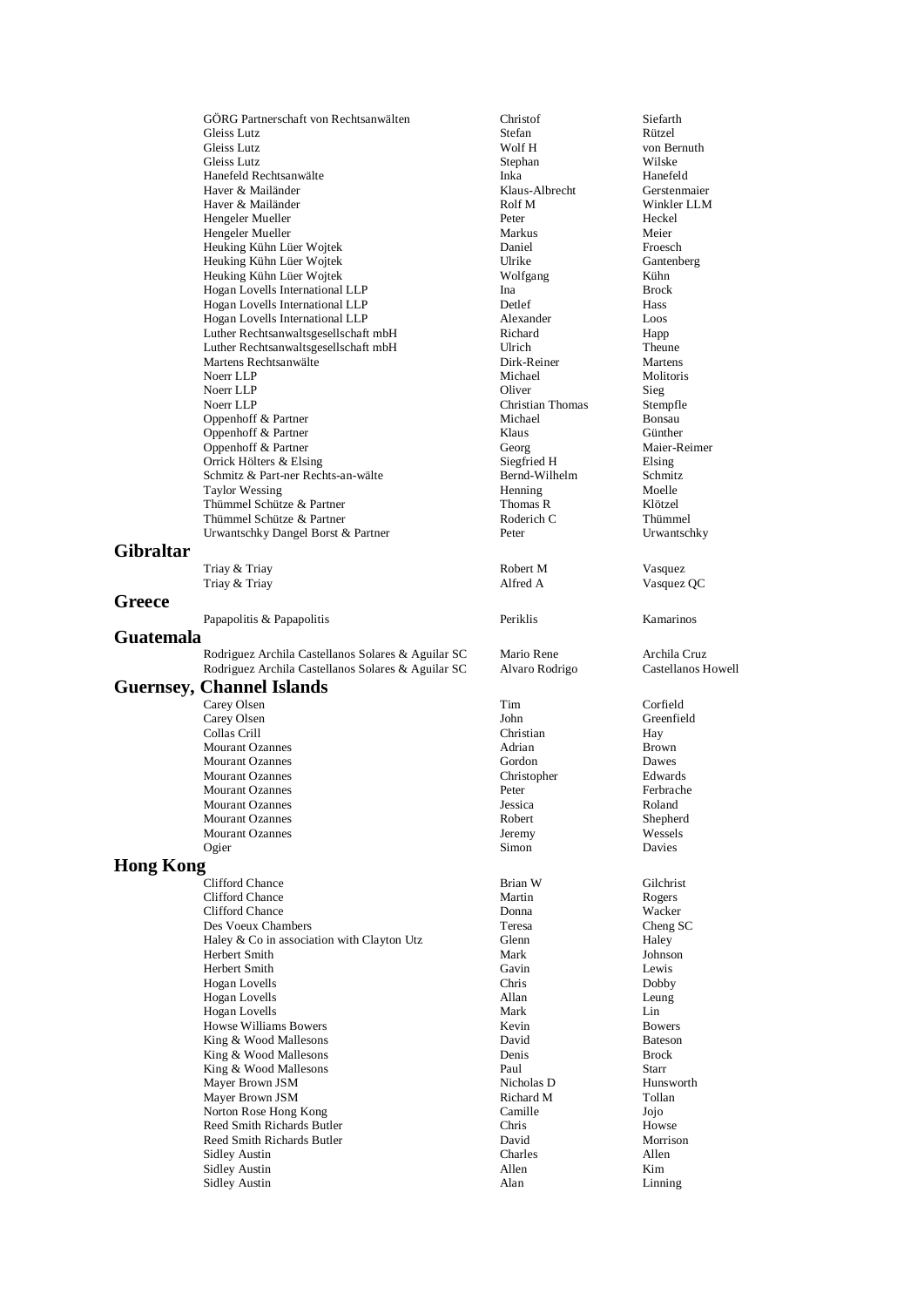|                | Slaughter and May                                   | Lisa                | Chung            |
|----------------|-----------------------------------------------------|---------------------|------------------|
| India          |                                                     |                     |                  |
|                | ALMT Legal                                          | Sameer              | Tapia            |
|                | Amarchand & Mangaldas & Suresh A Shroff & Co        | Pallavi S           | Shroff           |
|                | <b>ANA Law Group</b>                                | Anoop               | Narayanan        |
|                | Anand and Anand<br>AZB & Partners                   | Binny               | Kalra<br>Barot   |
|                |                                                     | Rajendra<br>P V     | Balasubramaniam  |
|                | <b>BFS</b> Legal                                    | D                   | Ferdinand        |
|                | <b>BFS</b> Legal<br><b>BFS</b> Legal                | Aasim               | Shehzad          |
|                | Bharucha & Partners                                 | Shreya              | Parikh           |
|                | DSK Legal                                           | Anand               | Desai            |
|                | <b>Economic Laws Practice</b>                       | Vikram              | Nankani          |
|                | Federal & Rashmikant                                | C                   | Rashmikant       |
|                | Gaja Capital Partners                               | Gopal               | Jain             |
|                | Hariani & Co                                        | Ameet               | Hariani          |
|                | Hariani & Co                                        | Amey                | Nabar            |
|                | Hariani & Co                                        | Dinesh              | Pednekar         |
|                | Harish Salve                                        | Harish              | Salve            |
|                | I.L.A. Pasrich & Company                            | Amir Z              | Singh Pasrich    |
|                | J Sagar Associates                                  | Abeezar E           | Faizullabhoy     |
|                | J Sagar Associates                                  | Amar                | Gupta            |
|                | J Sagar Associates                                  | Farhad              | Sorabjee         |
|                | Kachwaha & Partners                                 | Sumeet              | Kachwaha         |
|                | Law Offices of Krishnan Venugopal                   | Krishnan            | Venugopal        |
|                | Luthra & Luthra Law Offices                         | Rajiv K             | Luthra           |
|                | Majmudar & Partners                                 | Akil                | Hirani           |
|                | Majmudar & Partners                                 | Ahmad               | Hirani           |
|                | Majmudar & Partners                                 | Neeray              | Merchant         |
|                | Majmudar & Partners                                 | N Raja              | Sujith           |
|                | MV Kini & Co                                        | Ravi                | Kini             |
|                | Paras Kuhad and Associates                          | Paras               | Kuhad            |
|                | PH Parekh & Co                                      | PH                  | Parekh           |
|                | R N Yadav & Company                                 | R N                 | Yadav            |
|                | Rajinder Narain & Co                                | Ravi                | Nath             |
|                | Rajinder Narain & Co                                | Ramji               | Srinivasan       |
|                | Senior Advocate                                     | Dushyant            | Dave             |
|                | Wadia Ghandy & Co                                   | Bindi               | Dave             |
| Indonesia      |                                                     |                     |                  |
|                | Hadiputranto Hadinoto & Partners                    | Timur               | Sukirno          |
|                | Hakim Dan Rekan                                     | T N                 | Machmud          |
|                | Lubis Santosa & Maulana                             | Todung              | Mulya Lubis      |
|                | Soewito Suhardiman Eddymurthy Kardono               | Darrell R           | Johnson          |
| Iran           |                                                     |                     |                  |
|                | A A Atai & Associates                               | Ali Akbar           | Atai             |
|                | Adib Law Firm                                       | Mohammad            | Adib             |
|                | Adib Law Firm                                       | Jamileh             | ZendehNam        |
|                | Law Offices of Dr Hassan Amirshahi Esq & Associates | Hassan              | Amirshahi        |
|                | Motamedi & Associates                               | Reza                | Motamedi         |
|                | S Mohammad Jandaghi Kermanipour                     | S Mohammad Jandaghi | Kermanipour      |
| <b>Ireland</b> |                                                     |                     |                  |
|                |                                                     |                     |                  |
|                | A&L Goodbody                                        | David               | Baxter           |
|                | A&L Goodbody                                        | Joseph              | Kelly            |
|                | A&L Goodbody                                        | Liam                | Kennedy          |
|                | A&L Goodbody                                        | Eoin                | MacNeill         |
|                | A&L Goodbody                                        | Eileen              | Roberts          |
|                | Arthur Cox                                          | Isabel              | Foley            |
|                | Arthur Cox                                          | Gregory             | Glynn            |
|                | Arthur Cox                                          | Andrew              | Lenny            |
|                | Arthur Cox                                          | Conor               | McDonnell        |
|                | Arthur Cox                                          | Eve                 | Mulconry         |
|                | Arthur Cox                                          | David               | O'Donohoe        |
|                | DAC Beachcroft LLP                                  | Lisa                | <b>Broderick</b> |
|                | DAC Beachcroft LLP                                  | Lisa                | <b>Broderick</b> |
|                | Eugene F Collins                                    | David               | Cantrell         |
|                | Eugene F Collins                                    | Terry               | Leggett          |
|                | Eugene F Collins                                    | Ronan               | O'Neill          |
|                | Eugene F Collins                                    | Rachel              | Shanley          |
|                | Maples and Calder                                   | Caroline            | Preston          |
|                | Mason Hayes & Curran                                | Declan              | Black            |
|                | Mason Hayes & Curran                                | Tanya               | Colbert          |
|                | Mason Hayes & Curran                                | Eimear              | Collins          |
|                | Mason Hayes & Curran                                | Ailbhe              | Gilvarry         |
|                |                                                     |                     |                  |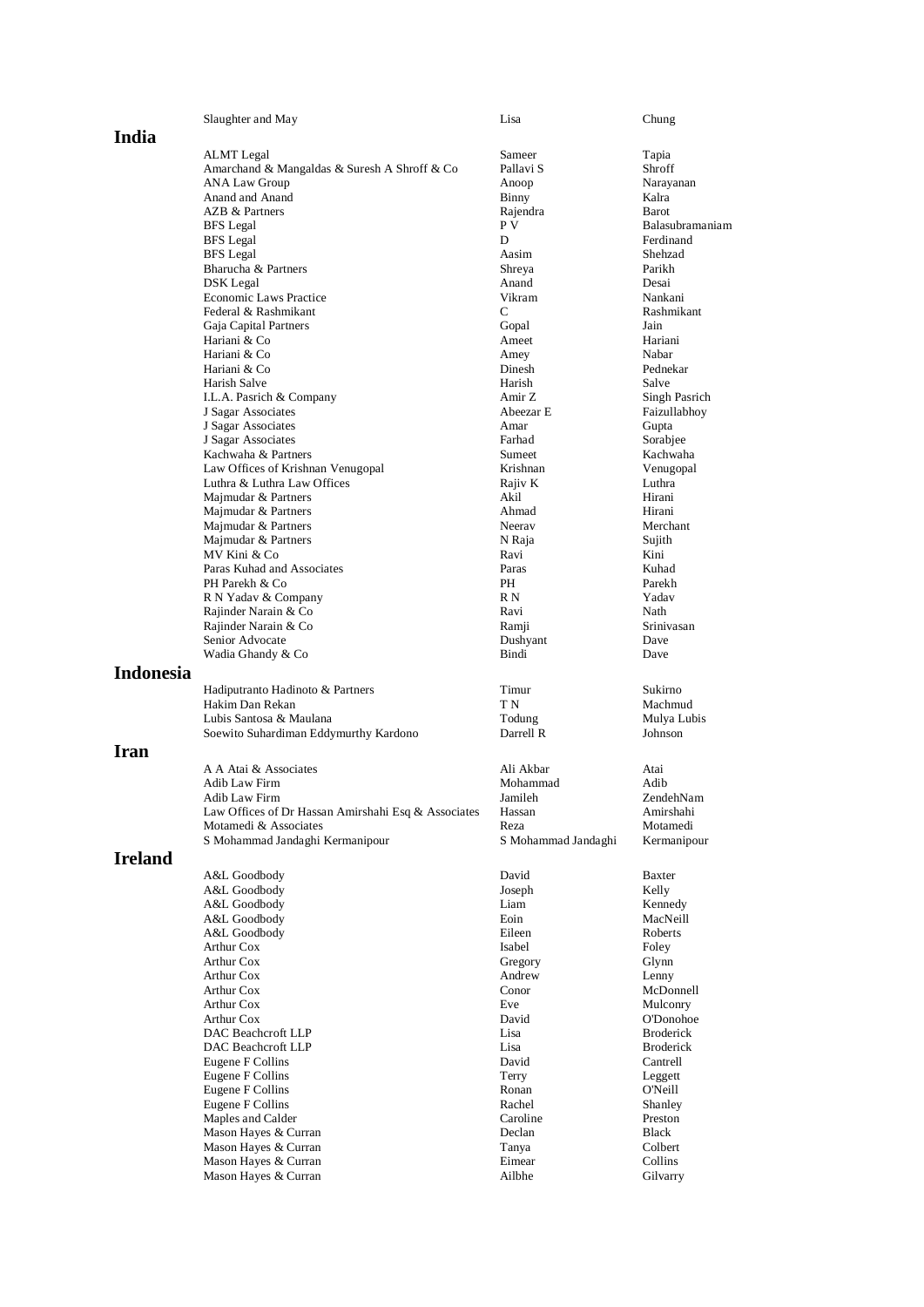|               | <b>Matheson Ormsby Prentice</b>              | Sharon             | Daly                |
|---------------|----------------------------------------------|--------------------|---------------------|
|               | Matheson Ormsby Prentice                     | Rod                | Ensor               |
|               | Matheson Ormsby Prentice                     | Stuart             | Margetson           |
|               | <b>Matheson Ormsby Prentice</b>              | Bríd               | Munnelly            |
|               | Matheson Ormsby Prentice                     | Michael            | Tyrrell             |
|               | McCann FitzGerald                            | Roddy              | Bourke              |
|               | McCann FitzGerald                            | Helen              | Kilroy              |
|               | Paul Sreenan SC                              | Paul               | Sreenan SC          |
|               | Ronan Daly Jermyn                            | Richard            | Martin              |
|               | The Law Library / Brick Court Chambers       | Klaus              | Reichert SC         |
|               | The Law Library of Ireland                   | Brian R            | Murray SC           |
|               | WhitneyMoore                                 | Gerry              | Carroll             |
|               | William Fry                                  | Owen               | O'Sullivan          |
| <b>Israel</b> |                                              |                    |                     |
|               |                                              |                    |                     |
|               | Amit Pollak Matalon & Co                     | Asaf               | Biger               |
|               | Amit Pollak Matalon & Co                     | Aharon             | Pollak              |
|               | Amit Pollak Matalon & Co                     | Aya                | Reich Mina          |
|               | Efrati Galili & Co                           | Alon               | Galili              |
|               | Gilat, Bareket & Co, Reinhold Cohn Group     | Tamir              | Afori               |
|               | Herzog Fox & Neeman                          | Tuvia              | Erlich              |
|               | Levitan Sharon & Co                          | Rachel             | Levitan             |
|               | Naschitz Brandes & Co                        | Peter Gad          | Naschitz            |
|               | S Horowitz & Co                              | Alex               | Hertman             |
|               | Yigal Arnon & Co                             | Yigal              | Arnon               |
| <b>Italy</b>  |                                              |                    |                     |
|               |                                              | Andrea             |                     |
|               | Barenghi Associati                           | Ennio Maria        | Barenghi<br>Cicconi |
|               | Chiomenti Studio Legale                      |                    |                     |
|               | Chiomenti Studio Legale                      | Filippo            | Domenico Vassalli   |
|               | Chiomenti Studio Legale                      | Andrea             | Giardina            |
|               | Clifford Chance Studio Legale Associato      | Fabio              | Guastadisegni       |
|               | Freshfields Bruckhaus Deringer LLP           | Enrico             | Castellani          |
|               | Gianni, Origoni, Grippo, Cappelli & Partners | Francesco          | Gianni              |
|               | Grimaldi Studio Legale                       | Davide             | Contini             |
|               | Hogan Lovells Studio Legale                  | Francesca          | Rolla               |
|               | Labruna Mazziotti Segni Studio Legale        | Enrico             | Zattoni             |
|               | LawFed Rubino-Sammartano e Associati         | Mauro              | Rubino-Sammartano   |
|               | Lombardi Molinari e Associati                | Lotario            | Dittrich            |
|               | Lombardi Molinari e Associati                | Johannes           | Karner              |
|               | Lombardi Molinari e Associati                | Giuseppe           | Lombardi            |
|               | Lombardi Molinari e Associati                | Carla              | Mambretti           |
|               | Lombardi Molinari e Associati                | Ugo                | Molinari            |
|               | Lombardi Molinari e Associati                | Manuela            | Soligo              |
|               | Macchi di Cellere Gangemi                    | Claudio            | Visco               |
|               | Nunziante Magrone                            | Gianmatteo         | Nunziante           |
|               | Pavesio e Associati                          | Carlo              | Pavesio             |
|               | Pedersoli e Associati                        | Valeria            | Mazzoletti          |
|               | Pedersoli e Associati                        | Mario              | Napoli              |
|               | Pedersoli e Associati                        | Alessandro         | Pedersoli           |
|               | Pedersoli e Associati                        | Antonio            | Pedersoli           |
|               | Simmons & Simmons LLP                        | Cristina           | Pagni               |
|               | Studio Guerra & Piga                         | Pietro             | Guerra              |
|               | Studio Legale Associato a Baker & McKenzie   | Roberto            | Calabresi           |
|               | Studio Legale Corapi                         | Diego              | Corapi              |
|               | Studio Legale Giorgetti                      | Alessandro P       | Giorgetti           |
|               | Studio Legale Luiso                          | Francesco P.       | Luiso               |
|               | Studio Legale Schlesinger - Anelli           | Piero              | Schlesinger         |
|               | Tosetto Weigman & Associati                  | Guido              | Cravetto            |
|               | Tosetto Weigman & Associati                  | Andrea             | Lanciani            |
|               | Tosetto Weigman & Associati                  | Marco              | Weigmann            |
|               |                                              |                    |                     |
|               | Ughi e Nunziante - Studio Legale             | Angelo             | Anglani             |
|               | University of Milan                          | <b>Bruno Carlo</b> | Cavallone           |
| Japan         |                                              |                    |                     |
|               | Anderson Mori & Tomotsune                    | Yoshimasa          | Furuta              |
|               | Anderson Mori & Tomotsune                    | Kenichi            | Sadaka              |
|               | Freshfields Bruckhaus Deringer               | Naoki              | Kinami              |
|               | Freshfields Bruckhaus Deringer               | Kazuki             | Okada               |
|               | Herbert Smith LLP                            | Peter              | Godwin              |
|               | Herbert Smith LLP                            | Dominic            | Roughton            |
|               | Ihara & Motobayashi                          | Tohru              | Motobayashi         |
|               | Koga & Partners                              | Yoichiro           | Yamakawa            |
|               | Koga & Partners                              | Seiichi            | Yoshikawa           |
|               | Matsuo & Kosugi                              | Tasuku             | Matsuo              |
|               | Miyake & Yamazaki                            | Nobuo              | Miyake              |
|               | Nishimura & Asahi                            | Alvin Hiromasa     | Shiozaki            |
|               |                                              |                    |                     |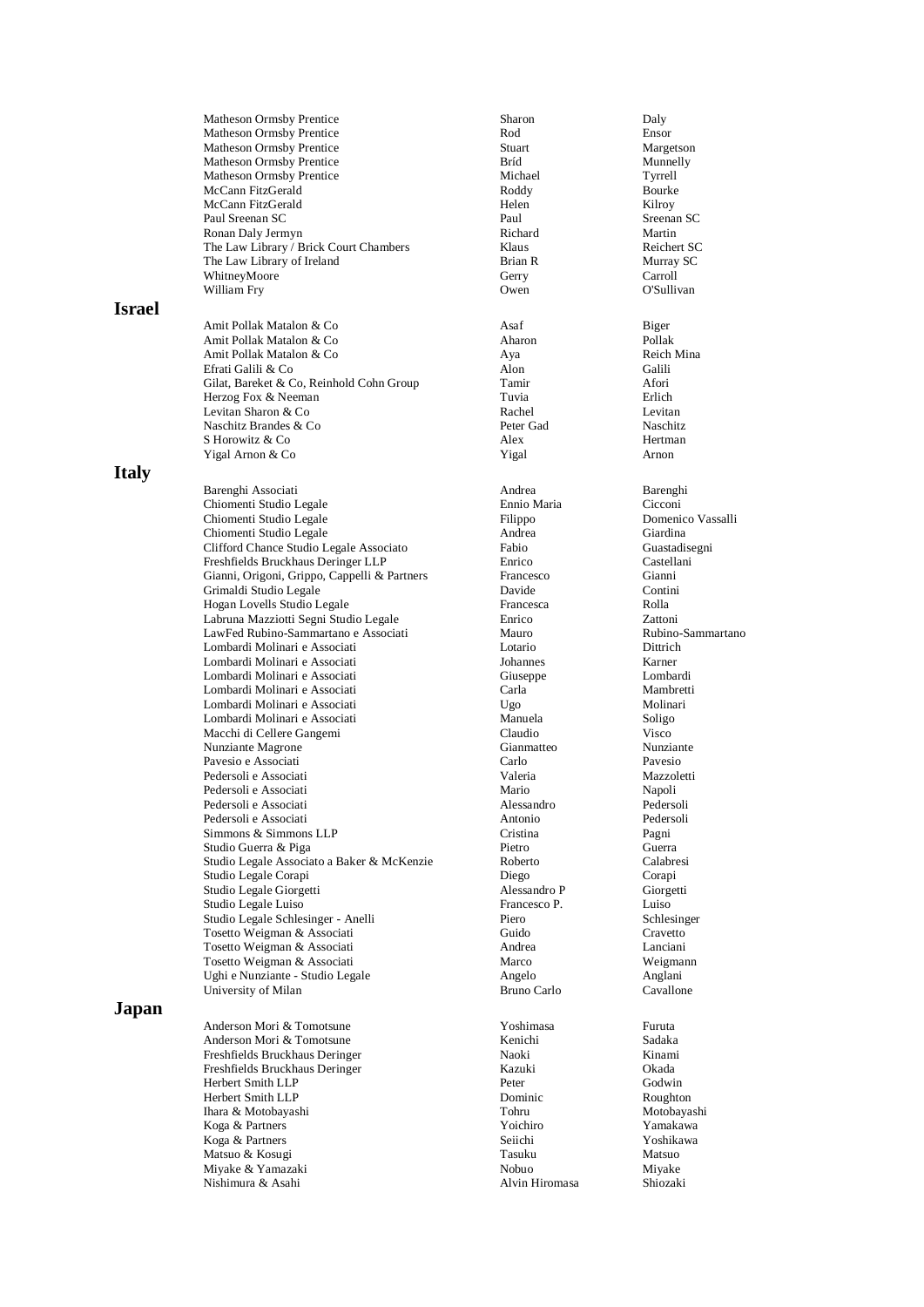|                 | Nishimura & Asahi                                   | Hiroyuki             | Tezuka               |
|-----------------|-----------------------------------------------------|----------------------|----------------------|
|                 | <b>Jersey, Channel Islands</b>                      |                      |                      |
|                 | <b>Bedell Cristin</b>                               | James                | Gleeson              |
|                 | <b>Bedell Cristin</b>                               | Anthony D            | Robinsor             |
|                 | Carey Olsen                                         | John                 | Kelleher             |
|                 | <b>Mourant Ozannes</b>                              | Alan                 | Binningto            |
|                 | <b>Mourant Ozannes</b>                              | Beverley             | Lacey                |
|                 | <b>Mourant Ozannes</b>                              | Jonathan             | <b>Speck</b>         |
|                 | Ogier                                               | Nigel                | Sanders              |
|                 | Walkers                                             | Julian               | Gollop               |
|                 | Walkers                                             | David                | Steenson             |
| Korea           |                                                     |                      |                      |
|                 | Bae Kim & Lee LLC                                   | Kap-You (Kevin)      | Kim                  |
|                 | Hwang Mok Park PC                                   | Woo Young            | Choi                 |
|                 | Kim & Chang                                         | Sang Ho              | Han                  |
|                 | Kim & Chang                                         | Youngjin             | Jung                 |
|                 | Kim & Chang                                         | Sang Yeol            | Park                 |
|                 | Kim & Chang                                         | Jung Keol            | Suh                  |
|                 | Kim & Chang                                         | BC                   | Yoon                 |
|                 | Lee & Ko                                            | In Sang              | Kang                 |
|                 | Lee & Ko                                            | Dong Ha              | Kim                  |
|                 | Lee & Ko                                            | Seon Tae             | Kim                  |
|                 | Lee & Ko                                            | Won Seok             | Ko                   |
|                 | Lee & Ko                                            | Heung Seop           | Song                 |
|                 | Yulchon                                             | Hyung-Jin            | Kim                  |
| Latvia          |                                                     |                      |                      |
|                 | Eversheds Bit?ns                                    | Agris                | Bit?ns               |
|                 | Eversheds Bit?ns                                    | M?ris                | Vainovsk             |
| Liechtenstein   |                                                     |                      |                      |
|                 | Marxer & Partners                                   | Johannes             | Burger               |
|                 | Müller & Partner Rechtsanwälte                      | Roland               | Müller               |
|                 | Müller & Partner Rechtsanwälte                      | Wolfgang             | Müller               |
|                 | Walch & Schurti                                     | Nicolas Werner       | Reithner             |
|                 | Walch & Schurti                                     | Ernst J              | Walch                |
|                 | Wolff Gstoehl Bruckschweiger                        | Christoph            | <b>Brucksch</b>      |
|                 | Wolff Gstoehl Bruckschweiger                        | Peter                | Wolff                |
| Luxembourg      |                                                     |                      |                      |
|                 | Arendt & Medernach                                  | François             | Kremer               |
|                 | Bonn Steichen & Partners                            | Fabio                | Trevisan             |
|                 | Di Stefano Sedlo & Moyse                            | François             | Moyse                |
|                 | Elvinger Hoss & Prussen                             | Marc                 | Elvinger             |
|                 | Linklaters LLP                                      | Guy                  | Loesch               |
|                 | Loyens & Loeff                                      | Véronique            | Hoffeld              |
|                 | Lutgen & Mc Gaw                                     | André                | Lutgen               |
|                 | Turk & Prum                                         | François             | Turk                 |
|                 | Welter Wurth & Kinsch                               | Patrick              | Kinsch               |
| <b>Malaysia</b> |                                                     |                      |                      |
|                 | Albar & Partners                                    | Datuk N              | Chandran             |
|                 | Albar & Partners                                    | V                    | Vijakuma             |
|                 | James Monteiro Advocate & Solicitors                | James P              | Monteiro             |
|                 | Shearn Delamore & Co                                | Robert               | Lazar                |
|                 | Skrine                                              | Wai Hong             | Leong                |
|                 | Skrine                                              | Vinayak P            | Pradhan              |
|                 | Skrine                                              | Vinayaga Raj         | Rajaratna            |
|                 | Skrine<br>Tommy Thomas                              | Chong Wah<br>Tommy   | Wong<br>Thomas       |
|                 | Wong & Partners                                     | Harpreet             | Singh Ne             |
|                 | Zul Rafique & Partners                              | Cecil                | Abraham              |
| <b>Mexico</b>   |                                                     |                      |                      |
|                 |                                                     |                      |                      |
|                 | Aguinaco Abogados                                   | Fabian               | Aguinaco             |
|                 | Alonso Abogados SC<br>Arochi Marroquín & Lindner SC | Celestino<br>Ricardo | Alonso B             |
|                 | Barrera Siqueiros y Torres Landa SC                 | Luis Omar            | Sanguinc<br>Guerrero |
|                 | Basham Ringe y Correa SC                            | Alejandro            | Catalá G             |
|                 | Basham Ringe y Correa SC                            | Ricardo              | Hernánde             |
|                 | Chadbourne & Parke S C                              | Luis Enrique         | Graham               |
|                 | Díaz y Landerreche SC                               | Alfonso              | Díaz Alv             |
|                 | González Calvillo SC                                | Enrique              | González             |
|                 | González de Castilla Abogados SC                    | Emilio               | Gonzålez             |
|                 | Greenberg Traurig LLP                               | Luis                 | Octavio l            |
|                 | Heather & Heather                                   | Thomas S             | Heather              |
|                 | Hegewisch Abogados SC                               | Everardo A           | Hegewise             |

| Hiroyuki        | Tezuka                  |
|-----------------|-------------------------|
| James           | Gleeson                 |
| Anthony D       | Robinson                |
| John            | Kelleher                |
| Alan            | Binnington              |
| Beverley        | Lacey                   |
| Jonathan        | Speck                   |
|                 | Sanders                 |
| Nigel<br>Julian | Gollop                  |
| David           | Steenson                |
|                 |                         |
| Kap-You (Kevin) | Kim                     |
| Woo Young       | Choi                    |
| Sang Ho         | Han                     |
| Youngjin        | Jung                    |
| Sang Yeol       | Park                    |
| Jung Keol       | Suh                     |
| ВC              | Yoon                    |
| In Sang         | Kang                    |
| Dong Ha         | Kim                     |
| Seon Tae        | Kim                     |
| Won Seok        | Ko                      |
| Heung Seop      | Song                    |
| Hyung-Jin       | Kim                     |
|                 |                         |
| Agris           | Bit?ns                  |
| M?ris           | Vainovskis              |
|                 |                         |
| Johannes        | Burger                  |
| Roland          | Müller                  |
| Wolfgang        | Müller                  |
| Nicolas Werner  | Reithner                |
| Ernst J         | Walch                   |
| Christoph       | Bruckschweiger          |
| Peter           | Wolff                   |
|                 |                         |
| François        | Kremer                  |
| Fabio           | Trevisan                |
| François        | Moyse                   |
| Marc            | Elvinger                |
| Guy             | Loesch                  |
| Véronique       | Hoffeld                 |
| André           | Lutgen                  |
| François        | Turk                    |
| Patrick         | Kinsch                  |
|                 |                         |
| Datuk N         | Chandran                |
| V               | Vijakumar               |
| James P         | Monteiro                |
| Robert          | Lazar                   |
| Wai Hong        | Leong                   |
| Vinayak P       | Pradhan                 |
| Vinayaga Raj    | Rajaratnam              |
| Chong Wah       | Wong                    |
| Tommy           | Thomas                  |
| Harpreet        | Singh Nehal SC          |
| Cecil           | Abraham                 |
|                 |                         |
|                 |                         |
| Fabian          | Aguinaco Bravo          |
| Celestino       | Alonso Barraza          |
| Ricardo         | Sanguino                |
| Luis Omar       | Guerrero Rodríguez      |
| Alejandro       | Catalá Guerrero         |
| Ricardo         | Hernández Garfias       |
| Luis Enrique    | Graham                  |
| Alfonso         | Díaz Alvarez            |
| Enrique         | González Calvillo       |
| Emilio          | Gonzålez de Castilla Jr |
| Luis            | Octavio Núñez           |
| Thomas S        | Heather                 |
| Everardo A      | Hegewisch Arrillaga     |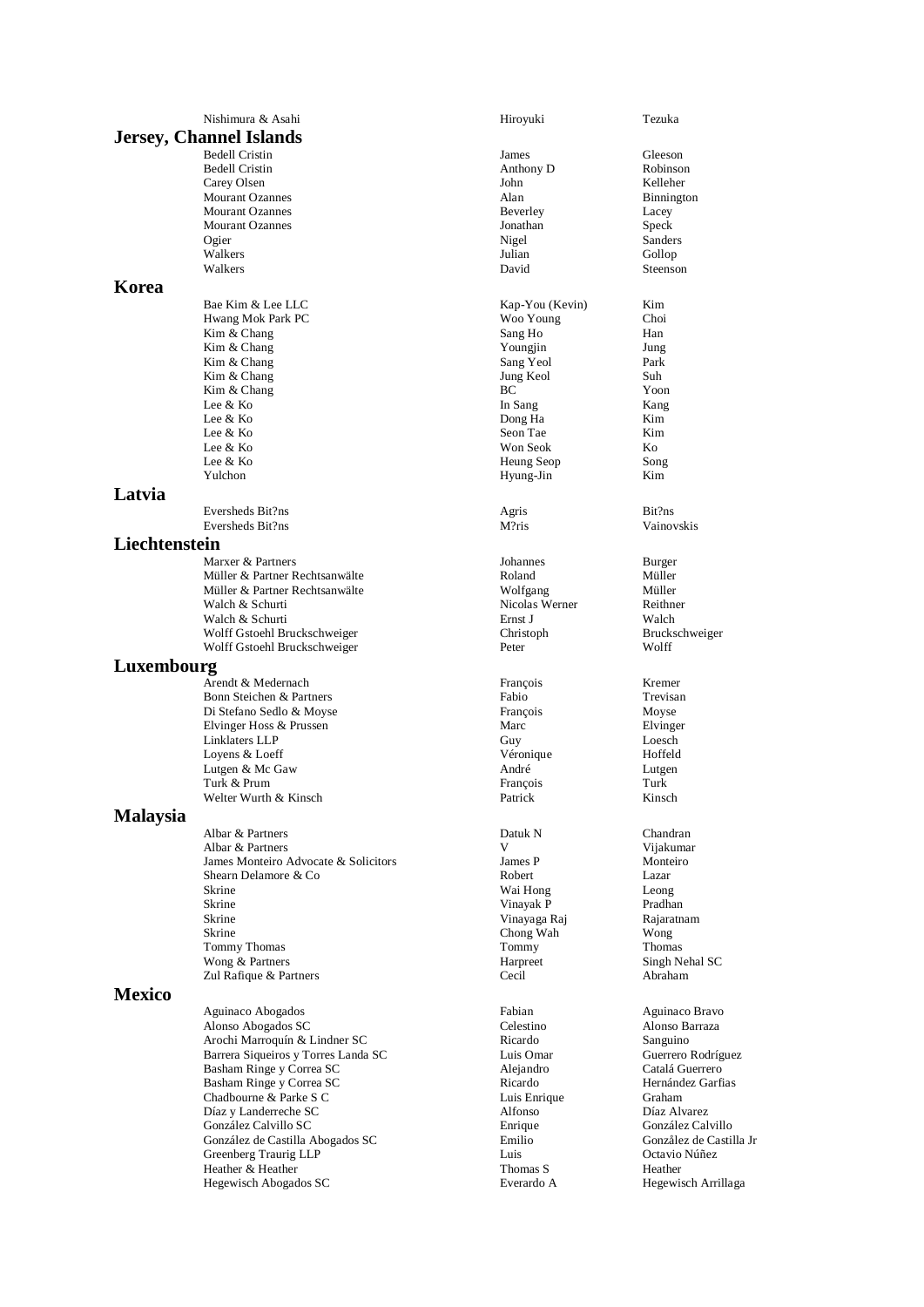Hegewisch Abogados SC **Fernando** Hegewisch Diaz Infante<br> **Hegewisch Diaz Infante**<br> **René Irra Hegewisch Diaz Infante** Irra Ibarra Abogados **René Irra** Ibarra Ibarra Ibarra Ibarra Ibarra Ibarra Ibarra Ibarra Ibarra Ibarra Ibarra Ibarra Ibarra Ibarra Ibarra Ibarra Ibarra Ibarra Ibarra Ibarra Ibarra Ibarra Ibarra Ibarra Ibarra Ibarra Ibarra Kuri Breña Sánchez Ugarte y Aznar SC Jesus Sánchez Ugarte Loperena Lerch y Martín del Campo Carlos Loperena R Martínez Algaba de Haro Curiel y Galván-Duque Jorge De Haro Gonzalez Martínez Algaba de Haro Curiel y Galván-Duque Roberto Martínez Guerrero Quijano Cortina López y de la Torre Javier Quijano Baz Santamarina y Steta SC<br>
Santamarina y Steta SC<br>
Santamarina y Steta SC Santamarina y Steta SC Cecilia Flores Rueda Sánchez DeVanny Eseverri SC Roberto Antonio Fagoaga Fuentes<br>
Von Wobeser v Sierra SC Claus Claus Claus Von Wobeser y Sierra SC

## **Moldova**

Buruiana & Partners Mihail Buruiana

## **Netherlands**

Allen & Overy LLP Arnold Croiset van Uchelen Allen & Overy LLP<br>
Clifford Chance LLP<br>
Clifford Chance LLP<br>
Clifford Chance LLP<br>
Clifford Chance LLP<br>
Clifford Chance LLP<br>
Clifford Chance LLP Clifford Chance LLP Jeroen Ouwehand De Brauw Blackstone Westbroek NV Paul De Brauw Blackstone Westbroek NV Harm-Jan de Kluiver De Brauw Blackstone Westbroek NV Ruud Ruud Hermans<br>De Brauw Blackstone Westbroek NV Marnix Marnix Leiten De Brauw Blackstone Westbroek NV Marnix Leijten De Brauw Blackstone Westbroek NV Houthoff Buruma Dirk Knottenbelt Houthoff Buruma<br>
Houthoff Buruma<br>
Peter Kneppelhout & Korthals NV Jan Kneppelhout Linklaters LLP Daniella Strik NautaDutilh NV NautaDutilh NV Bart Gerretsen NautaDutilh NV Rutger Kalsbeek NautaDutilh NV Paul Olden NautaDutilh NV Robert J Van Galen NautaDutilh NV Harmen de Mol van Otterloo NautaDutilh NV Stibbe **I**eroen Fleming Stibbe **Fons** Leijten Stibbe Toni van Hees

## **New Zealand**

Bell Gully David Cooper Bell Gully **Brian** Latimour Bell Gully **Mark** O'Brien Bell Gully Ralph Simpson Chapman Tripp Jack Jack Jack Jack Hodder (1989) Gilbert Walker Harris Gilbert Walker Stephen Hunter Gilbert Walker Campbell Walker LeeSalmonLong Russell McVeagh Sarah Armstrong Russell McVeagh Russell McVeagh James Every-Palmer Russell McVeagh **Sarah Sarah Katz** Katz<br>
Shortland Chambers **Shortland Chambers** Alan Galbraith OC Shortland Chambers Alan Galbraith QC Simpson Grierson and Callination and Callinum and Akel Attack and Akel Assembly Callinum Akel Attack Callinum Akel Attack Callinum Akel Attack Callinum Akel Attack Callinum Akel Attack Callinum Attack Callinum Attack Calli Simpson Grierson Anne Simpson Grierson Graeme Christie<br>
Simpson Grierson Graeme Christie<br>
Gapes Simpson Grierson Simpson Grierson Richard Lange Simpson Grierson Phillipa Muir Simpson Grierson Shackleton John Shackleton Simpson Grierson Shackleton Shackleton Shackleton Shackleton Shackleton Shackleton Shackleton Shackleton Shackleton Shackleton Shackleton Shackleton Shackleton Shackleton Shackle Simpson Grierson and Tim Stephen<br>Simpson Grierson Simpson Contract Contract Contract Contract Contract Contract Contract Contract Contract Contra<br>Tracey Stephen Simpson Contract Contract Contract Contract Contract Contract Simpson Grierson and Summary School and Tracey and Walker Walker<br>
Thorndon Chambers Communication Communication Communication Communication Communication Communication Communication Communication Communication Communicatio Thorndon Chambers

# **Nigeria**

AELEX Funke Adekoya SAN Aluko & Oyebode Babatunde Fagbohunlu SAN Babalakin & Co F O Akinrele & Co **Demola Co Demola** Akinrele SAN Law Firm of T J Onomigbo Okpoko & Co Isaiah Odeleye Oditah Pidelis Oditah QC SAN<br>Oditah James Okoh Oditah James Okoh Oditah Fejiro Utuama SimmonsCooper Partners Babatunde Irukera

von Schmidt auf Altenstadt Nauta Daan Lunsingh Scheurleer<br>Paul Diden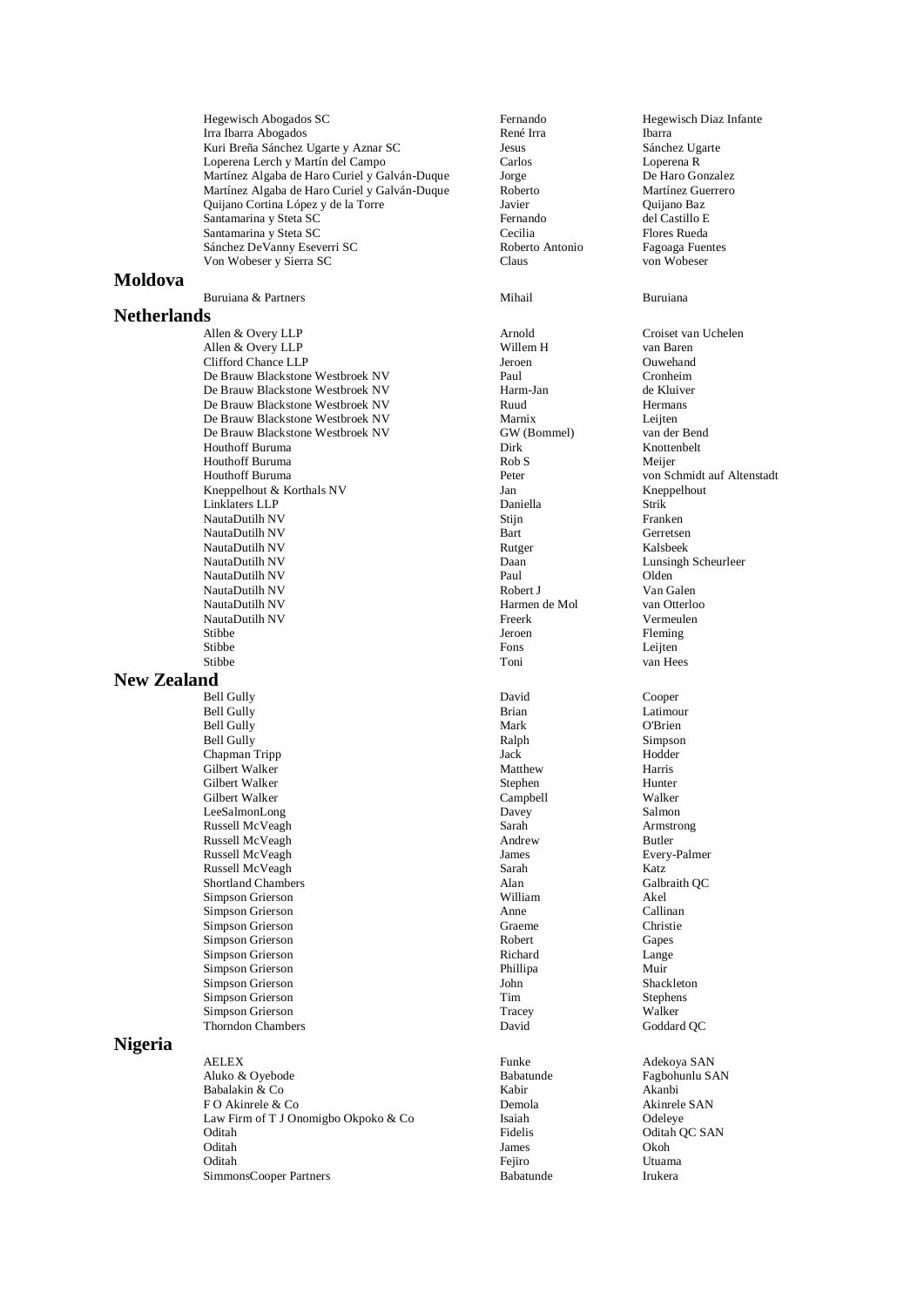|               | <b>Strachan Partners</b>                                 | Charles Adeyemi           | Candide-Johnson SAN             |
|---------------|----------------------------------------------------------|---------------------------|---------------------------------|
| <b>Norway</b> |                                                          |                           |                                 |
|               | Advokatfirmaet Hjort DA                                  | Frode A                   | Innjord                         |
|               | Advokatfirmaet Hjort DA                                  | Erik                      | Keiserud                        |
|               | Advokatfirmaet Thommessen AS                             | Borgar Høgetveit          | Berg                            |
|               | Advokatfirmaet Thommessen AS                             | Pål W                     | Lorentzen                       |
|               | Advokatfirmaet Thommessen AS                             | Erik                      | Samuelsen                       |
|               | Advokatfirmaet Wiersholm AS                              | Magnus                    | Hellesylt                       |
|               | Advokatfirmaet Wiersholm AS                              | Anders S                  | Ryssdal                         |
|               | BA-HR (Bugge, Arentz-Hansen & Rasmussen)                 | Helge Olav<br>Jan-Fredrik | <b>Bugge</b>                    |
|               | BA-HR (Bugge, Arentz-Hansen & Rasmussen)<br>Wikborg Rein | Sven                      | Rafen<br>Eriksrud               |
| Panama        |                                                          |                           |                                 |
|               |                                                          |                           |                                 |
|               | Alfaro Ferrer & Ramírez                                  | Alejandro                 | Alemán                          |
|               | Fábrega Molino & Mulino<br>Jacome & Jacome               | Jose Raul<br>Pedro A      | Mulino Q<br>Barsallo J          |
|               | Mizrachi Davarro & Urriola                               | David M                   | Mizrachi Fidanque               |
| Peru          |                                                          |                           |                                 |
|               |                                                          |                           |                                 |
|               | Bullard Falla Ezcurra Abogados                           | Alfredo<br>Arsenio        | <b>Bullard</b><br>Guardia Oré   |
|               | Estudio Oré Guardia<br>Linares Abogados                  | Arturo                    | Linares Talavera                |
|               | Miranda & Amado Abogados                                 | Luis G                    | Miranda                         |
|               | Payet Rey Cauvi                                          | Julio César               | Pérez                           |
|               | Rodrigo Elías & Medrano Abogados                         | Jorge                     | Velarde                         |
| <b>Poland</b> |                                                          |                           |                                 |
|               | Janczak & Partners                                       | Andreas                   | Dynowski                        |
| Portugal      |                                                          |                           |                                 |
|               |                                                          |                           |                                 |
|               | Cuatrecasas Gonçalves Pereira<br>Novais Advogados        | Miguel<br>Luis Miguel     | Esperança Pina<br><b>Novais</b> |
|               | SRS Advogados                                            | José Carlos               | Soares Machado                  |
|               | Uría Menéndez - Proença De Carvalho                      | Fernando                  | Aguilar de Carvalho             |
|               | Uría Menéndez - Proença De Carvalho                      | Tito                      | <b>Arantes Fontes</b>           |
| <b>Russia</b> |                                                          |                           |                                 |
|               | Baker & McKenzie - CIS Limited                           | Vladimir                  | Khvalei                         |
|               | Clifford Chance CIS Limited                              | Timur D                   | Aitkulov                        |
|               | Egorov Puginsky Afanasiev & Partners                     | Dmitry                    | Dyakin                          |
|               | Egorov Puginsky Afanasiev & Partners                     | Georgy                    | Osipov                          |
|               | Freshfields Bruckhaus Deringer LLP                       | Maxim                     | Kulkov                          |
|               | <b>Goltsblat BLP</b>                                     | Rustam                    | Kurmaey                         |
|               | Goltsblat BLP<br>Herbert Smith CIS LLP                   | Elena                     | Trusova<br>Kurochkin            |
|               | Muranov Chernyakov & Partners Law Firm                   | Dmitry<br>Dmitry          | Chernyy                         |
|               | Muranov Chernyakov & Partners Law Firm                   | Alexander                 | Muranov                         |
|               | Muranov Chernyakov & Partners Law Firm                   | Nikolay                   | Stepanov                        |
| Scotland      |                                                          |                           |                                 |
|               | <b>Brodies LLP</b>                                       | Joyce                     | Cullen                          |
|               | <b>Burness LLP</b>                                       | Philip                    | Rodney                          |
| Singapore     |                                                          |                           |                                 |
|               | Allen & Gledhill LLP                                     | Cheng Hock                | Ang SC                          |
|               | Allen & Gledhill LLP                                     | Stanley                   | Lai SC                          |
|               | AsiaLegal LLC                                            | Timothy                   | Tan                             |
|               | <b>Braddell Brothers</b>                                 | <b>Edmund Jerome</b>      | Kronenburg                      |
|               | CHRISTOPHER LAU                                          | Christopher               | Lau SC                          |
|               | Clyde & Co LLP                                           | Steven                    | Lim                             |
|               | Drew & Napier LLC                                        | Cavinder                  | Bull SC                         |
|               | Drew & Napier LLC<br>Drew & Napier LLC                   | Hri<br>Indranee           | Kumar SC<br>Rajah SC            |
|               | Drew & Napier LLC                                        | Davinder                  | Singh SC                        |
|               | Drew & Napier LLC                                        | Jimmy                     | Yim SC                          |
|               | Herbert Smith LLP                                        | Alastair                  | Henderson                       |
|               | Michael Hwang Chambers                                   | Michael                   | Hwang SC                        |
|               | Rajah & Tann LLP                                         | Eng Beng                  | Lee SC                          |
|               | Rajah & Tann LLP                                         | Danny                     | Ong                             |
|               | Rajah & Tann LLP                                         | Francis                   | Xavier SC                       |
|               | Rajah & Tann LLP                                         | Andre                     | Yeap SC                         |
|               | Rodyk & Davidson LLP<br>Rodyk & Davidson LLP             | Lok Vi<br>Lawrence        | Ming SC<br>Teh                  |
|               | Rodyk & Davidson LLP                                     | Lok                       | Vi Ming SC                      |
|               | Shook Lin & Bok LLP                                      | Vinodh                    | Coomaraswamy SC                 |
|               | <b>Stamford Law Corporation</b>                          | Chuan Thye                | Tan                             |
|               | Tan Rajah & Cheah                                        | Kei-Jin                   | Chew                            |
|               |                                                          |                           |                                 |
|               |                                                          |                           |                                 |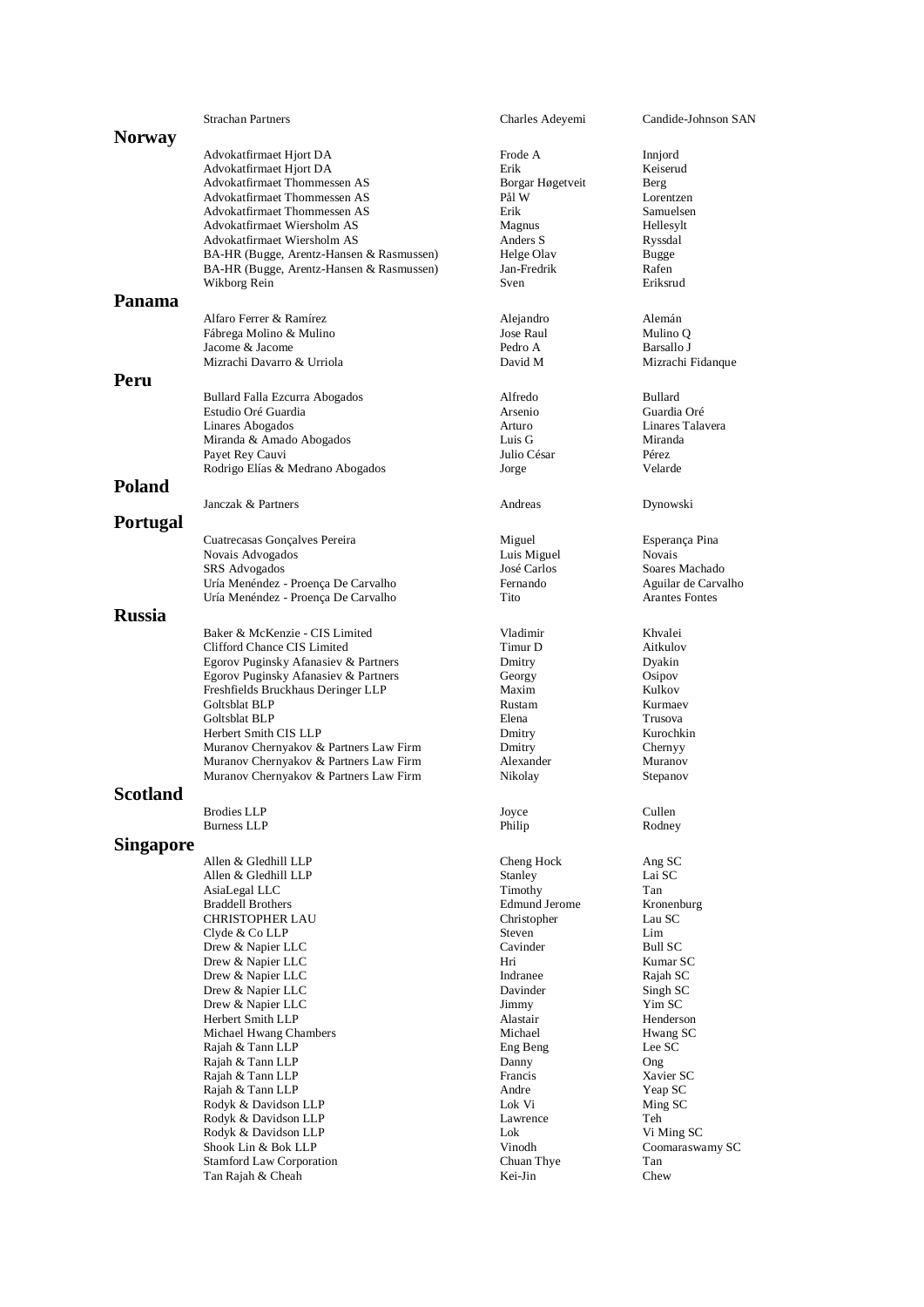Tan Rajah & Cheah Chelva R Chelva R Rajah SC TSMP Law Corporation Ian Lim WongPartnership LLP<br>
WongPartnership LLP<br>
Chee Meng<br>
Tan SC<br>
Tan SC WongPartnership LLP Chee Meng Tan SC Chee Meng Tan SC Chee Meng Tan SC Chee Meng Tan SC Chee Meng Alexander Chee Meng Meng SC Chee Meng SC Chee Meng SC Chee Meng SC Chee Meng SC Chee Meng SC Chee Meng SC Chee Meng SC Chee WongPartnership LLP Meng Meng WongPartnership LLP Alvin Alvin Yeo SC

## **South Africa**

Bowman Gilfillan Tim Bowman Gilfillan (Basilian Peter Mines Whelan Peter Mines Whelan Peter School of the Mines of the Mines of the Mines Peter School of the Conradie Conradie DLA Cliffe Dekker Hofmeyr Edward Nathan Sonnenbergs Inc Sue Sue Hayes<br>
Norton Rose South Africa<br>
Donald Dinnie Norton Rose South Africa **Donald Dinnie**<br>
Norton Rose South Africa **Dinnie Book** Dinnie Book and Dinnie Book and Dinnie Book and Dinnie Book and Dinnie B Norton Rose South Africa<br>
Norton Rose South Africa<br>
Michael Norton Rose South Africa Michael Hart Norton Rose South Africa **Secure 19 and September 19 and Secure 20 and Secure 20 and Secure 20 and Secure 20 and Secure 20 and Secure 20 and Secure 20 and Secure 20 and Secure 20 and Secure 20 and Secure 20 and Secure 20 a** Norton Rose South Africa<br>
Norton Rose South Africa<br>
Norton Rose South Africa<br>
Moosajee Mohn M Norton Rose South Africa Routledge Modise Moss Morris Peter van Niekerk Webber Wentzel Nick Alp Webber Wentzel Webber Wentzel Johann Scholz Werksmans Attorneys David Hertz Werksmans Attorneys Roger Wakefield Werksmans Attorneys Des

## **Spain**

B Cremades & Asociados Bernardo M Cremades Baker & McKenzie Madrid SLP José María Alonso Clifford Chance SL José Antonio Caínzos Clifford Chance SL Cuatrecasas Gonçalves Pereira Antonio Hierro Hernández Cuatrecasas Gonçalves Pereira Alfonso Iglesia Cuatrecasas Gonçalves Pereira **Inigo** De Pasqual & Marzo Abogados Bruno Mateu Estudio Jurídico Miguel Temboury SL Miguel Miguel Temboury SL Miguel Temboury Sánchez Calero Guilarte Estudio Juridico Sánchez Calero Eversheds Nicea Antonio Bravo Taberné Freshfields Bruckhaus Deringer LLP Vicente Sierra Garrigues Fernando Pantaleón Gómez -Acebo & Pombo José Maria Álvarez Gómez -Acebo & Pombo José María Beneyto Pérez Hogan Lovells International LLP Jose Luis Huerta LC Rodrigo Abogados Jorge Angell L C Rodrigo Abogados Jorge Angell PEREZ-LLORCA Rousaud Costas Duran SLP Javier Gutiérrez de Cabiedes Salans José María Buxeda Stampa Abogados Uría Menéndez Carlos Bueren Uría Menéndez Juan Cadarso Uría Menéndez Ariadna Cambronero Uría Menéndez **Agustín** Capilla Casco Uría Menéndez José Miguel Fatás Uría Menéndez Alejandro Ferreres Comella Uría Menéndez Javier García Sanz Uría Menéndez Uría Menéndez Álvaro López de Argumedo Uría Menéndez Ángel Pérez Pardo de Vera Uría Menéndez Jesús Remón Uría Menéndez Daniel I Ripley

# **Sweden**

A1 Advokater Thomas Tendorf Thomas Tendorf (A1 Advokater Torgny Tendorf Torgny Wetterberg) A1 Advokater Material Christian Metal Controller and Torgny Metterberg Wetterberg (Material Christian Material Christian Material Christian Material Christian Material Christian Material Christian Material Christian Materi Advokatfirman Delphi Olof Rågmark Advokatfirman Delphi Advokatfirman Lindahl KB Bo G H Nilsson Advokatfirman Lindahl KB Peter Thorell Advokatfirman Lindahl KB Jesper Tiberg Advokatfirman Vinge Mikael Broomé Advokatfirman Vinge 1986 1996 1997 - James 1998 1999 Hope Hope Hope 1998 Hope 1998 1999 Hope 1999 Hope 1999 Hope 1999 Hope 1999 Hope 1999 Hope 1999 Hope 1999 Hope 1999 Hope 1999 Hope 1999 Hope 1999 Hope 1999 Hope 1999 Hope Advokatfirman Vinge Advokatfirman Vinge Christer Söderlund Advokatfirman Vinge *Robert* Robert Wikholm Baker & McKenzie Wikholm Baker & McKenzie Baker & McKenzie Jonas<br>Danielsson & Englund Advokatbyrå (Stephene Schrister) Danielsson & Englund Advokatbyrå Christer Danielsson Gernandt & Danielsson Advokatbyrå Karl-Erik

Gordon-Grant Hierro Hernández-Mora Beneyto Pérez-Cerdá Montero Muriel García-Villarrubia Danielsson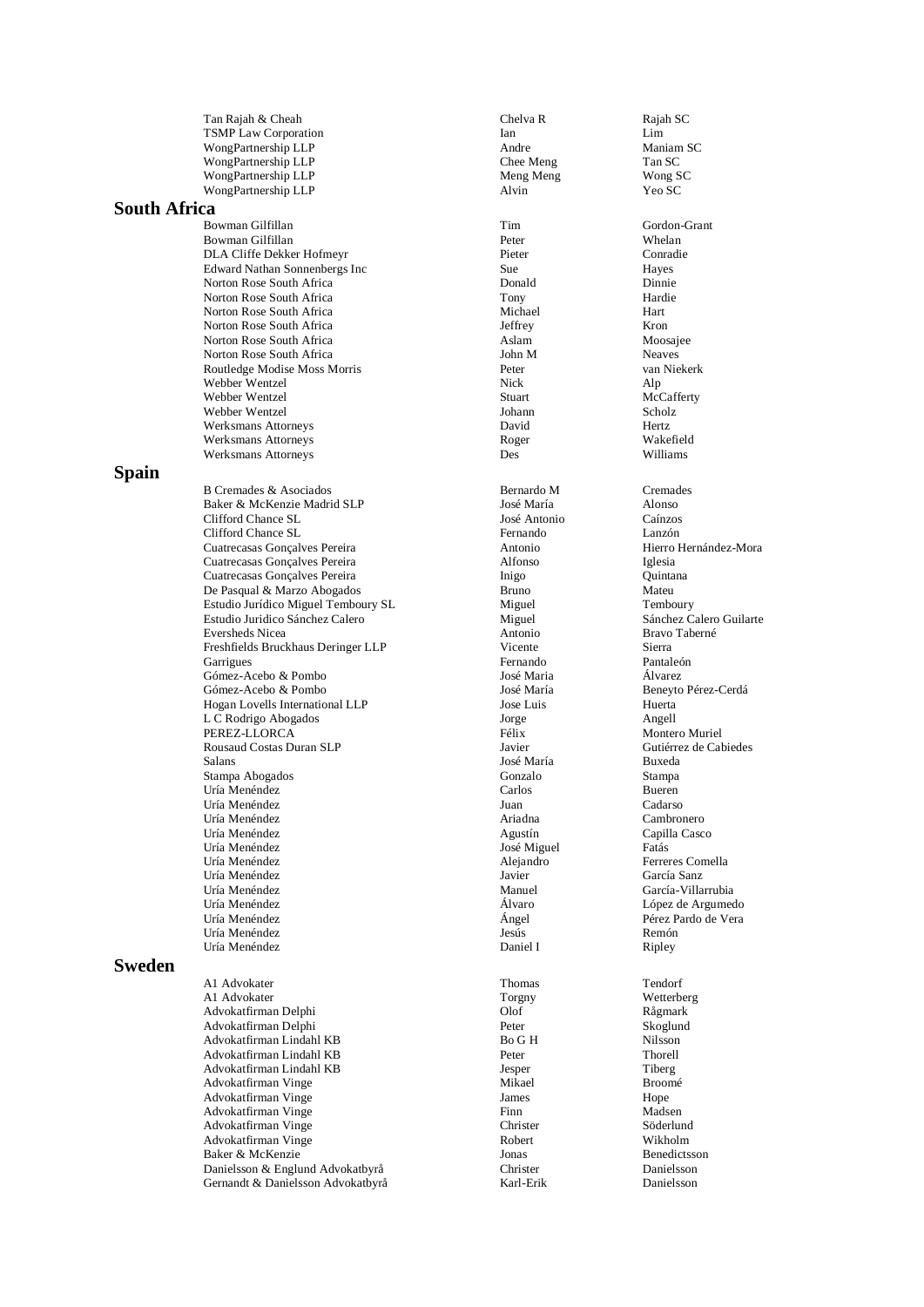Gernandt & Danielsson Advokatbyrå Björn Tude Grönberg Advokatbyrå Lars Edlund Grönberg Advokatbyrå Einar Wanhainen Hannes Snellman Attorneys Ltd Martin Wallin Mannheimer Swartling Advokatbyrå Mannheimer Swartling Advokatbyrå Olle Flygt Mannheimer Swartling Advokatbyrå Kaj Hobér Mannheimer Swartling Advokatbyrå Robin Oldenstam Mannheimer Swartling Advokatbyrå Jakob Ragnwaldh MAQS Law Firm The Class of the Hans Bagner Boschier Bagner Class Class Class Bagner Bagner Bagner Bagner Bagner Roschier Claes Lundblad Setterwalls Jesper Grünbaum Setterwalls Sidklev and Sidklev and Sidklev and Sidklev and Sidklev and Sidklev and Sidklev and Sidklev and Si White & Case Advokat AB <br>
White & Case Advokat AB Claes Claes 2 (2015)<br>
Claes 2 (2016) White & Case Advokat AB Claes Zettermarck Wistrand Advokatbyrå **Example 2018** Harry Bergman Wistrand Advokatbyrå Jörgen Eklund Wistrand Advokatbyrå Andreas Rönnheden Wistrand Advokatbyrå Lars-Olof Svensson **Switzerland** ALTENBURGER LTD legal + tax Florence Pastore ALTENBURGER LTD legal + tax Birgit Sambeth Glasner<br>
ALTENBURGER LTD legal + tax Rolf Schuler Schuler ALTENBURGER LTD legal + tax Rolf Rolf Schuler Schuler<br>Baker & McKenzie Schuler Richard Schware Schuler Baker & McKenzie Communication of the Richard Cassmann Gassmann Gassmann Cassmann Communication of the Richard Cassmann Communication of the Richard Cassmann Communication of the Richard Communication of the Communication Baker & McKenzie Urs Zenhäusern Bär & Karrer AG Bär & Karrer AG <br>Bär & Karrer SA **Andreas D** Länzlinger<br>Bär & Karrer SA **Andreas D** Lembo Bär & Karrer SA Saverio CMS von Erlach Henrici AG Beat Beat von Rechenberg de Pfyffer & Associés von Rechenberg de Pfyffer & Associés de Pfyffer & Associés Jean-Cedric Michel DGE Avocats - Attorneys-at-Law Philippe Eigenheer Eigenheer<br>
DGE Avocats - Attorneys-at-Law André André Gruber DGE Avocats - Attorneys-at-Law André Gruber Fellmann Tschümperlin Lötscher Gloor & Sieger Daniel Marugg Homburger AG Balz Gross Campbell and the Balz Gross Contract of the Balz Gross Contract of the Balz Gross Contract of the Balz Gross Contract of the Balz Gross Contract of the Balz Gross Contract of the Balz Gross Contract Homburger AG Thomas Müller Homburger AG Georg Naegeli Homburger AG Gabrielle Nater-<br>Homburger AG Markus Nater-Basset of Markus With Homburger AG Markus Warkus Wirth Wirth Wirth Warkus Wirth Warkus Wirth Wirth Wirth Wirth Wirth Wirth Wirth Wirth Wirth Wirth Wirth Wirth Wirth Wirth Wirth Wirth Wirth Wirth Wirth Wirth Wirth Wirth Wirth Wirth Wirth Wirth W Lalive Baizeau and the Domitille Baizeau and Baizeau and the Baizeau and the Baizeau and the Baizeau and the Baizeau and the Baizeau and the Baizeau and the Baizeau and the Baizeau and the Baizeau and the Baizeau and the B Lalive **Bernd** Ehle Lalive Teresa Giovannini Lalive **Contract Contract Contract Contract Contract Contract Contract Contract Contract Contract Contract Contract Contract Contract Contract Contract Contract Contract Contract Contract Contract Contract Contract Contrac** Lalive 1992<br>
Lévy Kaufmann-Kohler 1993<br>
Antonio 1993<br>
Antonio 1993<br>
Nigozzi Lévy Kaufmann-Kohler Antonio Rigozzi Lenz  $&$  Staehelin Lenz & Staehelin and Benoît Chappuis Chappuis Chappuis Chappuis Chappuis Chappuis Chappuis Chappuis Chappuis Chappuis Chappuis Chappuis Chappuis Chappuis Chappuis Chappuis Chappuis Chappuis Chappuis Chappuis Chappuis Chapp Lenz & Staehelin Favre-Bullet and Staehelin Favre-Bullet and State Favre-Bullet and State Favre-Bullet and Staehelin Favre-Bullet and Packet Packet Packet Packet Packet Packet Packet Packet Packet Packet Packet Packet Pack Lenz & Staehelin Paolo Michele Patocchine Paolo Michele Patocchine Paolo Michele Patocchine Patocchine Patocchine Patocchine Patocchine Patocchine Patocchine Patocchine Patocchine Patocchine Patocchine Patocchine Patocchin Lenz & Staehelin Daniel Tunik Lenz & Staehelin Nater Dallafior Rechtsanwälte **Roberto** Roberto Dallafior Nater Dallafior Rechtsanwälte Hans Hans Nater<br>Niederer Kraft & Frey I td Niederer Kraft & Frey Ltd Ernst Felix Schmid Niedermann Rechtsanwälte **Nicolas Michael († 18. ún**ó - Nicolas **Herzog Herzog Alemann)**<br>Niedermann Rechtsanwälte Marco Marco Niedermann Niedermann Rechtsanwälte Perréard de Boccard Kohler Ador et Associés Antoine P Kohler Pestalozzi Laurent Killias Pestalozzi Michael Kramer Pestalozzi **Rohner** Rohner Rohner Rohner Rohner Rohner Rohner Rohner Rohner Rohner Rohner Rohner Rohner Rohner Pierre A Karrer 1997 - Pierre A Karrer 1997 - Pierre A Karrer 1997 - Manuel Prager Dreifuss Ltd 1997 - Caudenz F Caudenz F 2008 - Domenig Prager Dreifuss Ltd Gaudenz F Dome<br>Prager Dreifuss Ltd Urs Urs Feller Prager Dreifuss Ltd Urs Felix Felix Felix Felix Felix Felix Felix Felix Felix Felix Felix Felix Felix Felix Felix Felix Felix Felix Felix Felix Felix Felix Felix Felix Felix Felix Felix Felix Felix Felix Felix Felix Felix Python & Peter Christoph Brunner<br>
Python & Peter Beat Beat Mumenthaler Python & Peter Beat Beat Rython & Peter Beat Rython & Peter Beat All and Mument Beat All and Mument Beat All and Mument Beat All and Mument Beat All and Mument Beat All and Mument Beat All and Mument Beat All and Mument Be Python & Peter Python and Peter Peter Wolfgang Peter Raggenbass Rechtsanwälte Christof Raggenbass Schellenberg Wittmer Martin Bernet Schellenberg Wittmer Schellenberg Wittmer Vincent Jeanneret Schellenberg Wittmer Alexander Jolles Schellenberg Wittmer and Alexander Alexander Schellenberg Wittmer and Ziegler and Ziegler and Ziegler and Zieg<br>
Schellenberg Wittmer and Ziegler and Ziegler and Ziegler and Ziegler and Ziegler and Ziegler and Ziegler and Z Schellenberg Wittmer Nathalie Voser Schmid Eversheds Claudius Triebold

Christophe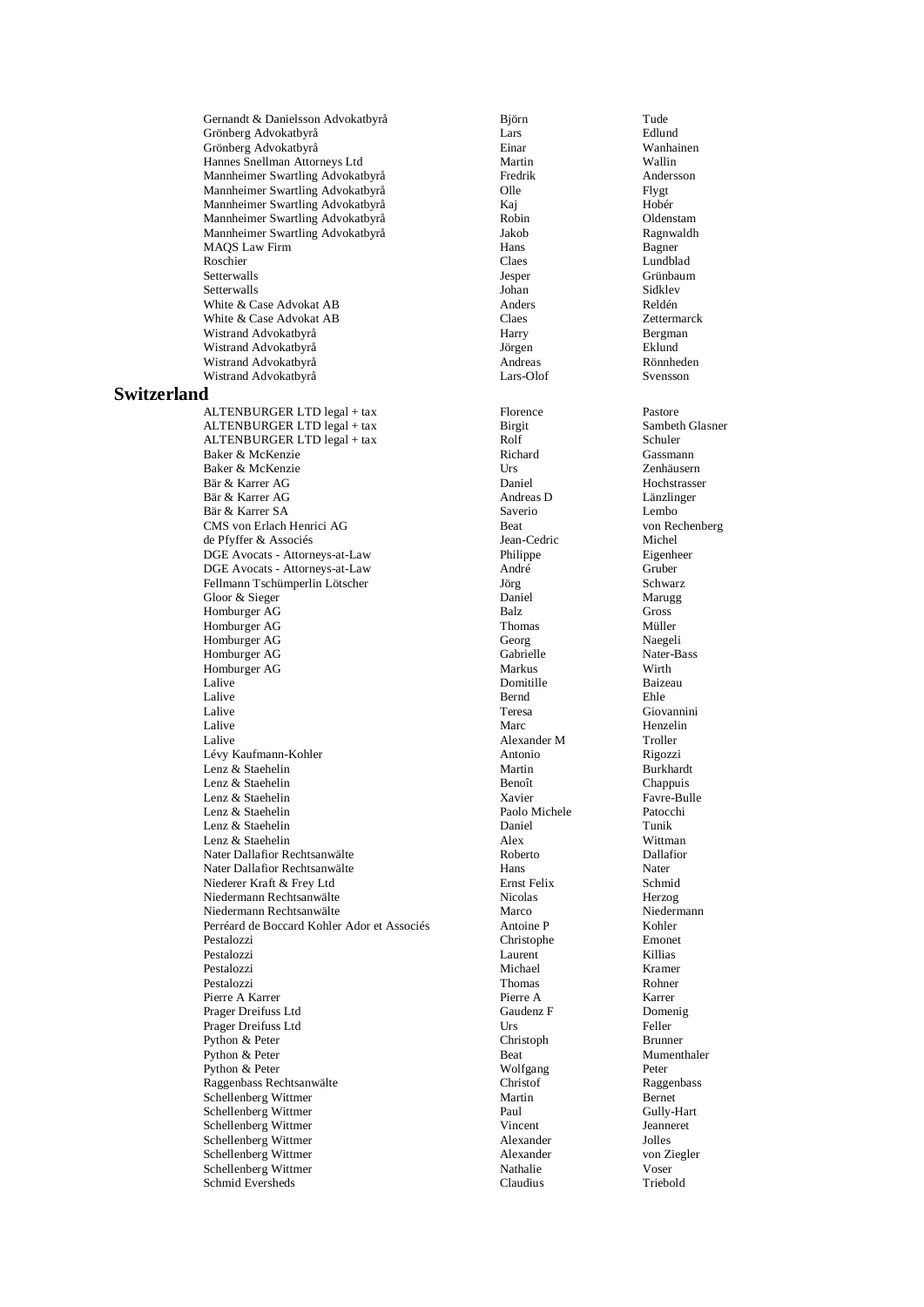|          | Thouvenin Rechtsanwalte                                                               | Daniel         | Stoll              |
|----------|---------------------------------------------------------------------------------------|----------------|--------------------|
|          | Umbricht Attorneys at Law                                                             | Georg C        | Umbricht           |
|          | Vischer                                                                               | Daniele        | Favalli            |
|          | Vischer                                                                               | Christian      | Oetiker            |
|          | Vischer                                                                               | Christoph M    | Pestalozzi         |
|          | Walder Wyss Ltd                                                                       | Philipp        | Habegger           |
|          | Walder Wyss Ltd                                                                       | Dieter         | Hofmann            |
|          | Walder Wyss Ltd                                                                       | Peter          | Straub             |
|          | Walder Wyss Ltd                                                                       | Marc D         | Veit               |
|          | Wartmann & Merker                                                                     | Peter          | Reichart           |
|          | Wenger & Vieli AG                                                                     | Peter          | Altorfer           |
|          | Wenger & Vieli AG                                                                     | Daniel         | Girsberger         |
|          | Wenger & Vieli AG                                                                     | Urs            | Weber-Stecher      |
|          | Wenger Plattner                                                                       | Karin          | Graf               |
|          | Wenger Plattner                                                                       | Marc           | Russenberger       |
| Taiwan   |                                                                                       |                |                    |
|          | Lee and Li                                                                            | Nigel Nien-Tsu | Li                 |
|          | Tsar & Tsai Law Firm                                                                  | Lillian        | Chu                |
| Tanzania |                                                                                       |                |                    |
|          |                                                                                       |                |                    |
|          | Mpoki & Associates                                                                    | Kaba Mpale     | Mpoki              |
| Thailand |                                                                                       |                |                    |
|          | DLA Piper (Thailand) Ltd                                                              | Peter          | Shelford           |
|          | Herbert Smith LLP                                                                     | Surapol        | Srangsomwong       |
|          | International Legal Counsellors Thailand Ltd                                          | Jayavadh       | Bunnag             |
|          | Kanung & Partners                                                                     | Luchai         | Kanung             |
|          | Kanung & Partners                                                                     | Thavisak       | Na Takuathung      |
|          | Watson Farley & Williams                                                              | Steven         | Burkill            |
| Turkey   |                                                                                       |                |                    |
|          | Akinci Law Office                                                                     | Ziya           | Akinci             |
|          | <b>ASIK Law offices</b>                                                               | Ozgur          | Asik               |
|          | Özbek Attorneys at Law                                                                | Selin          | Özbek              |
|          | Çaga & Çaga                                                                           | Barbaros H     | Çaga               |
|          | Cerrahoglu Law Firm                                                                   | Eda            | Cerrahoglu Balssen |
|          | Cosar Attorneys at Law                                                                | Utku           | Cosar              |
|          | Cosar Attorneys at Law                                                                | Aydin          | Cosar              |
|          | Ersoy Bilgehan Lawyers and Consultants                                                | Zihni          | Bilgehan           |
|          | Esin Attorney Partnership, a member of Baker & McKenzie International, a Swiss Verein |                | Ismail G<br>Esin   |
|          | Hergüner Bilgen Özeke Attorney Partnership                                            | Tolga          | Danisman           |
|          | Pekin & Bayar Law Firm                                                                | Hasan          | Çaglayan           |
|          | YükselKark?nKüçük                                                                     | Murat          | Karkin             |
|          | YükselKark?nKüçük                                                                     | Cüneyt         | Yüksel             |
|          | <b>Turks and Caicos Islands</b>                                                       |                |                    |
|          | Misick and Stanbrook                                                                  |                |                    |
|          |                                                                                       | Ariel          | Misick QC          |
| Ukraine  |                                                                                       |                |                    |
|          | Andriy Kravets & Partners Law Offices                                                 | Julia          | Samoylova          |
|          | AS Consulting LLC                                                                     | Andriy         | Tsvyetkov          |
|          | AS Consulting LLC                                                                     | Glib           | Tsvyetkov          |
|          | Astapov Lawyers International Law Group                                               | Andrey         | Astapov            |
|          | Asters                                                                                | Oleksiy        | Didkovskiy         |
|          | Asters                                                                                | Oleksandr      | Padalka            |
|          | EnGarde Attorneys at Law                                                              | Irina          | Nazarova           |
|          | EnGarde Attorneys at Law                                                              | Andriy         | Vyshnevsky         |
|          | Integrites international law firm                                                     | Vyacheslav     | Korchev            |
|          | <b>International Law Offices</b>                                                      | Natalya        | Shpak              |
|          | Paritet Law Firm                                                                      | Igor           | Kyrylyuk           |
|          | Salkom Law Firm                                                                       | Evgen          | Kubko              |
|          | Vasil Kisil & Partners                                                                | Oleg           | Alyoshin           |
|          | Vasil Kisil & Partners                                                                | Vadym E        | Belyanevych        |
|          | Vasil Kisil & Partners                                                                | Oleksiy V      | Filatov            |
|          | Vasil Kisil & Partners                                                                | Oleg A         | Makarov            |
|          | Vasil Kisil & Partners                                                                | Oleksandr S    | Mamunya            |
|          | Vasil Kisil & Partners                                                                | Vyacheslav H   | Peskov             |
|          | Vasil Kisil & Partners                                                                | Andriy V       | Stelmashchuk       |
|          | Vasil Kisil & Partners                                                                | Yaroslav V     | Teklyuk            |
|          | Vasil Kisil & Partners                                                                | Oksana I       | Voynarovska        |
|          | <b>United Arab Emirates</b>                                                           |                |                    |
|          | Al Rowaad Advocates & Legal Consultancy                                               | Hassan         | Mohsen Elhais      |
|          | Al Tamimi & Company                                                                   | Hassan         | Arab               |
|          | Clyde & Co LLP                                                                        | <b>Brian</b>   | Nash               |
|          | Habib Al Mulla & Co                                                                   | Habib          | Al Mulla           |
|          | Hadef & Partners                                                                      | Salih A        | Ahnaish            |
|          | Hadef & Partners                                                                      | Omar           | Al Shaikh          |
|          |                                                                                       |                |                    |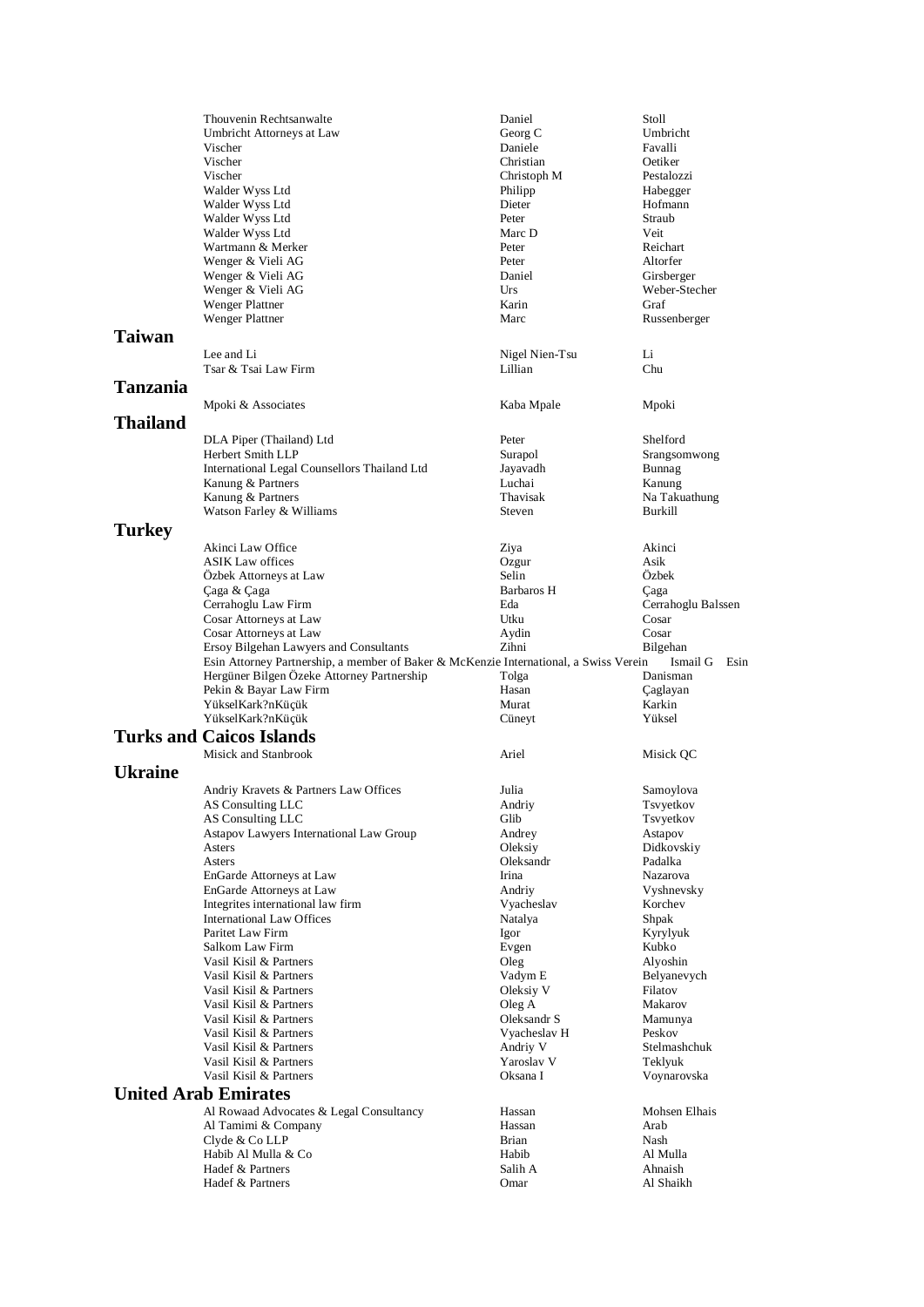|            | Hadef & Partners                                                                        | Richard                | <b>Briggs</b>                     |
|------------|-----------------------------------------------------------------------------------------|------------------------|-----------------------------------|
|            | Hadef & Partners                                                                        | Abdulrahman            | Juma                              |
|            | Hadef & Partners                                                                        | Hussein                | Shabana                           |
|            | <b>KBH Kaanuun</b><br>SJ Berwin (Mena) LLP                                              | Kaashif<br>Tim         | Basit<br>Taylor QC                |
|            |                                                                                         |                        |                                   |
| Uruguay    |                                                                                         |                        |                                   |
|            | Guyer & Regules                                                                         | Leonardo               | Slinger                           |
|            | Paul F Arrighi Abogados                                                                 | Paul F                 | Arrighi                           |
| <b>USA</b> |                                                                                         |                        |                                   |
| AL         | <b>Bradley Arant Boult Cummings LLP</b>                                                 | James W                | Gewin                             |
| AL         | <b>Bradley Arant Boult Cummings LLP</b>                                                 | Tripp                  | Haston                            |
| AL         | <b>Bradley Arant Boult Cummings LLP</b>                                                 | Joseph B<br>Crawford S | Mays Jr                           |
| AL         | Cabaniss Johnston Gardner Dumas & O'Neal LLP<br>Lightfoot Franklin & White LLC          | Samuel H               | McGivaren Jr<br>Franklin          |
| AL<br>AL   | Lightfoot Franklin & White LLC                                                          | John M                 | Johnson                           |
| AL         | Lightfoot Franklin & White LLC                                                          | Harlan I               | Prater IV                         |
| AL         | Marsh Rickard & Bryan PC                                                                | David H                | Marsh                             |
| AL         | Maynard Cooper & Gale PC                                                                | H Thomas               | Wells                             |
| AL         | McDowell Knight Roedder & Sledge LLC                                                    | Edward S               | Sledge III                        |
| AR         | Quattlebaum Grooms Tull & Burrow PLLC                                                   | Steven W               | Quattlebaum                       |
| AR         | Wright Lindsey & Jennings LLP                                                           | Gordon S               | Rather Jr                         |
| AΖ         | Perkins Coie LLP                                                                        | Paul F                 | Eckstein                          |
| AΖ         | Snell & Wilmer                                                                          | Jeffrey L              | Willis                            |
| AΖ         | Snell & Wilmer LLP                                                                      | Don                    | <b>Bivens</b>                     |
| AΖ         | Snell & Wilmer LLP                                                                      | Barbara                | Dawson                            |
| AΖ         | Snell & Wilmer LLP                                                                      | Patricia Lee           | Refo                              |
| СA<br>СA   | Bergeson LLP<br>Bingham McCutchen LLP                                                   | Daniel J<br>William F  | Bergeson<br>Abrams                |
| CA         | Bingham McCutchen LLP                                                                   | David M                | Balabanian                        |
| СA         | Bingham McCutchen LLP                                                                   | Dale E                 | Barnes Jr                         |
| СA         | Bingham McCutchen LLP                                                                   | Krystal N              | Bowen                             |
| CA         | Bingham McCutchen LLP                                                                   | James J                | Dragna                            |
| CA         | Bingham McCutchen LLP                                                                   | <b>Bruce</b>           | Friedman                          |
| СA         | Bingham McCutchen LLP                                                                   | Todd E                 | Gordinier                         |
| СA         | Bingham McCutchen LLP                                                                   | Marshall B             | Grossman                          |
| СA         | Bingham McCutchen LLP                                                                   | Frank M                | Hinman                            |
| СA         | Bingham McCutchen LLP                                                                   | Thomas S               | Hixson                            |
| СA         | Bingham McCutchen LLP                                                                   | Geoffrey M             | Howard                            |
| CA         | Bingham McCutchen LLP                                                                   | Frank                  | Kaplan                            |
| CA<br>СA   | Bingham McCutchen LLP                                                                   | Edward S<br>Jonathan A | Kim<br>Loeb                       |
| СA         | Bingham McCutchen LLP<br>Bingham McCutchen LLP                                          | Donn P                 | Pickett                           |
| СA         | Bingham McCutchen LLP                                                                   | Gwyn                   | Quillen                           |
| СA         | Bingham McCutchen LLP                                                                   | J Warren               | Rissier                           |
| СA         | Bingham McCutchen LLP                                                                   | James G                | Snell                             |
| СA         | Bingham McCutchen LLP                                                                   | Scott                  | Vick                              |
| СA         | Bingham McCutchen LLP                                                                   | Stacy                  | Weinstein Harrison                |
| CA         | Bingham McCutchen LLP                                                                   | Colin C                | West                              |
| CA         | Davis Polk & Wardwell LLP                                                               | Christopher B          | Hockett                           |
| СA         | Dechert LLP                                                                             | Matthew L              | Larrabee                          |
| СA         | Dechert LLP                                                                             | Edwin V                | Woodsome Jr                       |
| CA<br>CA   | Gibson Dunn & Crutcher LLP<br>Gibson Dunn & Crutcher LLP                                | Theodore J<br>James    | Boutrous Jr<br>Clark              |
| CA         | Gibson Dunn & Crutcher LLP                                                              | Scott A                | Edelman                           |
| CA         | Gibson Dunn & Crutcher LLP                                                              | Joel A                 | Feuer                             |
| CA         | Gibson Dunn & Crutcher LLP                                                              | Daniel S               | Floyd                             |
| CA         | Gibson Dunn & Crutcher LLP                                                              | Gail                   | Lees                              |
| СA         | Gibson Dunn & Crutcher LLP                                                              | Maurice M              | Suh                               |
| СA         | Hogan Lovells US LLP                                                                    | Michael J              | Shepard                           |
| CA         | Keker & Van Nest LLP                                                                    | John W                 | Keker                             |
| CA         | Keker & Van Nest LLP                                                                    | Elliot R               | Peters                            |
| CA         | Keker & Van Nest LLP                                                                    | Robert A               | Van Nest                          |
| СA         | Kilpatrick Townsend & Stockton LLP                                                      | James G                | Gilliland Jr                      |
| CA         | Krupka Law Group PC                                                                     | Robert G               | Krupka PC                         |
| СA<br>CA   | Latham & Watkins LLP<br>Liner Grode Stein Yankelevitz Sunshine Regenstreif & Taylor LLP | Al                     | Pfeiffer<br>Michael L<br>Novicoff |
| СA         | Mayer Brown LLP                                                                         | Michael L              | Resch                             |
| СA         | McManis Faulkner                                                                        | James                  | McManis                           |
| CA         | Morrison & Foerster LLP                                                                 | James J                | Brosnahan                         |
| CA         | Munger Tolles & Olson LLP                                                               | Brad D                 | <b>Brian</b>                      |
| СA         | Munger Tolles & Olson LLP                                                               | Richard E              | Drooyan                           |
| СA         | Munger Tolles & Olson LLP                                                               | Ronald L               | Olson                             |
| СA         | Munger Tolles & Olson LLP                                                               | Bart H                 | Williams                          |
| CA         | Paul Hastings LLP                                                                       | Holly A                | House                             |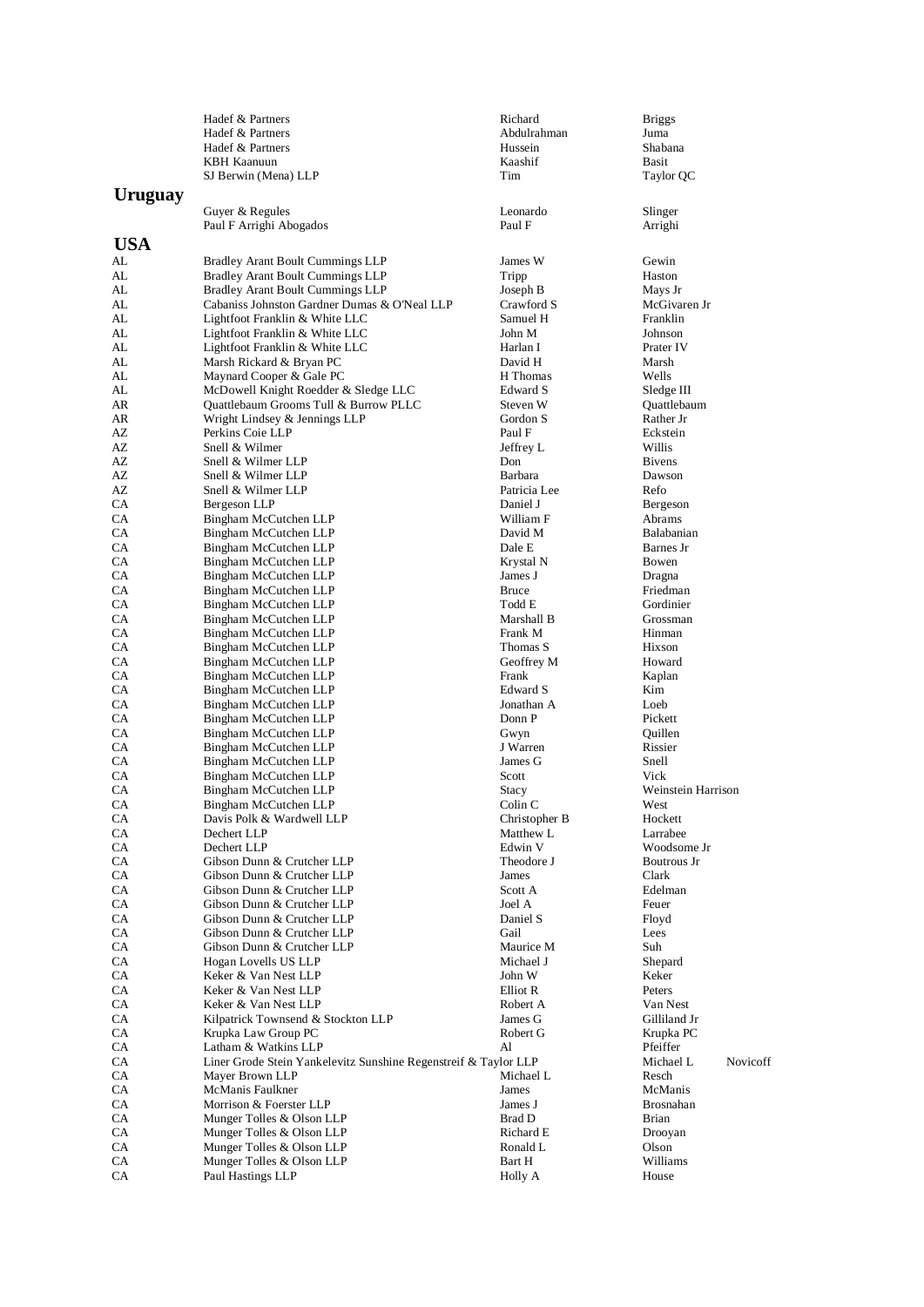| СA               | Paul Hastings LLP                                                              | Mark E               | McKeen               |
|------------------|--------------------------------------------------------------------------------|----------------------|----------------------|
| CA               | Paul Hastings LLP                                                              | John P               | Phillips             |
| CA               | Paul Hastings LLP                                                              | Jeff G               | Randall              |
| ${\rm CA}$<br>CA | Proskauer Rose LLP<br>Quinn Emanuel Urquhart & Sullivan LLP                    | Nancy Sher<br>John B | Cohen<br>Quinn       |
| CA               | Sidley Austin LLP                                                              | David L              | Anderson             |
| CA               | Sidley Austin LLP                                                              | Douglas A            | Axel                 |
| CA               | Sidley Austin LLP                                                              | Sara B               | <b>Brody</b>         |
| CA               | Sidley Austin LLP                                                              | Kimberly A           | Dunne                |
| CA               | Sidley Austin LLP                                                              | Marie L              | Fiala                |
| ${\rm CA}$       | Sidley Austin LLP                                                              | Mark E               | Haddad               |
| CA               | <b>Sidley Austin LLP</b>                                                       | Thomas P             | Hanrahan             |
| CA               | Sidley Austin LLP                                                              | Michael C            | Kelley               |
| CA               | Simpson Thacher & Bartlett LLP                                                 | Harrison J "Buzz"    | Frahn IV             |
| CA               | Skadden Arps Slate Meagher & Flom LLP                                          | James E<br>Thomas J  | Lyons                |
| CA<br>${\rm CA}$ | Skadden Arps Slate Meagher & Flom LLP<br>Skadden Arps Slate Meagher & Flom LLP | Allen                | Nolan<br>Ruby        |
| ${\rm CA}$       | Skadden Arps Slate Meagher & Flom LLP                                          | Garrett J            | Waltzer              |
| CA               | Sullivan & Cromwell LLP                                                        | Robert A             | <b>Sacks</b>         |
| CA               | Troutman Sanders LLP                                                           | Roy Morrow           | Bell                 |
| CA               | <b>Troutman Sanders LLP</b>                                                    | Paul L               | Gale                 |
| CA               | <b>Troutman Sanders LLP</b>                                                    | Terrence R           | McInnis              |
| CA               | Troutman Sanders LLP                                                           | Fletcher W           | Paddison             |
| CA               | <b>Troutman Sanders LLP</b>                                                    | Michael J            | Whitton              |
| CO               | <b>Ballard Spahr LLP</b>                                                       | Roger P              | Thomasch             |
| CO               | Bartlit Beck Herman Palenchar & Scott LLP                                      | Fred H               | Bartlit Jr           |
| CO               | Davis Graham & Stubbs LLP                                                      | Tom                  | McNamara             |
| CO               | Dorsey & Whitney LLP                                                           | Gregory S            | Tamkin               |
| CO               | Dorsey & Whitney LLP<br>Gibson Dunn & Crutcher LLP                             | Tucker               | Trautman<br>Kerwin   |
| CO<br>CO         | Holland & Hart LLP                                                             | Gregory<br>Anthony J | Shaheen              |
| CO               | Rothgerber Johnson & Lyons LLP                                                 | Frederick J          | Baumann              |
| CO               | Snell & Wilmer LLP                                                             | Neil                 | Peck                 |
| CO               | Tucker Ellis & West LLP                                                        | Charles Q            | Socha                |
| CO               | Wheeler Trigg O'Donnell LLP                                                    | John R (Jack)        | Trigg                |
| CO               | Wheeler Trigg O'Donnell LLP                                                    | Malcolm E            | Wheeler              |
| CT               | McCarter & English LLP                                                         | Thimothy S           | Fisher               |
| CT               | McCarter & English LLP                                                         | Charles D            | Ray                  |
| CT               | Wiggin and Dana LLP                                                            | Shaun S              | Sullivan             |
| DC               | <b>Baker Botts LLP</b>                                                         | Michael J            | Barta                |
| DC<br>DC         | <b>Baker Botts LLP</b><br><b>Baker Botts LLP</b>                               | Joe R<br>Julia E     | Caldwell<br>Guttman  |
| DC               | <b>Baker Botts LLP</b>                                                         | William H            | Jeffress Jr          |
| DC               | Bingham McCutchen LLP                                                          | Geoffrey F           | Aronow               |
| DC               | Bingham McCutchen LLP                                                          | Robert C             | Bertin               |
| DC               | Bingham McCutchen LLP                                                          | Neal E               | Sullivan             |
| DC               | Cadwalader Wickersham & Taft LLP                                               | Raymond              | Banoun               |
| DC               | Covington & Burling LLP                                                        | Mitchell F           | Dolin                |
| DC               | Covington & Burling LLP                                                        | Eugene D             | Gulland              |
| DC               | Covington & Burling LLP                                                        | George F             | Pappas               |
| DC               | Covington & Burling LLP                                                        | Ethan M              | Posner               |
| DC               | Dewey & LeBoeuf LLP                                                            | Judah                | Best                 |
| DC<br>DC         | DLA Piper LLP (US)<br>DLA Piper LLP (US)                                       | David<br>Earl J      | Clarke Jr<br>Silbert |
| DC               | Freshfields Bruckhaus Deringer US LLP                                          | Nigel                | Blackaby             |
| DC               | Gibson Dunn & Crutcher LLP                                                     | Miguel               | Estrada              |
| DC               | Gibson Dunn & Crutcher LLP                                                     | THomas               | Hungar               |
| DC               | Gibson Dunn & Crutcher LLP                                                     | Theodore             | Olson                |
| DC               | Gibson Dunn & Crutcher LLP                                                     | Andrew S             | Tulumello            |
| DC               | Gibson Dunn & Crutcher LLP                                                     | F Joseph             | Warin                |
| DC               | Hogan Lovells US LLP                                                           | Robert S             | Bennett              |
| DC               | Hogan Lovells US LLP                                                           | Тy                   | Cobb                 |
| DC               | Hogan Lovells US LLP                                                           | Carl S               | Rauh                 |
| DC<br>DC         | Hughes Hubbard & Reed LLP                                                      | John M<br>James P    | Townsend<br>Schaller |
| DC               | Jackson & Campbell PC<br>Jones Day                                             | Michael              | Carvin               |
| DC               | Jones Day                                                                      | Glen                 | Nager                |
| DC               | <b>K&amp;L Gates LLP</b>                                                       | Carol Elder          | Bruce                |
| $_{\mathrm{DC}}$ | Kellogg Huber Hansen Todd Evans & Figel PLLC                                   | Reid M               | Figel                |
| DC               | Kellogg Huber Hansen Todd Evans & Figel PLLC                                   | Mark C               | Hansen               |
| DC               | King & Spalding LLP                                                            | John                 | Bray                 |
| DC               | Latham & Watkins LLP                                                           | Gregory              | Garre                |
| DC               | Latham & Watkins LLP                                                           | Maureen              | Mahoney              |
| DC               | Miller & Chevalier Chartered                                                   | Barry J              | Pollack              |
| DC               | Molo Lamken LLP                                                                | Jeffrey A            | Lamken               |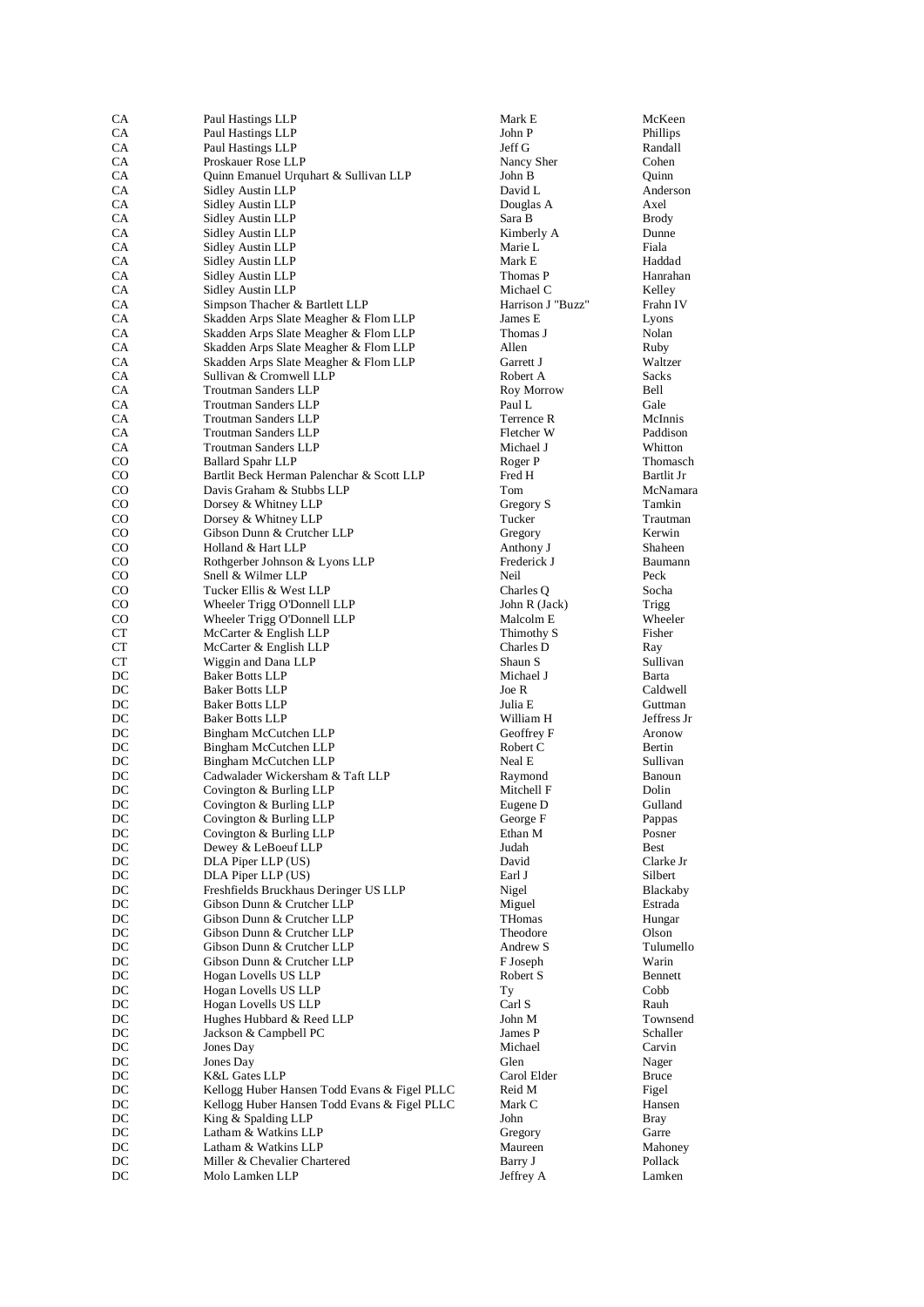| DC       | Morgan Lewis & Bockius LLP                                                       | Barbara               | Van Gelder              |
|----------|----------------------------------------------------------------------------------|-----------------------|-------------------------|
| DC       | Nixon Peabody LLP                                                                | Laura Ariane          | Miller                  |
| DC       | O'Melveny & Myers LLP                                                            | Sri                   | Srinivasan              |
| DC       | Paul Weiss Rifkind Wharton & Garrison LLP                                        | Charles E<br>Beth A   | Davidow                 |
| DC<br>DC | Paul Weiss Rifkind Wharton & Garrison LLP<br>Pillsbury Winthrop Shaw Pittman LLP | Michael Evan          | Wilkinson<br>Jaffe      |
| DC       | Proskauer Rose LLP                                                               | Ralph C               | Ferrara                 |
| DC       | Robbins Russell Englert Orseck Untereiner & Sauber LLP Roy T                     |                       | Englert, Jr             |
| DC       | Robbins Russell Englert Orseck Untereiner & Sauber LLP Lawrence S                |                       | Robbins                 |
| DC       | Robbins Russell Englert Orseck Untereiner & Sauber LLP Richard A                 |                       | Sauber                  |
| DC       | Shearman & Sterling LLP                                                          | Jonathan L            | Greenblatt              |
| DC       | <b>Sidley Austin LLP</b>                                                         | Paul V                | Gerlach                 |
| DC       | Sidley Austin LLP                                                                | Thomas C              | Green                   |
| DC       | Sidley Austin LLP                                                                | Mark D                | Hopson                  |
| DC       | Sidley Austin LLP                                                                | Peter D               | Keisler                 |
| DC       | <b>Sidley Austin LLP</b>                                                         | Kristin Graham        | Koehler                 |
| DC       | Sidley Austin LLP                                                                | Carter G              | Phillips                |
| DC       | Sidley Austin LLP                                                                | Karen A               | Popp                    |
| DC       | Sidley Austin LLP                                                                | Joseph B              | Tompkins J              |
| DC<br>DC | Skadden Arps Slate Meagher & Flom LLP                                            | John H                | Beisner                 |
| DC       | Skadden Arps Slate Meagher & Flom LLP<br><b>Trout Cacheris PLLC</b>              | Gregory B<br>Robert P | Craig<br>Trout          |
| DC       | <b>Troutman Sanders LLP</b>                                                      | William H             | Briggs Jr               |
| DC       | <b>Troutman Sanders LLP</b>                                                      | Wallace               | Christensen             |
| DC       | <b>Troutman Sanders LLP</b>                                                      | Gary V                | Dixon                   |
| DC       | <b>Troutman Sanders LLP</b>                                                      | John R                | Gerstein                |
| DC       | <b>Troutman Sanders LLP</b>                                                      | David                 | Gische                  |
| DC       | <b>Troutman Sanders LLP</b>                                                      | Charles I             | Hadden                  |
| DC       | Troutman Sanders LLP                                                             | Sean M                | Hanifin                 |
| DC       | <b>Troutman Sanders LLP</b>                                                      | Merril                | Hirsh                   |
| DC       | Venable LLP                                                                      | James K               | Archibald               |
| DC       | White & Case LLP                                                                 | George J              | Terwilliger             |
| DC       | Williams & Connolly LLP                                                          | Robert M              | Cary                    |
| DC       | Williams & Connolly LLP                                                          | Bruce R               | Genderson               |
| DC       | Williams & Connolly LLP                                                          | David E               | Kendall                 |
| DC<br>DC | Williams & Connolly LLP<br>Williams & Connolly LLP                               | Brendan V<br>John W   | Sullivan Jr<br>Vardaman |
| DC       | Williams & Connolly LLP                                                          | John K                | Villa                   |
| DC       | Williams & Connolly LLP                                                          | David M               | Zinn                    |
| DC       | Williams & Connolly LLP                                                          | Gerson A              | Zweifach                |
| DC       | Wilmer Cutler Pickering Hale and Dorr LLP                                        | William R             | McLucas                 |
| DC       | Wilmer Cutler Pickering Hale and Dorr LLP                                        | Seth P                | Waxman                  |
| DC       | Wilmer Cutler Pickering Hale and Dorr LLP                                        | Harry                 | Weiss                   |
| DC       | Winston & Strawn LLP                                                             | Linda                 | Coberly                 |
| DC       | Zuckerman Spaeder LLP                                                            | Aitan D               | Goelman                 |
| DC       | Zuckerman Spaeder LLP                                                            | William W             | Taylor III              |
| DE       | Abrams & Bayliss LLP                                                             | Kevin G               | Abrams                  |
| DE       | McCarter & English LLP                                                           | Michael               | Kelly                   |
| DE       | Morris Nichols Arsht & Tunnell LLP                                               | Kenneth               | Nachbar                 |
| DE       | Potter Anderson & Corroon LLP                                                    | Kevin                 | Shannon                 |
| DE<br>DE | Potter Anderson & Corroon LLP<br>Richards Layton & Finger PA                     | Donald J<br>Jesse     | Wolfe Jr<br>Finkelstein |
| DE       | Richards Layton & Finger PA                                                      | Samuel A              | Nolen                   |
| DE       | Richards Layton & Finger PA                                                      | Allen M               | Terrell Jr              |
| DE       | Richards Layton & Finger PA                                                      | Gregory P             | Williams                |
| DE       | Skadden Arps Slate Meagher & Flom LLP                                            | Thomas J              | Allingham               |
| DE       | Skadden Arps Slate Meagher & Flom LLP                                            | Edward P              | Welch                   |
| DE       | Young Conaway Stargatt & Taylor LLP                                              | C Barr                | Flinn                   |
| DE       | Young Conaway Stargatt & Taylor LLP                                              | William               | Johnston                |
| DE       | Young Conaway Stargatt & Taylor LLP                                              | David                 | McBride                 |
| DE       | Young Conaway Stargatt & Taylor LLP                                              | Bruce L               | Silverstein             |
| FL       | Akerman Senterfitt                                                               | James M               | Miller                  |
| FL       | Astigarraga Davis                                                                | José I                | Astigarraga             |
| FL       | Bedell Dittmar DeVault Pillans & Coxe                                            | John                  | DeVault III             |
| FL       | Boyd Santini Parker & Colonnelli PL                                              | Sean R                | Santini                 |
| FL       | Christi L Underwood PA                                                           | Christi L             | Underwood               |
| FL       | Colson Hicks Eidson                                                              | Ervin                 | Gonzalez                |
| FL<br>FL | Colson Hicks Eidson<br>DLA Piper LLP (US)                                        | Joseph M<br>Pedro J   | Matthews<br>Martinez-Fi |
| FL       | DLA Piper LLP (US)                                                               | C Ryan                | Reetz                   |
| FL       | Eduardo Palmer PA                                                                | Eduardo               | Palmer                  |
| FL       | Fowler White Burnett PA                                                          | Brian D               | Elias                   |
| FL       | Gray Robinson PA                                                                 | Carlos A              | Souffront               |
| FL       | Greenberg Traurig LLP                                                            | Eliot                 | Pedrosa                 |
| FL       | Greenberg Traurig LLP                                                            | Francisco O           | Sanchez                 |
|          |                                                                                  |                       |                         |

Tompkins Jr Terwilliger III<br>Cary<br>Genderson Allingham II Martinez-Fraga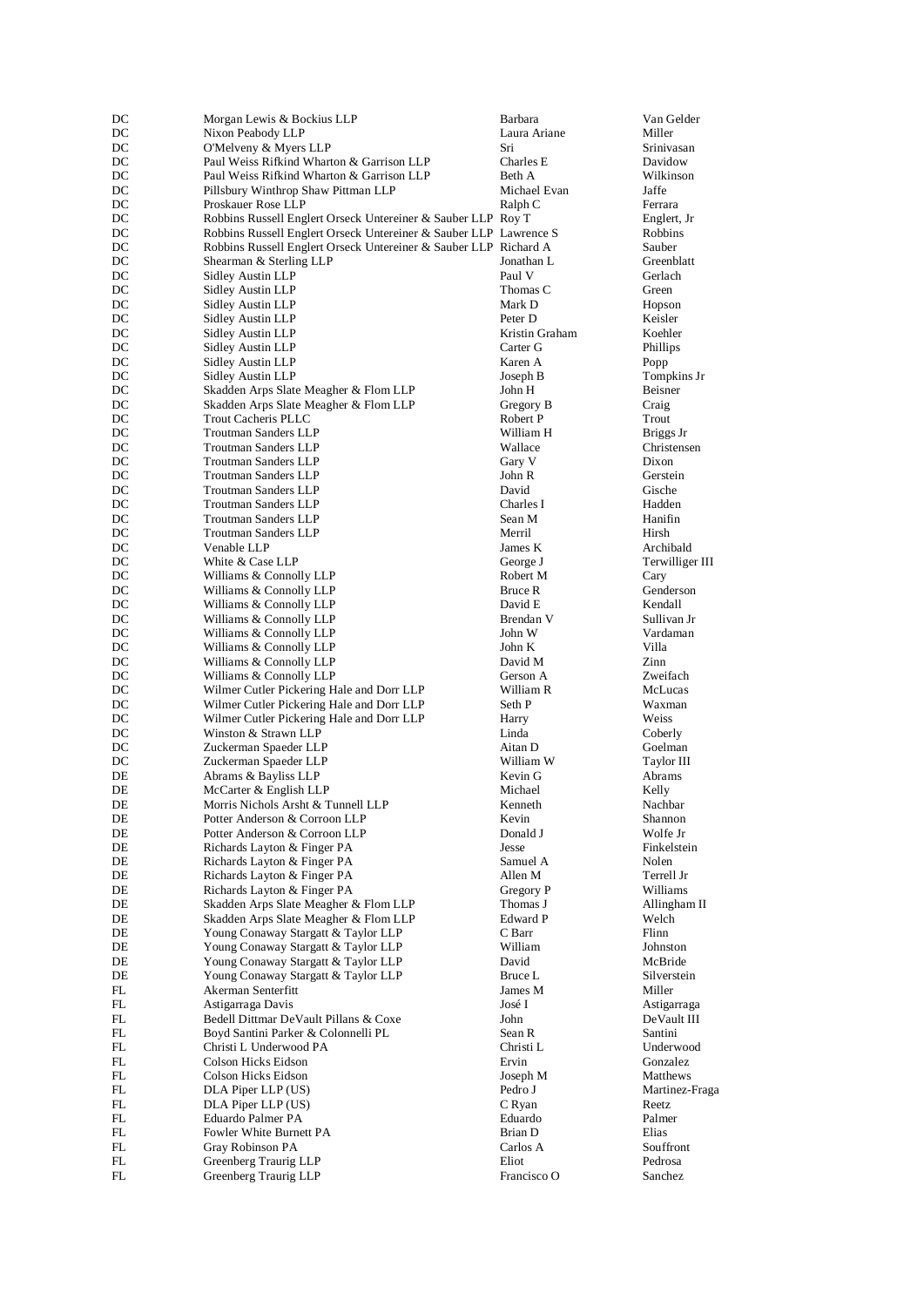| FL       | Greenberg Traurig PA                                                     | Hilarie            | <b>Bass</b>           |
|----------|--------------------------------------------------------------------------|--------------------|-----------------------|
| FL       | Greenberg Traurig PA                                                     | David              | Ross                  |
| FL       | Heller Waldman PL                                                        | Glen H             | Waldman               |
| FL       | Hill Ward & Henderson PA                                                 | Benjamin H         | Hill III              |
| FL       | Hogan Lovells US LLP                                                     | Daniel E           | González              |
| FL       | Hogan Lovells US LLP                                                     | Richard C          | Lorenzo               |
| FL       | Holland & Knight LLP                                                     | Robert R           | Feagin III            |
| FL       | Hunton & Williams                                                        | Samuel A           | Danon                 |
| FL       | Hunton & Williams                                                        | Barry R            | Davidson              |
| FL       | International Arbitrator                                                 | J Eloy             | Anzola<br>Castillo Jr |
| FL<br>FL | Jackson Lewis<br>Joel Levine                                             | Angel<br>Joel      | Levine                |
| FL       | Kasowitz Benson Torres & Friedman LLP                                    | Marcos D           | Jiménez               |
| FL       | Kenny Nachwalter PA                                                      | Michael            | Nachwalter            |
| FL       | Kenny Nachwalter PA                                                      | Stanley H          | Wakshlag              |
| FL       | Law Office of John H Rooney Jr PA                                        | John H             | Rooney Jr             |
| FL       | <b>McClane Tessitore</b>                                                 | J Brock            | McClane               |
| FL       | <b>McClane Tessitore</b>                                                 | Michael A          | Tessitore             |
| FL       | Reeder & Reeder PA                                                       | Gerry S            | Gibson                |
| FL       | Shook Hardy & Bacon LLP                                                  | Edward A           | Moss                  |
| FL       | Squire Sanders (US) LLP                                                  | Mia                | <b>Burroughs</b>      |
| FL       | Squire Sanders (US) LLP                                                  | Alvin B            | Davis                 |
| FL       | Squire Sanders (US) LLP                                                  | Digna B            | French                |
| FL       | Stearns Weaver Miller Weissler Alhadeff & Sitterson PA                   | Gordon McRae       | Mead Jr               |
| GA       | Alston & Bird LLP                                                        | Michael            | Kenny                 |
| GA       | Alston & Bird LLP                                                        | John E             | Stephenson            |
| GA       | Bondurant Mixson & Elmore LLP                                            | Emmet J            | Bondurant             |
| GA       | Bondurant Mixson & Elmore LLP                                            | H Lamar            | Mixson                |
| GA       | Holland & Knight LLP                                                     | Harold T           | Daniel                |
| GA       | Jones Cork & Miller LLP                                                  | Frank C            | Jones                 |
| GA       | Kilpatrick Townsend & Stockton LLP                                       | Craig E            | Bertschi              |
| GA       | Kilpatrick Townsend & Stockton LLP                                       | James F            | Bogan III             |
| GA       | Kilpatrick Townsend & Stockton LLP                                       | William H          | <b>Boice</b>          |
| GA       | Kilpatrick Townsend & Stockton LLP                                       | Joel D             | Bush                  |
| GA       | Kilpatrick Townsend & Stockton LLP                                       | Adam H             | Charnes               |
| GA       | Kilpatrick Townsend & Stockton LLP                                       | A Stephens         | Clay                  |
| GA<br>GА | Kilpatrick Townsend & Stockton LLP<br>Kilpatrick Townsend & Stockton LLP | Audra A<br>Cindy D | Dial<br>Hanson        |
| GA       | Kilpatrick Townsend & Stockton LLP                                       | Scott              | Marrah                |
| GA       | Kilpatrick Townsend & Stockton LLP                                       | Burleigh L         | Singleton             |
| GA       | Kilpatrick Townsend & Stockton LLP                                       | Michael W          | Tyler                 |
| GA       | Kilpatrick Townsend & Stockton LLP                                       | J Henry            | Walker IV             |
| GA       | Kilpatrick Townsend & Stockton LLP                                       | David M            | Zacks                 |
| GA       | King & Spalding LLP                                                      | John A             | Chandler              |
| GA       | King & Spalding LLP                                                      | Daniel J           | King                  |
| GA       | King & Spalding LLP                                                      | L Joseph           | Loveland J            |
| GA       | King & Spalding LLP                                                      | Paul               | Murphy                |
| GA       | King & Spalding LLP                                                      | Michael R          | Smith                 |
| GA       | King & Spalding LLP                                                      | Elizabeth V        | Tanis                 |
| GA       | King & Spalding LLP                                                      | M Robert           | Thornton              |
| GA       | King & Spalding LLP                                                      | Chilton Davis      | Varner                |
| GА       | Rogers & Hardin LLP                                                      | Richard H          | Sinkfield             |
| GA       | <b>Troutman Sanders LLP</b>                                              | John J             | Dalton                |
| GA       | <b>Troutman Sanders LLP</b>                                              | N Karen (Kay)      | Deming                |
| IL       | Bartlit Beck Herman Palenchar & Scott LLP                                | Philip S           | Beck                  |
| IL       | Bartlit Beck Herman Palenchar & Scott LLP                                | Donald E           | Scott                 |
| IL       | Butler Rubin Saltarelli & Boyd LLP                                       | Gerald G           | Saltarelli            |
| IL       | Crowley Barrett & Karaba Limited                                         | Thomas F           | Karaba                |
| IL       | Eimer Stahl LLP                                                          | David M            | Stahl                 |
| IL       | Giordano & Neilan Ltd                                                    | Patrick N          | Giordano              |
| IL       | Goldman Ismail Tomaselli Brennan & Baum LLP                              | Tarek              | Ismail                |
| IL       | Jenner & Block LLP                                                       | David M            | Greenwald             |
| IL       | Jenner & Block LLP                                                       | John H             | Mathias Jr            |
| IL       | Jenner & Block LLP                                                       | Lawrence S         | Schaner               |
| IL       | Jenner & Block LLP                                                       | Anton R            | Valukas<br>Morrison C |
| IL<br>IL | John H Morrison<br>Kaye Scholer LLP                                      | John H<br>Alan N   | Salpeter              |
| IL       | Kirkland & Ellis LLP                                                     | Kenneth R          | Adamo                 |
| IL       | Kirkland & Ellis LLP                                                     | John F             | Hartmann              |
| IL       | Latham & Watkins LLP                                                     | Sean M             | Berkowitz             |
| IL       | Mayer Brown LLP                                                          | Vincent J          | Connelly              |
| IL       | McDermott Will & Emery LLP                                               | Michael A          | Pope PC               |
| IL       | McDermott Will & Emery LLP                                               | Jeffrey E          | Stone                 |
| IL       | Schopf & Weiss LLP                                                       | Peter V            | Baugher               |
| IL       | Sidley Austin LLP                                                        | Mark               | Blocker               |
|          |                                                                          |                    |                       |

Burroughs Fraser<br>Davis Stephenson Jr<br>Bondurant Loveland Jr<br>Murphy Morrison OBE<br>Salpeter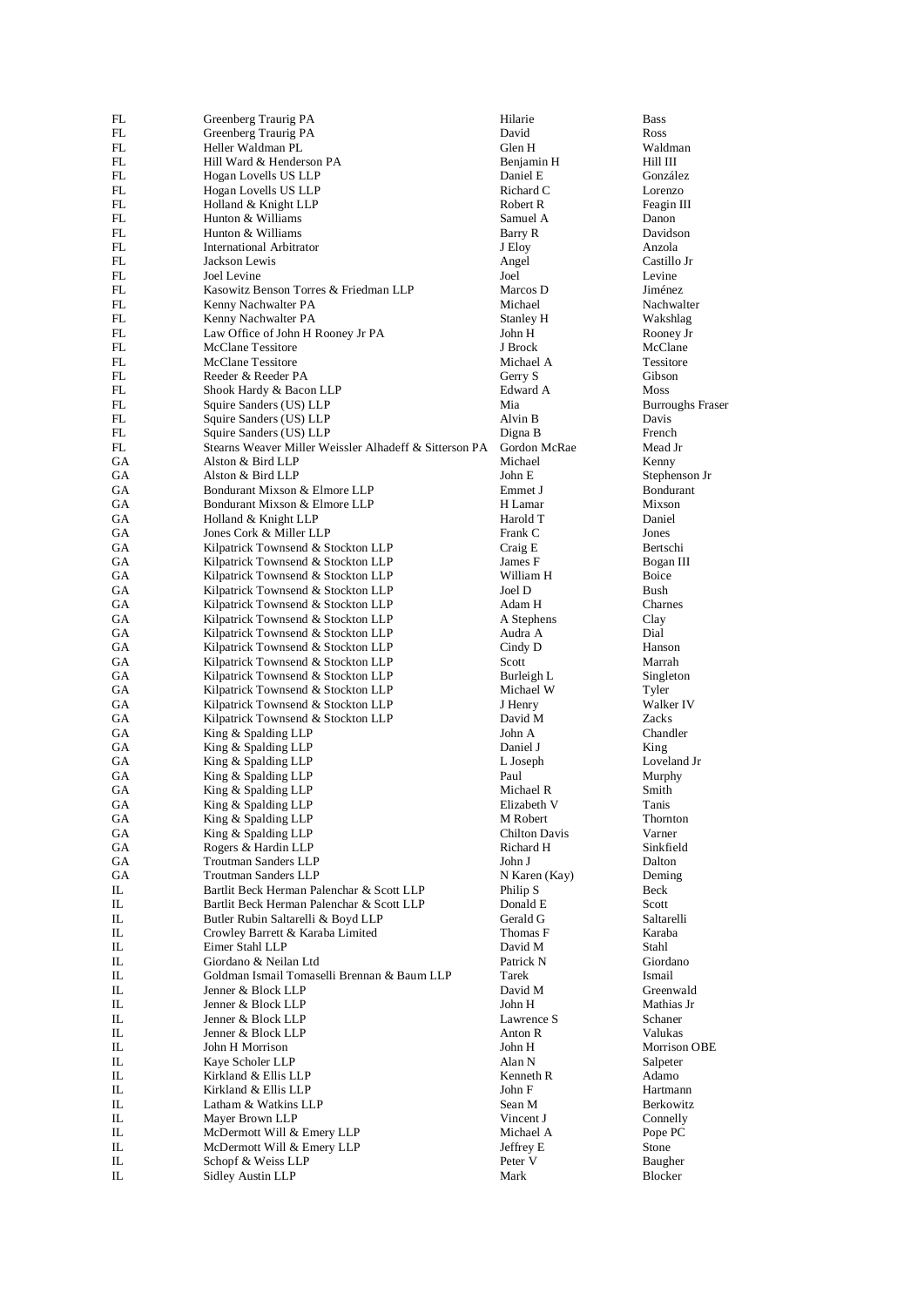| IL       | Sidley Austin LLP                                           | Walter C               | Carlson              |
|----------|-------------------------------------------------------------|------------------------|----------------------|
| IL       | Sidley Austin LLP                                           | Linton J               | Childs               |
| IL       | Sidley Austin LLP                                           | William F              | Conlon               |
| IL<br>IL | Sidley Austin LLP                                           | Charles W<br>David F   | Douglas<br>Graham    |
| IL       | Sidley Austin LLP<br>Sidley Austin LLP                      | Holly                  | Harrison             |
| IL       | Sidley Austin LLP                                           | David H                | Hoffman              |
| IL       | Sidley Austin LLP                                           | Scott R                | Lassar               |
| IL       | Sidley Austin LLP                                           | Anne E                 | Rea                  |
| IL       | Sidley Austin LLP                                           | Kathleen L             | Roach                |
| IL       | Sidley Austin LLP                                           | Hille R                | Sheppard             |
| IL       | <b>Sidley Austin LLP</b>                                    | Constantine L          | Trela Jr             |
| IL       | Troutman Sanders LLP                                        | Clinton E              | Cameron              |
| IL       | Williams Montgomery & John Ltd                              | C Barry                | Montgomer            |
| IL       | Winston & Strawn LLP                                        | Dan K                  | Webb                 |
| LA       | Irwin Fritchie Urquhart & Moore LLC                         | James B                | Irwin                |
| LA       | Liskow & Lewis                                              | Donald R               | Abaunza              |
| LA       | Liskow & Lewis                                              | Gene W                 | Lafitte              |
| MA       | Bingham McCutchen LLP                                       | Jonathan M             | Albano               |
| MA       | Bingham McCutchen LLP                                       | Scott T                | Bluni                |
| MA<br>MA | Bingham McCutchen LLP<br>Bingham McCutchen LLP              | John J<br>Jason D      | Curtin Jr<br>Frank   |
| MA       | Bingham McCutchen LLP                                       | Jordan D               | Hershman             |
| МA       | Bingham McCutchen LLP                                       | Joseph L               | Kociubes             |
| MA       | Bingham McCutchen LLP                                       | Luis A                 | Rodrigues            |
| МA       | Cetrulo & Capone LLP                                        | Lawrence G             | Cetrulo              |
| МA       | Collora LLP                                                 | Thomas E               | Dwyer                |
| MA       | Foley & Lardner LLP                                         | Dean                   | Richlin              |
| MA       | Foley Hoag LLP                                              | Michael B              | Keating              |
| MA       | Foley Hoag LLP                                              | <b>Brandon</b> F       | White                |
| МA       | Goulston & Storrs PC                                        | Richard W              | Renehan              |
| МA       | McCarter & English LLP                                      | Robert J               | Kaler                |
| MA       | Ropes & Gray LLP                                            | John D                 | Donovan Jr           |
| МA       | Ropes & Gray LLP                                            | Paul B                 | Galvani              |
| МA       | Ropes & Gray LLP                                            | Joan A                 | Lukey                |
| MA       | Ropes & Gray LLP                                            | John T                 | Montgomer            |
| MA       | Sally & Fitch LLP                                           | Jonathan W             | Fitch                |
| MA<br>MA | Sherin and Lodgen LLP<br>Todd & Weld LLP                    | Robert J<br>J Owen     | Muldoon Jr<br>Todd   |
| MA       | Wilmer Cutler Pickering Hale and Dorr LLP                   | John G                 | Fabiano              |
| MA       | Wilmer Cutler Pickering Hale and Dorr LLP                   | William F              | Lee                  |
| MA       | Wilmer Cutler Pickering Hale and Dorr LLP                   | Jeffrey B              | Rudman               |
| MD       | Salsbury Clements Bekman Marder & Adkins                    | Paul D                 | Bekman               |
| MD       | Venable LLP                                                 | Benjamin R             | Civiletti            |
| MD       | Venable LLP                                                 | Paul F                 | Strain               |
| MЕ       | Bernstein Shur Sawyer & Nelson PA                           | Peter J                | Rubin                |
| MЕ       | Pierce Atwood LLP                                           | William J              | Kayatta Jr           |
| МE       | Pierce Atwood LLP                                           | Ralph I                | Lancaster J          |
| MЕ       | Pierce Atwood LLP                                           | Robert H               | Stier Jr             |
| МI       | Thompson & Knight LLP                                       | Philip J               | Kessler              |
| MΝ       | Dorsey & Whitney LLP                                        | Paul B                 | Klaas                |
| MΝ       | Dorsey & Whitney LLP                                        | Roger J                | Magnuson             |
| MΝ<br>МO | Robins Kaplan Miller & Ciresi LLP<br>Armstrong Teasdale LLP | Michael V<br>Edward R  | Ciresi<br>Spalty     |
| МO       | Greensfelder Hemker & Gale PC                               | James L                | Hawkins              |
| МO       | Husch Blackwell LLP                                         | Ralph W                | Kalish Jr            |
| МO       | Polsinelli Shughart                                         | R Lawrence             | Ward                 |
| MО       | Shook Hardy & Bacon LLP                                     | Harvey L               | Kaplan               |
| MS       | Baker Donelson Bearman Caldwell & Berkowitz PC              | Walker W (Bill)        | Jones                |
| МS       | Butler Snow O'Mara Stevens & Cannada PLLC                   | Christy D              | Jones                |
| MS       | Watkins & Eager PLLC                                        | Paul                   | Stephenson           |
| MS       | Watkins & Eager PLLC                                        | Michael W              | Ulmer                |
| МT       | Edwards Frickle Anner Hughes Cook & Culver                  | A Clifford             | Edwards              |
| NC       | Ellis & Winters                                             | J Donald               | Cowan Jr             |
| NC       | Kilpatrick Townsend & Stockton LLP                          | Hayden J               | Silver III           |
| NC       | Kilpatrick Townsend & Stockton LLP                          | Daniel R               | Taylor Jr            |
| NC       | Kilpatrick Townsend & Stockton LLP                          | E Danielle Thompson    | Williams             |
| NC       | McGuireWoods LLP                                            | E Osborne              | Ayscue Jr            |
| NC       | McGuireWoods LLP                                            | Douglas W              | Ey Jr                |
| NC       | Robinson Bradshaw & Hinson PA<br>Day Pitney LLP             | Mark                   | Merritt<br>Marchetta |
| NJ<br>NJ | Gibbons PC                                                  | Anthony J<br>Michael R | Griffinger           |
| NJ       | Greenbaum Rowe Smith & Davis LLP                            | Paul                   | Rowe                 |
| NJ       | Latham & Watkins LLP                                        | Alan E                 | Kraus                |
| NJ       | McCarter & English LLP                                      | David R                | Kott                 |
|          |                                                             |                        |                      |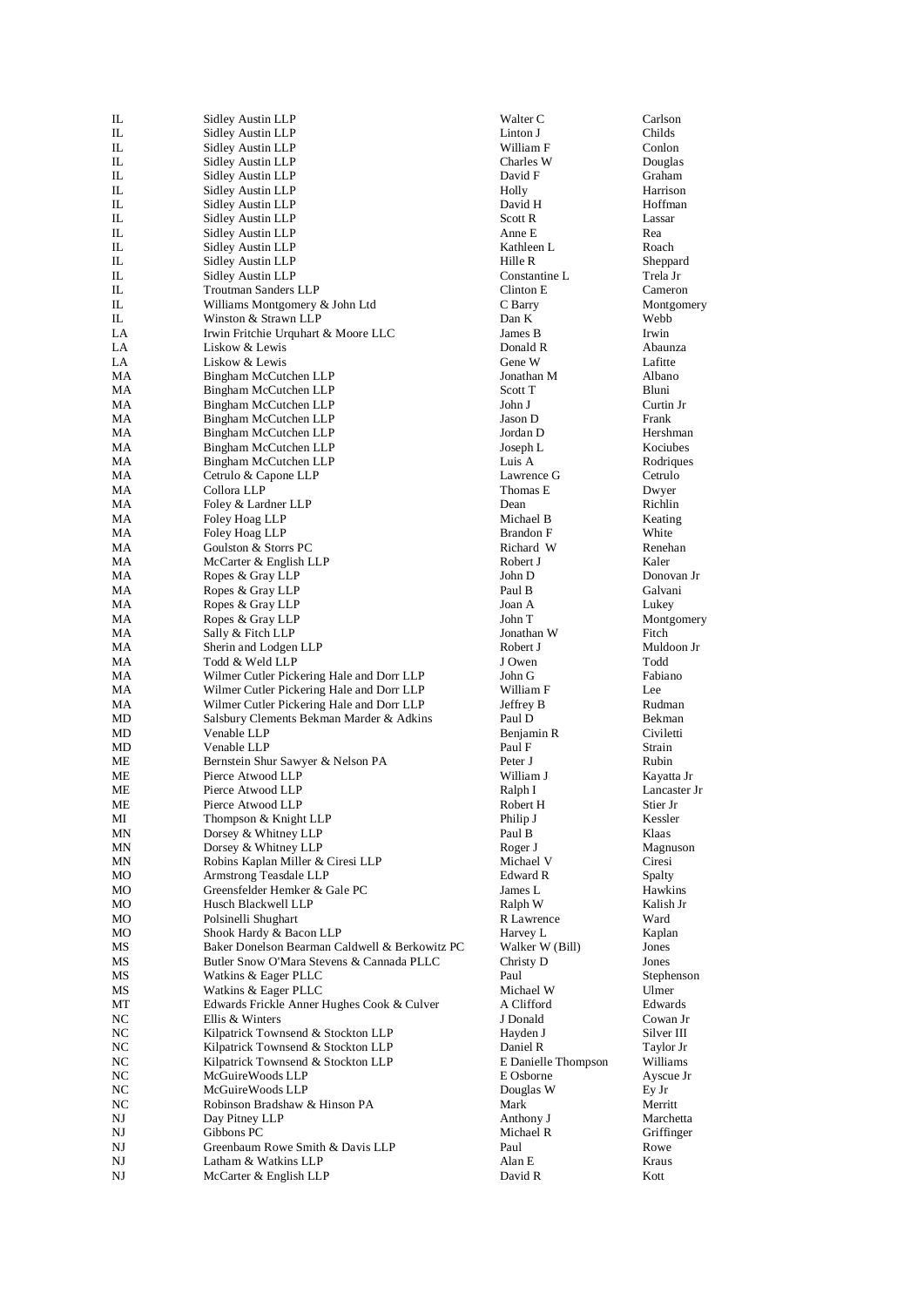|          | Porzio Bromberg & Newman PC                  | Steven P                | Benenson                      |
|----------|----------------------------------------------|-------------------------|-------------------------------|
| NJ       | Porzio Bromberg & Newman PC                  | Lauren E                | Handler                       |
| NJ       | Porzio Bromberg & Newman PC                  | Michael L               | Rich                          |
| NJ       | Riker Danzig Scherer Hyland & Perretti LLP   | Anne M                  | Patterson                     |
| NΜ       | Hinkle Hensley Shanor & Martin LLP           | Stuart D                | Shanor                        |
| NΜ       | Rodey Dickason Sloan Akin & Robb PA          | <b>Bruce</b>            | Hall                          |
| NΥ       | Allen & Overy LLP                            | Louis B                 | Kimmelman                     |
| NΥ       | Allen & Overy LLP                            | Andrew                  | <b>Rhys Davies</b>            |
| NY       | Alston & Bird LLP                            | William M               | Barron                        |
| NΥ       | Baker & Hostetler LLP                        | David J                 | Sheehan                       |
| NY       | <b>Baker Botts LLP</b>                       | Seth T                  | Taube                         |
| NY       | Bingham McCutchen LLP                        | Gary                    | Adler                         |
| NY       | Bingham McCutchen LLP                        | Kenneth I               | Schacter                      |
| NY       | Bingham McCutchen LLP                        | Jeffrey Q               | Smith                         |
| NY       | Boies Schiller & Flexner LLP                 | David                   | <b>Boies</b>                  |
| NY       | Boies Schiller & Flexner LLP                 | Robin A                 | Henry                         |
| NΥ       | Boies Schiller & Flexner LLP                 | Jonathan D              | Schiller                      |
| NY       | Buttermore Newman Delanney & Foltz LLP       | Donna R                 | Newman                        |
| NY       | Cadwalader Wickersham & Taft LLP             | Gregory A               | Markel                        |
| NY       | Cahill Gordon & Reindel LLP                  | Floyd                   | Abrams                        |
| NΥ       | Cahill Gordon & Reindel LLP                  | Thomas J                | Kavaler                       |
| NY       | Chadbourne & Parke LLP                       | Oliver                  | Armas                         |
| NΥ       | Chadbourne & Parke LLP                       | Thomas J                | McCormack                     |
| NΥ       | Cleary Gottlieb Steen & Hamilton LLP         | Deborah M               | Buell                         |
| NΥ       | Cleary Gottlieb Steen & Hamilton LLP         | Evan A                  | Davis                         |
| NY       | Cleary Gottlieb Steen & Hamilton LLP         | Lewis J                 | Liman                         |
| NY       | Cleary Gottlieb Steen & Hamilton LLP         | Mitchell A              | Lowenthal                     |
| NY       | Cleary Gottlieb Steen & Hamilton LLP         | Thomas J                | Moloney                       |
| NY       | Condon & Forsyth LLP                         | Desmond T               | Barry Jr                      |
| NY       | Cooley LLP                                   | Alan                    | Levine                        |
| NY       | Cravath Swaine & Moore LLP                   | Robert L                | Boone                         |
| NΥ       | Cravath Swaine & Moore LLP                   | Evan R                  | Chesler                       |
| NY       | Cravath Swaine & Moore LLP                   | Richard W               | Clary                         |
| NΥ       | Cravath Swaine & Moore LLP                   | Paul C                  | <b>Saunders</b>               |
| NY       | David A Pawlak LLC                           | David                   | Pawlak                        |
| NΥ       | Davis Polk & Wardwell LLP                    | Arthur J                | <b>Burke</b>                  |
| NY       | Davis Polk & Wardwell LLP                    | Michael P               | Carroll                       |
| NΥ       | Davis Polk & Wardwell LLP                    | Robert B                | Fiske Jr                      |
| NΥ       | Davis Polk & Wardwell LLP                    | Dennis E                | Glazer                        |
| NY       | Davis Polk & Wardwell LLP                    | Daniel F                | Kolb                          |
| NY       | Davis Polk & Wardwell LLP                    | Guy                     | Miller Struve                 |
| NY       | Davis Polk & Wardwell LLP                    | James H R               | Windels<br>Wise Jr            |
|          |                                              |                         |                               |
| NΥ       | Davis Polk & Wardwell LLP                    | Robert F                |                               |
| NY       | Debevoise & Plimpton LLP                     | Mark W                  | Friedman                      |
| NY       | Debevoise & Plimpton LLP                     | John S                  | Kiernan                       |
| NY       | Debevoise & Plimpton LLP                     | David W                 | Rivkin                        |
| NY       | Debevoise & Plimpton LLP                     | Mary Jo                 | White                         |
| NΥ       | Dechert LLP                                  | Robert A                | Cohen                         |
| NΥ       | Dewey & LeBoeuf LLP                          | Chris                   | Clark                         |
| NY       | DLA Piper LLP (US)                           | John J                  | Clarke Jr                     |
| NY       | Freshfields Bruckhaus Deringer US LLP        | Timothy                 | Harkness                      |
| NY       | Freshfields Bruckhaus Deringer US LLP        | Noiana Paula            | Marigo                        |
| NY       | Freshfields Bruckhaus Deringer US LLP        | Walter                  | Stuart                        |
| NY       | Freshfields Bruckhaus Deringer US LLP        | Alexander               | Yanos                         |
| NY       | Gibson Dunn & Crutcher LLP                   | Joel M                  | Cohen                         |
| NY       | Gibson Dunn & Crutcher LLP                   | Christopher             | Joralemon                     |
| NY       | Gibson Dunn & Crutcher LLP                   | Mark                    | Kirsch                        |
| NY       | Gibson Dunn & Crutcher LLP                   | Randy                   | Mastro                        |
| NΥ       | Gibson Dunn & Crutcher LLP                   | Orin                    | Snyder                        |
| NΥ       | Gibson Dunn & Crutcher LLP                   | Lawrence J              | Zweifach                      |
| NΥ       | Goodwin Procter LLP                          | Mark                    | Holland                       |
| NY       | Gregory P Joseph Law Offices LLC             | Gregory P               | Joseph                        |
| NY       | Heidell Pittoni Murphy & Bach LLP            | Charles L               | Bach Jr                       |
| NΥ       | Hughes Hubbard & Reed LLP                    | Derek J T               | Adler                         |
| NY       | Hughes Hubbard & Reed LLP                    | George A                | Davidson                      |
| NY       | Hughes Hubbard & Reed LLP                    | John                    | Fellas                        |
| NY       | Hughes Hubbard & Reed LLP                    | Steven A                | Hammond                       |
| NY       | Hughes Hubbard & Reed LLP                    | William R               | Maguire                       |
| NY       | Hughes Hubbard & Reed LLP                    | Theodore V <sub>H</sub> | Mayer                         |
| NY       | Jones Day                                    | Barry R                 | Satine                        |
| NY       | Kramer Levin Naftalis & Frankel LLP          | Gary P                  | Naftalis                      |
| NY       | Lankler Siffert & Wohl LLP                   | John Sand               | Siffert                       |
| NΥ       | Lankler Siffert & Wohl LLP                   | Frank H                 | Wohl                          |
| NY<br>NY | Latham & Watkins LLP<br>Latham & Watkins LLP | David M<br>Noreen A     | <b>Brodsky</b><br>Kelly-Dyneg |

Kelly-Dynega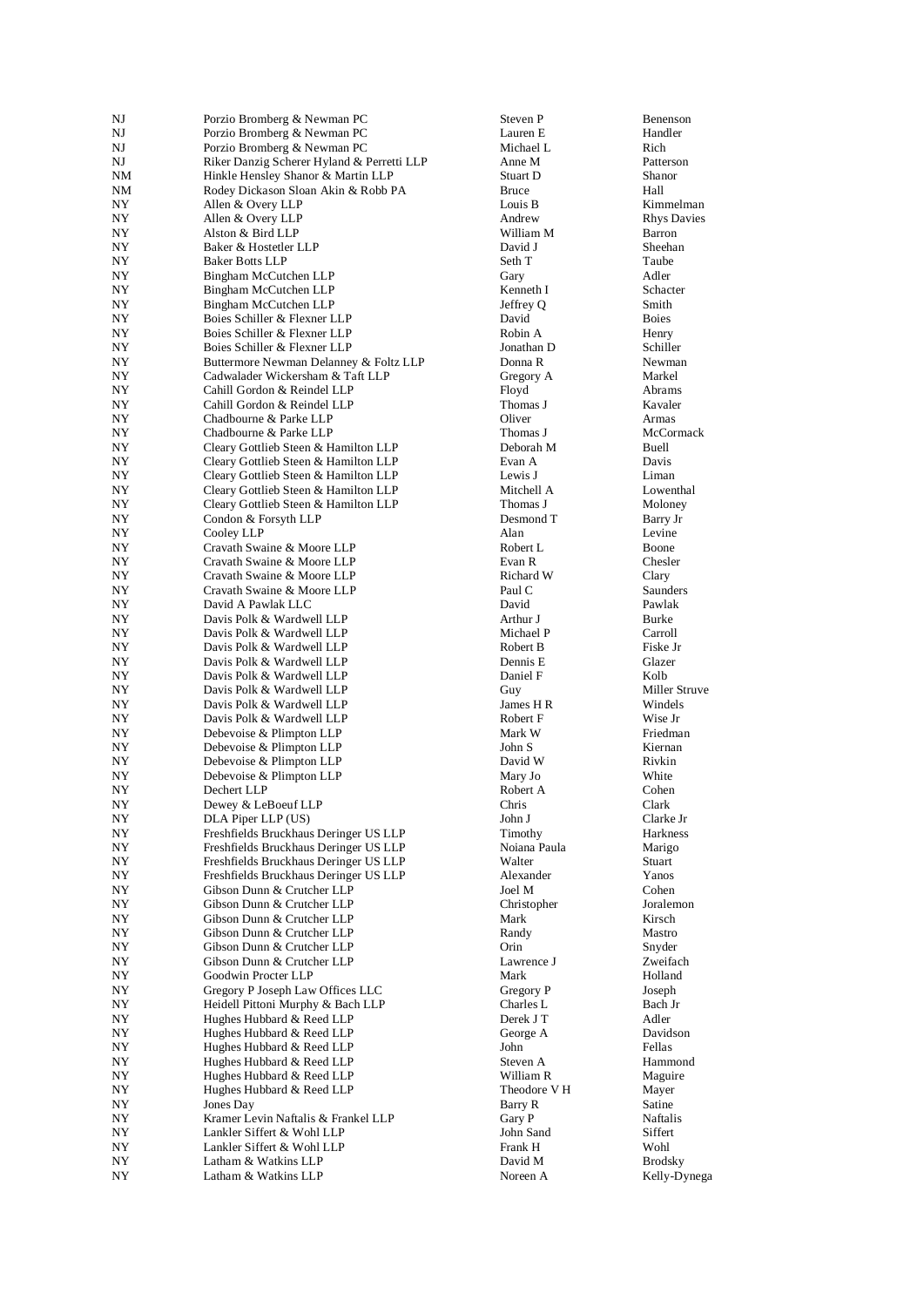| NY               | Latham & Watkins LLP                      | Richard D           | Owens       |
|------------------|-------------------------------------------|---------------------|-------------|
| NY               | Latham & Watkins LLP                      | William O           | Reckler     |
| NY               | Latham & Watkins LLP                      | Jamie               | Wine        |
| NY               | Linklaters LLP                            | James R             | Warnot Jr   |
| NY               | Mayer Brown LLP                           | Mark G              | Hanchet     |
| NY               | Milbank Tweed Hadley & McCloy LLP         | James N             | Benedict    |
| NY               | Morgan Lewis & Bockius LLP                | Robert M            | Romano      |
| NY               | Nixon Peabody LLP                         | Edward C            | O'Callaghan |
| NY               | O'Shea Partners LLP                       | Sean                | O'Shea      |
|                  | Orrick Herrington & Sutcliffe LLP         | J Peter             | Coll Jr     |
| NY               |                                           |                     |             |
| NY               | Park & Jensen LLP                         | Tai H               | Park        |
| NY               | Paul Weiss Rifkind Wharton & Garrison LLP | H Christopher       | Boehning    |
| NY               | Paul Weiss Rifkind Wharton & Garrison LLP | Jessica C           | Carey       |
| NY               | Paul Weiss Rifkind Wharton & Garrison LLP | Leslie G            | Fagen       |
| NY               | Paul Weiss Rifkind Wharton & Garrison LLP | Roberto             | Finzi       |
| NY               | Paul Weiss Rifkind Wharton & Garrison LLP | Martin              | Flumenbaun  |
| NΥ               | Paul Weiss Rifkind Wharton & Garrison LLP | Eric S              | Goldstein   |
| NY               | Paul Weiss Rifkind Wharton & Garrison LLP | Gerard E            | Harper      |
| NY               | Paul Weiss Rifkind Wharton & Garrison LLP | Brad S              | Karp        |
| NY               | Paul Weiss Rifkind Wharton & Garrison LLP | Daniel              | Kramer      |
|                  |                                           |                     |             |
| NY               | Paul Weiss Rifkind Wharton & Garrison LLP | Daniel H            | Levi        |
| NΥ               | Paul Weiss Rifkind Wharton & Garrison LLP | Mark F              | Pomerantz   |
| NΥ               | Paul Weiss Rifkind Wharton & Garrison LLP | Moses               | Silverman   |
| NΥ               | Paul Weiss Rifkind Wharton & Garrison LLP | Theodore V          | Wells Jr    |
| NY               | Quinn Emanuel Urquhart & Sullivan LLP     | Peter E             | Calamari    |
| NΥ               | Quinn Emanuel Urquhart & Sullivan LLP     | Michael B           | Carlinsky   |
| NY               | Quinn Emanuel Urquhart & Sullivan LLP     | Kathleen M          | Sullivan    |
| NY               | Shearman & Sterling LLP                   | Lynette C           | Kelly       |
| NY               | Sidley Austin LLP                         | Gary                | Bendinger   |
| NY               | Sidley Austin LLP                         | Steven              | Bierman     |
|                  |                                           |                     | Hutchinson  |
| NY               | Sidley Austin LLP                         | John G              |             |
| NY               | Sidley Austin LLP                         | Robert              | Pietrzak    |
| NY               | Sidley Austin LLP                         | Barry W             | Rashkover   |
| NΥ               | Sidley Austin LLP                         | Timothy J           | Treanor     |
| NY               | Simpson Thacher & Bartlett LLP            | Barry R             | Ostrager    |
| NY               | Simpson Thacher & Bartlett LLP            | Roy L               | Reardon     |
| NY               | Simpson Thacher & Bartlett LLP            | Thomas C            | Rice        |
| NY               | Simpson Thacher & Bartlett LLP            | Mark                | Stein       |
| NΥ               | Simpson Thacher & Bartlett LLP            | Peter               | Thomas      |
| NY               | Simpson Thacher & Bartlett LLP            | David               | Woll        |
| NY               | Skadden Arps Slate Meagher & Flom LLP     | Howard L            | Ellin       |
|                  |                                           |                     |             |
| NY               | Skadden Arps Slate Meagher & Flom LLP     | Jay                 | Kasner      |
| NY               | Skadden Arps Slate Meagher & Flom LLP     | Jonathan J          | Lerner      |
| NY               | Sullivan & Cromwell LLP                   | Michael A           | Cooper      |
| NY               | Sullivan & Cromwell LLP                   | Gandolfo V          | DiBlasi     |
| NY               | Sullivan & Cromwell LLP                   | Robert J            | Giuffra Jr  |
| NY               | Sullivan & Cromwell LLP                   | John L              | Hardiman    |
| NΥ               | Sullivan & Cromwell LLP                   | Richard H           | Klapper     |
| NY               | Sullivan & Cromwell LLP                   | Joseph E            | Neuhaus     |
| NY               | Sullivan & Cromwell LLP                   | Karen               | Seymour     |
| NΥ               | Sullivan & Cromwell LLP                   | Samuel              | Seymour     |
|                  | Sullivan & Cromwell LLP                   |                     | Tulchin     |
| NΥ               |                                           | David B             |             |
| NY               | Sullivan & Cromwell LLP                   | John L              | Warden      |
| NY               | Susman Godfrey LLP                        | William Christopher | Carmody     |
| NY               | Vinson & Elkins LLP                       | Clifford            | Thau        |
| NY               | Wachtell Lipton Rosen & Katz              | David               | Anders      |
| NY               | Wachtell Lipton Rosen & Katz              | Theodore N          | Mirvis      |
| NY               | Wachtell Lipton Rosen & Katz              | Jonathan M          | Moses       |
| NY               | Wachtell Lipton Rosen & Katz              | Bernard W           | Nussbaum    |
| NY               | Wachtell Lipton Rosen & Katz              | Lawrence B          | Pedowitz    |
| NY               | Wachtell Lipton Rosen & Katz              | Eric M              | Roth        |
| $_{\mathrm{NY}}$ | Wachtell Lipton Rosen & Katz              | John F              | Savarese    |
|                  |                                           |                     |             |
| NY               | Wachtell Lipton Rosen & Katz              | Paul                | Vizcarrondo |
| NY               | Wachtell Lipton Rosen & Katz              | Herbert M           | Wachtell    |
| NY               | Wachtell Lipton Rosen & Katz              | Marc                | Wolinsky    |
| NY               | Weil Gotshal & Manges LLP                 | James W             | Quinn       |
| NY               | White & Case LLP                          | Glenn M             | Kurtz       |
| NY               | White & Case LLP                          | Owen C              | Pell        |
| NY               | Wilmer Cutler Pickering Hale and Dorr LLP | Christopher R       | Lipsett     |
| NY               | Wilmer Cutler Pickering Hale and Dorr LLP | Roger               | Witten      |
| NY               | Winston & Strawn LLP                      | Jeffrey L           | Kessler     |
|                  | Winston & Strawn LLP                      |                     |             |
| NY               |                                           | Harvey              | Kurzweil    |
| OН               | Jones Day                                 | Patrick F           | McCartan    |
| OH               | Jones Day                                 | John M              | Newman Jr   |
| OН               | Tucker Ellis & West LLP                   | Robert C            | Tucker      |
|                  |                                           |                     |             |

Flumenbaum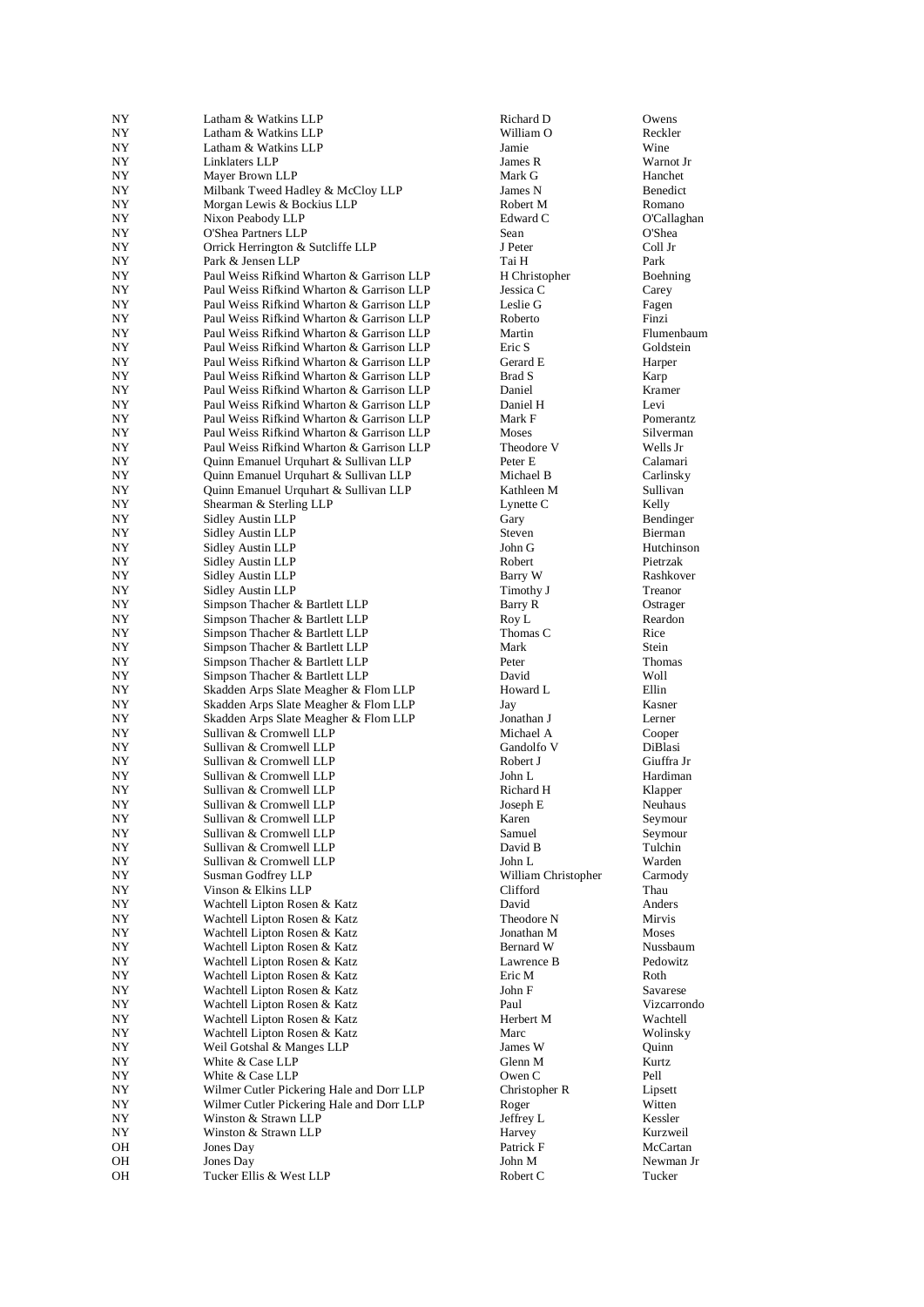| ОK       | Abowitz Timberlake Dahnke & Gisinger PC                                            | Murray E               | Abowitz                  |
|----------|------------------------------------------------------------------------------------|------------------------|--------------------------|
| PA       | Buchanan Ingersoll & Rooney PC                                                     | Howard D               | Scher                    |
| PA       | Conrad O'Brien Gellman & Rohn                                                      | William J              | O'Brien                  |
| PA<br>PA | Dechert LLP                                                                        | Joseph A               | Tate<br><b>Fox</b>       |
| PA       | Drinker Biddle & Reath LLP<br>Hahalis & Kounoupis PC                               | Lawrence J<br>George S | Kounoupis                |
| PA       | Hangley Aronchick Segal Pudlin & Schiller                                          | William T              | Hangley                  |
| PA       | Montgomery McCracken Walker & Rhoads LLP                                           | Christopher S          | D'Angelo                 |
| PA       | Pepper Hamilton LLP                                                                | Barbara W              | Mather                   |
| PA       | Reed Smith LLP                                                                     | Michael T              | Scott                    |
| PA       | Schnader Harrison Segal & Lewis LLP                                                | Dennis R               | Suplee                   |
| SС       | Nelson Mullins Riley & Scarborough LLP                                             | David                  | Dukes                    |
| SC       | Nelson Mullins Riley & Scarborough LLP                                             | Edward W               | Mullins Jr               |
| TN       | Maucere Law Group LLC                                                              | Scott                  | Raymond M                |
| TN       | Walker Tipps & Malone                                                              | Robert J               | Walker                   |
| ТX<br>TX | Abraham Watkins Nichols Sorrels Agosto & Friend<br>Ahmad Zavitsanos & Anaipakos PC | Nick C<br>Demetrios    | Nichols<br>Anaipakos     |
| TХ       | Andrews Kurth LLP                                                                  | Jerry L                | Beane                    |
| TX       | <b>Baker Botts LLP</b>                                                             | Van H                  | Beckwith                 |
| ТX       | <b>Baker Botts LLP</b>                                                             | Timothy S              | Durst                    |
| TX       | <b>Baker Botts LLP</b>                                                             | Rod                    | Phelan                   |
| TX       | <b>Baker Botts LLP</b>                                                             | Macey Reasoner         | <b>Stokes</b>            |
| ТX       | <b>Baker Botts LLP</b>                                                             | G Irvin                | Terrell                  |
| ТX       | <b>Baker Botts LLP</b>                                                             | Robb L                 | Voyles                   |
| ТX       | Beck Redden & Secrest LLP                                                          | David J                | Beck                     |
| ТX       | Beck Redden & Secrest LLP                                                          | Murray J               | Fogler                   |
| ТX       | Berg & Androphy<br>Bracewell & Giuliani LLP                                        | David H<br>J Clifford  | Berg                     |
| ТX<br>TX | Carrington Coleman Sloman & Blumenthal LLP                                         | James E                | Gunter III<br>Coleman Jr |
| ТX       | Carrington Coleman Sloman & Blumenthal LLP                                         | Fletcher L             | Yarbrough                |
| ТX       | Diamond McCarthy Taylor Finley & Lee LLP                                           | James D                | McCarthy                 |
| TX       | Figari & Davenport                                                                 | Mark T                 | Davenport                |
| TX       | Fish & Richardson PC                                                               | Thomas M               | Melsheimer               |
| ТX       | Fulbright & Jaworski LLP                                                           | C Mark                 | Baker                    |
| TХ       | Fulbright & Jaworski LLP                                                           | Dean V                 | Fleming                  |
| ТX       | Gardere Wynne Sewell LLP                                                           | William E              | Matthews                 |
| TХ       | Gibbs & Bruns LLP                                                                  | Robin C                | Gibbs                    |
| ТX<br>TX | Gibbs & Bruns LLP<br>Gibbs & Bruns LLP                                             | Grant J<br>Kathy       | Harvey<br>Patrick        |
| ТX       | Gibbs & Bruns LLP                                                                  | <b>Barrett H</b>       | Reasoner                 |
| ТX       | Gibson Dunn & Crutcher LLP                                                         | William B              | Dawson                   |
| ТX       | Gibson Dunn & Crutcher LLP                                                         | Robert C               | Walters                  |
| ТX       | Glickman & Hughes LLP                                                              | Julius                 | Glickman                 |
| TX       | Graves Dougherty Hearon & Moody PC                                                 | John M                 | Harmon                   |
| ТX       | Graves Dougherty Hearon & Moody PC                                                 | John J "Mike"          | McKetta III              |
| ТX       | Haynes and Boone LLP                                                               | George W               | Bramblett Jr             |
| ТX<br>TX | Haynes and Boone LLP<br>Jamail & Kolius                                            | Barry F<br>Joseph      | McNeil<br>Jamail         |
| TX       | <b>K&amp;L Gates LLP</b>                                                           | Robert H               | Mow Jr                   |
| TX       | <b>K&amp;L Gates LLP</b>                                                           | Mark K                 | Sales                    |
| TX       | Kelly Hart & Hallman LLP                                                           | Dee J                  | Kelly                    |
| TX       | Kelly Hart & Hallman LLP                                                           | Marshall M             | Searcy                   |
| TX       | King & Spalding LLP                                                                | Robert E               | Meadows                  |
| TX       | Locke Lord LLP                                                                     | Charles                | Parker                   |
| TX       | Locke Lord LLP                                                                     | Michael V              | Powell                   |
| TX       | Lynn Tillotson Pinker & Cox LLP                                                    | Michael P              | Lynn PC                  |
| TX       | Lynn Tillotson Pinker & Cox LLP<br>McDermott Will & Emery LLP                      | Eric                   | Pinker                   |
| TX<br>TX | McKool Smith PC                                                                    | G Allan<br>Doug        | Van Fleet<br>Cawley      |
| TX       | McKool Smith PC                                                                    | Mike                   | McKool                   |
| TX       | McKool Smith PC                                                                    | Theodore               | Stevenson Il             |
| TX       | Mithoff Law Firm                                                                   | <b>Richard Warren</b>  | Mithoff                  |
| TX       | Rusty Hardin & Associates PC                                                       | Rusty                  | Hardin                   |
| TX       | Sayles Werbner                                                                     | Richard A              | Sayles                   |
| TX       | Sayles Werbner                                                                     | Mark S                 | Werbner                  |
| TX       | Schiffer Odom Hicks PLLC                                                           | Adam P                 | Schiffer                 |
| TX       | Scott J Atlas                                                                      | Scott                  | Atlas                    |
| TX       | Sidley Austin LLP                                                                  | Mark K                 | Glasser                  |
| TX<br>TX | Smyser Kaplan & Veselka LLP<br>Susman Godfrey LLP                                  | Lee L<br>Barry         | Kaplan<br>Barnett        |
| TX       | Susman Godfrey LLP                                                                 | Vineet                 | Bhatia                   |
| TX       | Susman Godfrey LLP                                                                 | H Lee                  | Godfrey                  |
| TX       | Susman Godfrey LLP                                                                 | Neal S                 | Manne                    |
| TX       | Susman Godfrey LLP                                                                 | Stephen D              | Susman                   |
| TX       | Tekell Book Allen & Morris LLP                                                     | Kenneth L              | Tekell                   |

Lawrence J Fox Pharmacher S<br>
Part Mather Mather<br>
Mather Scott Raymond Maucere<br>
Robert J Walker Timothy S Durst Macey Reasoner Stokes<br>G Irvin Terrell Robin C Gibbs John J "Mike" McKetta III Robert H Mow Jr Marshall M Searcy Theodore Stevenson III<br>
Richard Warren Mithoff Richard Warren Stephen D Susman Kenneth L<br>Tekell